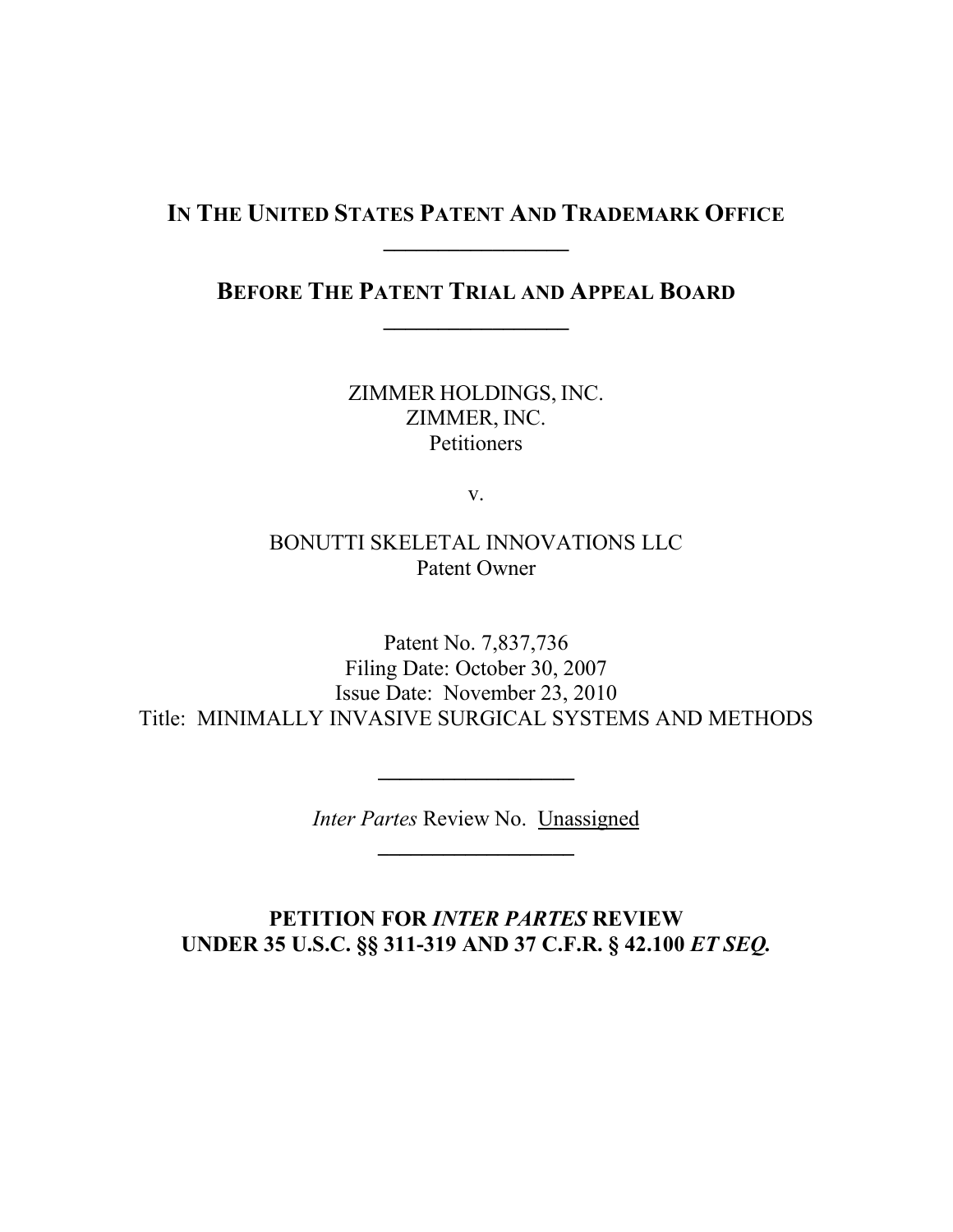# **TABLE OF CONTENTS**

| $\overline{I}$ . |                                                |                                                       |  |
|------------------|------------------------------------------------|-------------------------------------------------------|--|
|                  | $\mathsf{A}$ .                                 |                                                       |  |
|                  | <b>B</b> .                                     |                                                       |  |
|                  | $\mathcal{C}$ .                                | Lead and Back-Up Counsel and Request for Pro Hac Vice |  |
|                  | D.                                             |                                                       |  |
|                  | Ε.                                             |                                                       |  |
|                  | $F_{\cdot}$                                    |                                                       |  |
|                  | G.                                             |                                                       |  |
| II.              | STATEMENT OF THE PRECISE RELIEF REQUESTED 3    |                                                       |  |
| III.             | OVERVIEW OF KNEE ANATOMY AND KNEE REPLACEMENT4 |                                                       |  |
|                  | $A_{\cdot}$                                    |                                                       |  |
|                  | <b>B</b> .                                     |                                                       |  |
| IV.              |                                                |                                                       |  |
|                  | $\mathbf{A}$ .                                 |                                                       |  |
|                  |                                                | $\mathbf{1}$ .                                        |  |
|                  |                                                |                                                       |  |
|                  | <b>B.</b>                                      |                                                       |  |
|                  | $\mathbf{C}$ .                                 |                                                       |  |
| V.               |                                                | OVERVIEW OF THE PRIOR ART RELIED UPON FOR THE         |  |
|                  | A.                                             |                                                       |  |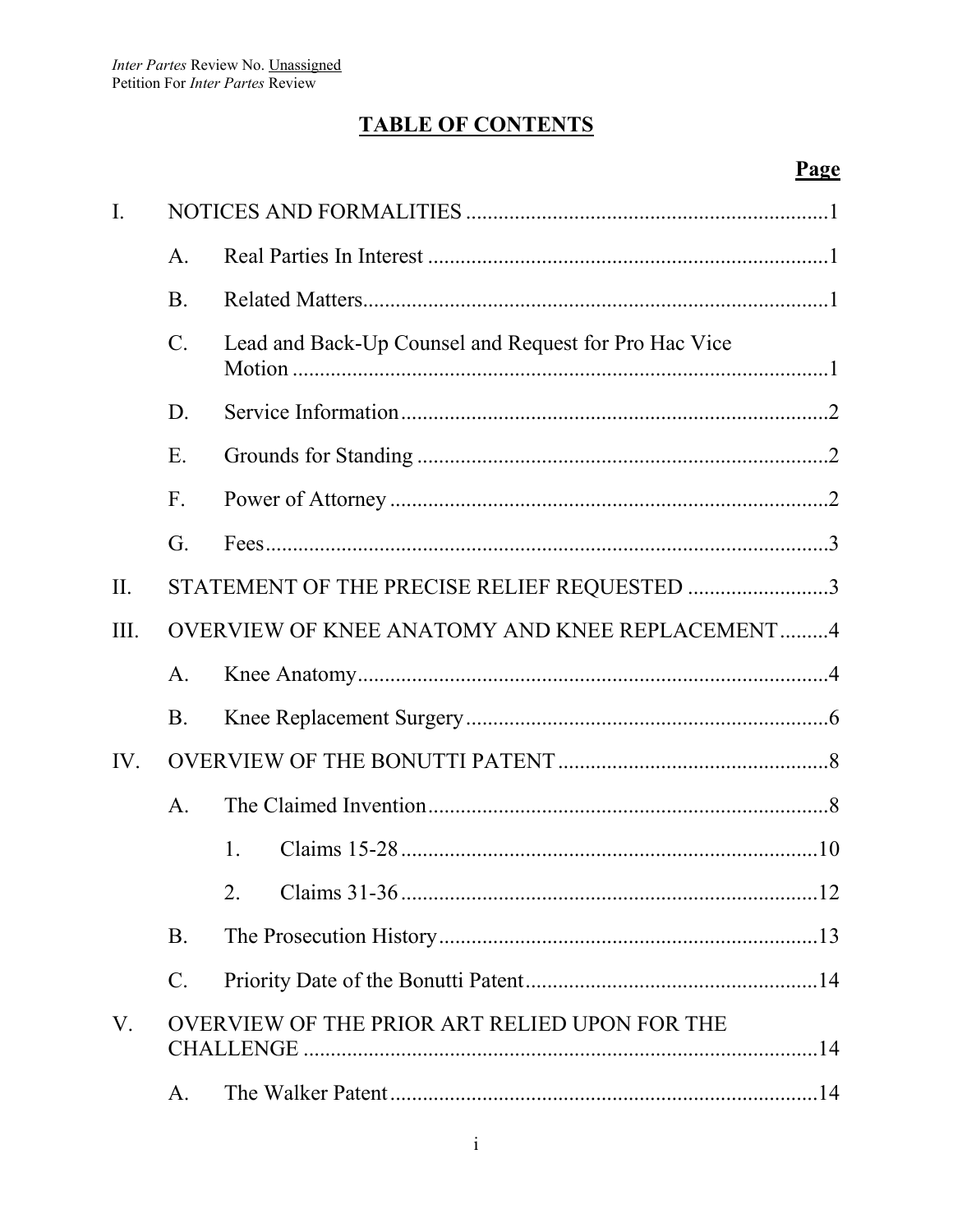|      | <b>B.</b>       |                                                                                                                                                                                                |     |
|------|-----------------|------------------------------------------------------------------------------------------------------------------------------------------------------------------------------------------------|-----|
|      | $\mathcal{C}$ . |                                                                                                                                                                                                |     |
| VI.  |                 |                                                                                                                                                                                                |     |
|      | A <sub>1</sub>  |                                                                                                                                                                                                |     |
|      |                 | 1. "Protrusion" and "Recess" in Claims 15-21 and 25-28 23                                                                                                                                      |     |
|      |                 |                                                                                                                                                                                                |     |
|      |                 |                                                                                                                                                                                                |     |
|      |                 | 4. "Dovetail Joint," Dovetail Pin" and "Dovetail Tail" in                                                                                                                                      |     |
|      | <b>B.</b>       |                                                                                                                                                                                                |     |
| VII. |                 | STATEMENT OF REASONS FOR RELIEF REQUESTED 28                                                                                                                                                   |     |
|      | A.              | Ground 1: Claims 15-22, 25-28 and 31-36 are Unpatentable as                                                                                                                                    |     |
|      | <b>B.</b>       | Ground 2: Claims 15-22, 25-28 and 31-36 are Unpatentable as<br>Being Obvious Over the Walker Patent in Combination with<br>Either or Both of: (1) the Insall '283 Patent and (2) the Insall    | .36 |
|      | $\mathcal{C}$ . | Ground Ground 3: Claims 23 and 24 are Unpatentable as Being<br>Obvious Over the Walker Patent in Combination with the Insall<br>'658 Patent, and Additionally or Alternatively Further in View |     |
|      | D.              | Ground 4: Claims 15-16, 18-28, 31 and 34-36 are Unpatentable                                                                                                                                   |     |
|      | Ε.              | Ground 5: Claims 15-16, 18-22, 25-28, 31 and 34-36 are<br>Unpatentable as Being Anticipated by the Insall '283 Patent52                                                                        |     |
|      |                 |                                                                                                                                                                                                |     |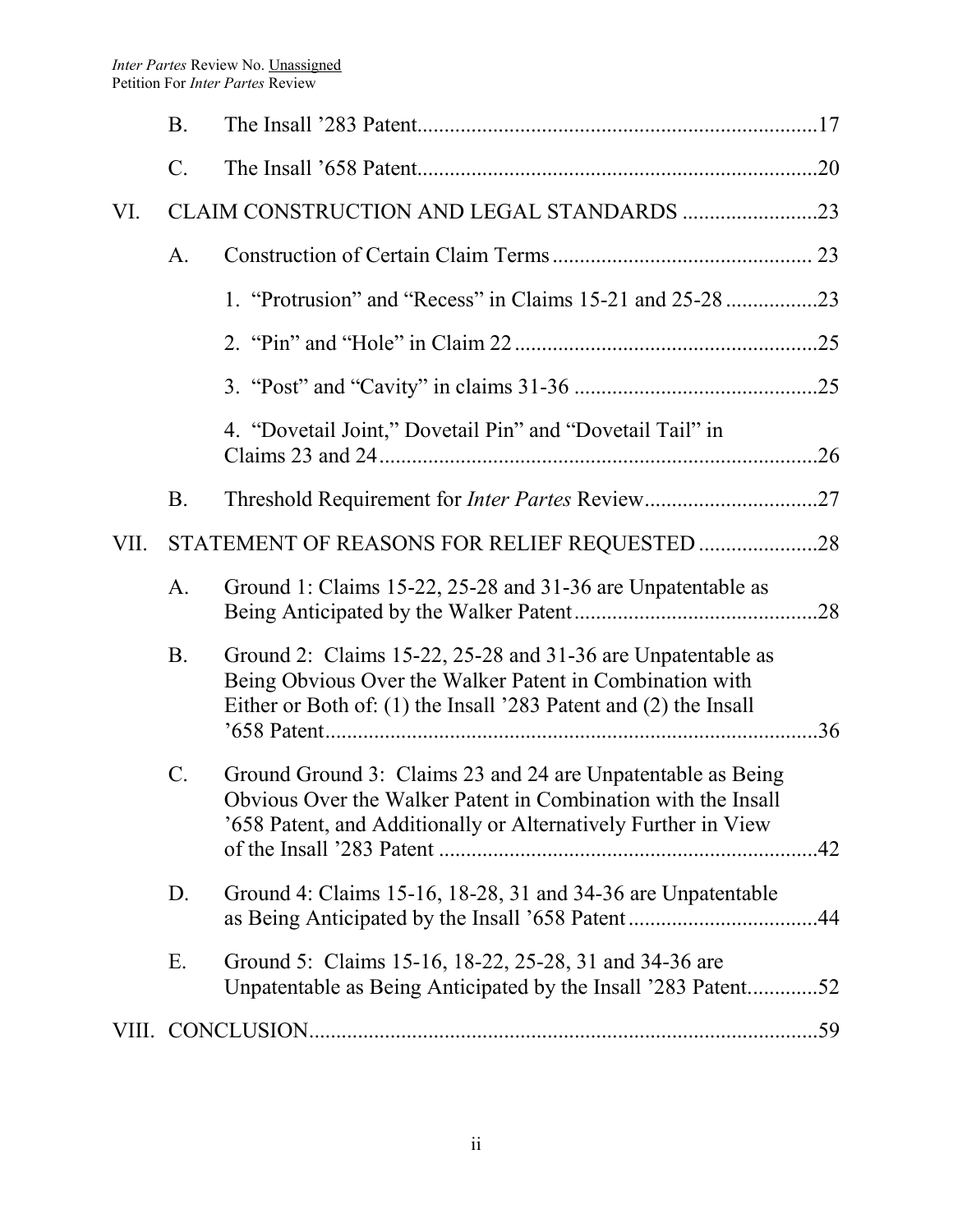# **TABLE OF AUTHORITIES**

## **Statutes**

| <b>Rules</b> |  |
|--------------|--|
|              |  |

37 C.F.R. § 42.100(b) …...…………………………………………..………23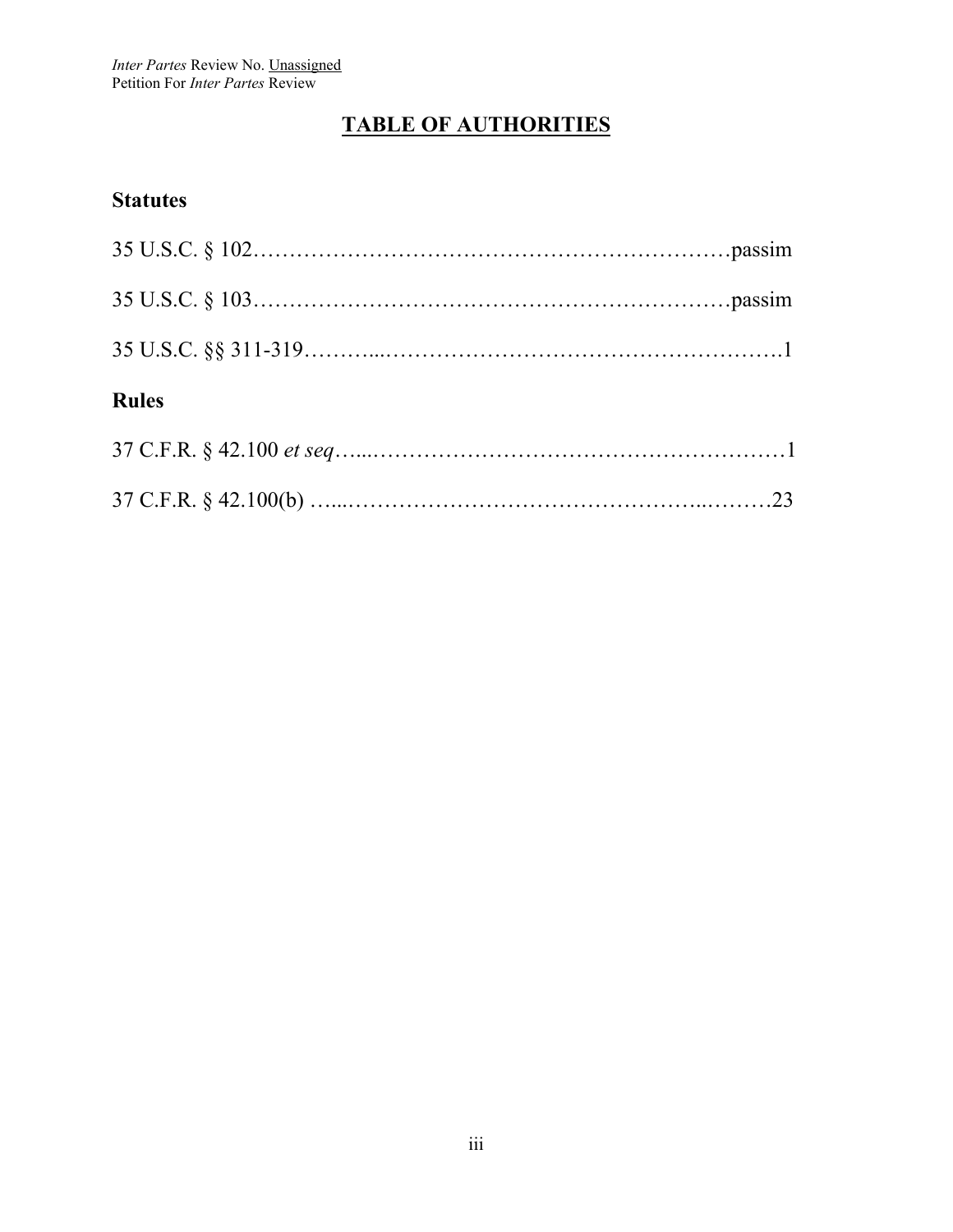# **LIST OF EXHIBITS**

| Exhibit 1001: | Bonutti U.S. Patent 7,837,736 ("Bonutti patent")                                                                                             |
|---------------|----------------------------------------------------------------------------------------------------------------------------------------------|
| Exhibit 1002: | Walker et al. U.S. Patent 5,755,801 ("Walker patent")                                                                                        |
| Exhibit 1003: | Insall et al. U.S. Patent 6, 319, 283 ("Insall '283 patent")                                                                                 |
| Exhibit 1004: | Insall et al. U.S. Patent 6,068,658 ("Insall '658 patent")                                                                                   |
| Exhibit 1005: | Declaration of Arthur G. Erdman, Ph.D. ("Erdman Decl.")                                                                                      |
| Exhibit 1006: | Bonutti patent file history section - Response To Office Action,<br>filed June $18, 2010$                                                    |
| Exhibit 1007: | Zimmer "Mbk Mobile Bearing Knee" brochure ("Mbk<br>brochure")                                                                                |
| Exhibit 1008: | Zimmer "Mbk Mobile Bearing Knee Implant & Instrument<br>Order Form" ("Mbk order form")                                                       |
| Exhibit 1009: | Zimmer "Micro-Mill Instrument Surgical Technique for Mobile<br>Bearing Knees" surgical guide ("Mbk Micro-Mill surgical<br>guide")            |
| Exhibit 1010: | Zimmer "Mbk Intramedullary Instrument Surgical Technique<br>for Mobile Bearing Knee" surgical guide ("Mbk intramedullary<br>surgical guide") |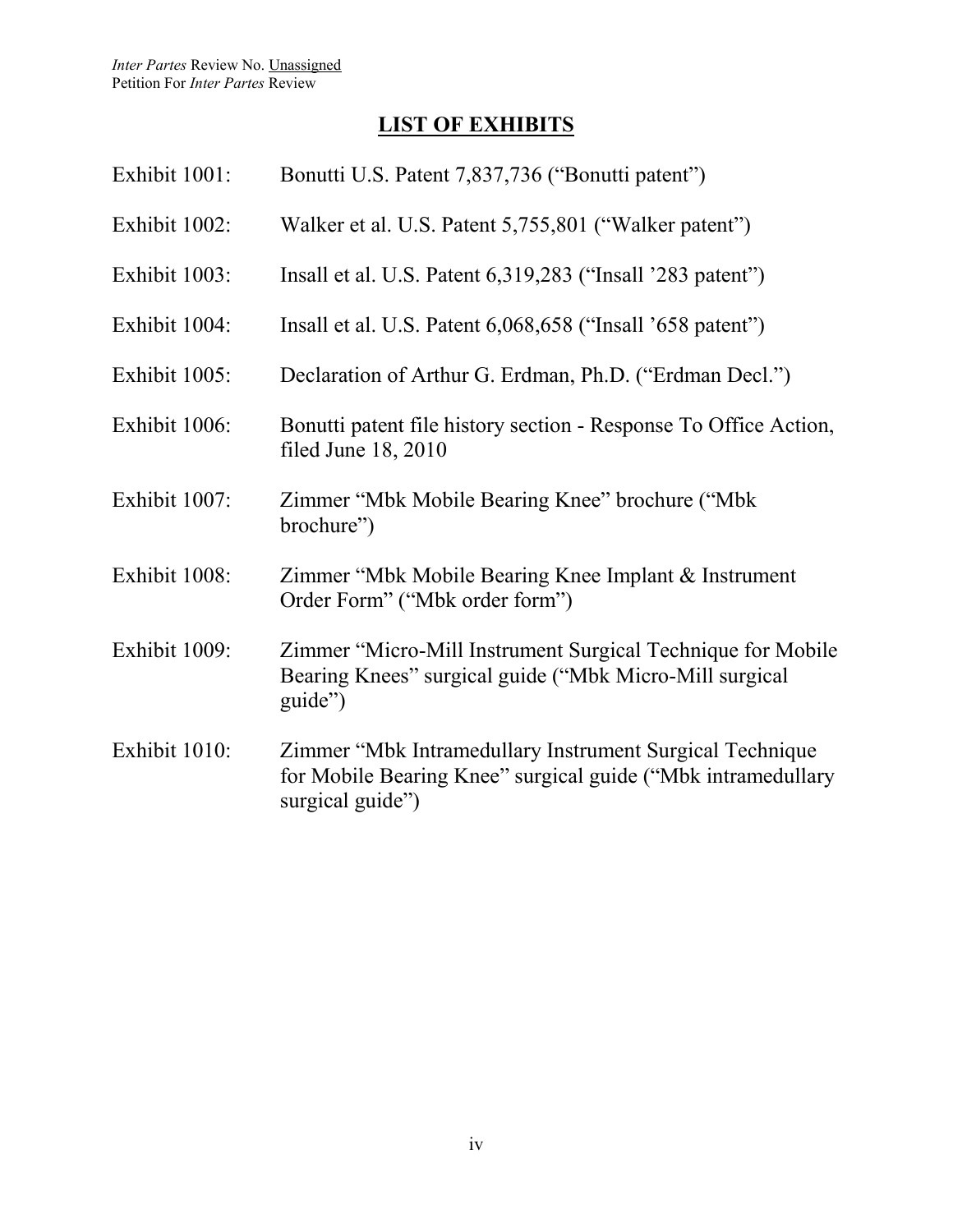Pursuant to 35 U.S.C. §§ 311-319 and 37 C.F.R. § 42.100 *et seq.*, Zimmer Holdings, Inc. and Zimmer, Inc. ("Petitioners") request *inter partes* review of claims 15-28 and 31-36 of the Bonutti U.S. Patent 7,837,736 ("Bonutti patent") (Ex. 1001).

# **I. NOTICES AND FORMALITIES**

# **A. Real Parties in Interest**

Zimmer Holdings, Inc. and Zimmer, Inc. are the real parties-in-interest for this petition ("Petition").

# **B. Related Matters**

The Bonutti patent is the subject of a patent infringement lawsuit brought by Bonutti Skeletal Innovations LLC ("Patent Owner") against Petitioners in the United States District Court for the District of Delaware. The Case No. of the lawsuit is 1:12-cv-01107-GMS.

#### Lead Counsel Walter C. Linder Faegre Baker Daniels LLP 2200 Wells Fargo Center 90 S. Seventh St. Minneapolis, MN 55402 Telephone: 612-766-8801 Fax: 612-766-1600 [Walter.Linder@FaegreBD.com](mailto:Walter.Linder@FaegreBD.com) Reg. No. 31,707 Back-Up Counsel Daniel Lechleiter Faegre Baker Daniels LLP 300 N. Meridian St. Suite 2700 Indianapolis, IN 46204-1750 Telephone: 317-237-1070 Fax: 317-237-1000 [Daniel.Lechleiter@FaegreBD.com](mailto:Daniel.Lechleiter@FaegreBD.com) Reg. No. 58,254

# **C. Lead and Back-Up Counsel and Request for Pro Hac Vice Motion**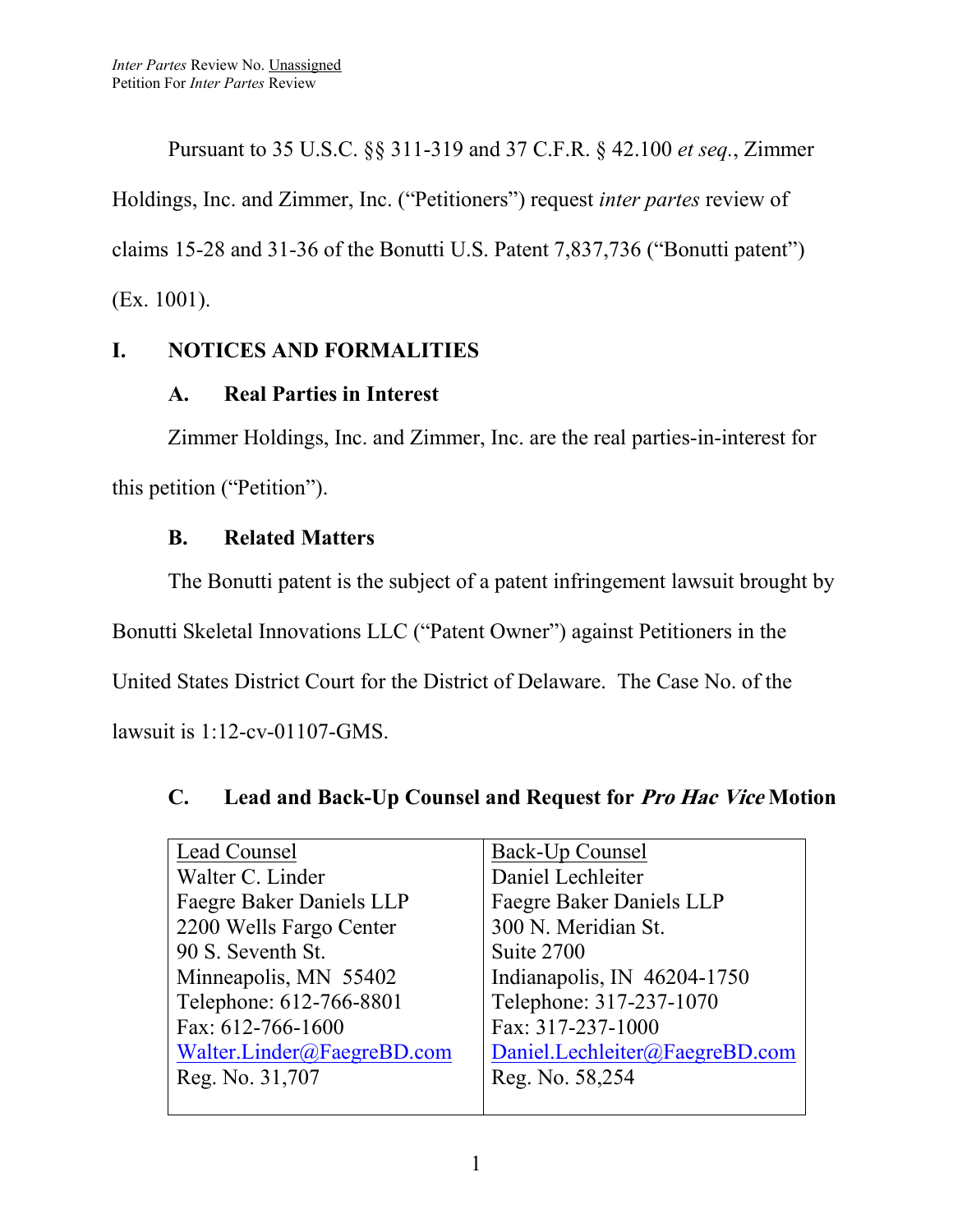| Back-Up Counsel          |
|--------------------------|
| Kenneth Liebman          |
| Faegre Baker Daniels LLP |
| 2200 Wells Fargo Center  |
| 90 S. Seventh St.        |
| Minneapolis, MN 55402    |
| Telephone: 612-766-8800  |
| Fax: 612-766-1600        |
| Ken.Liebman@FaegreBD.com |

Petitioners hereby request authorization to file a motion for Kenneth Liebman to appear *pro hac vice*. Mr. Liebman is an experienced litigation attorney, is the lead attorney for Petitioners in the litigation referred to in Section I.B. above, and has an established familiarity with the subject matter at issue in this proceeding. Petitioners will file such a motion upon the grant of this request.

### **D. Service Information**

Please address all correspondence to the lead counsel at the address shown above. Petitioners consent to electronic service to the email addresses above.

### **E. Grounds for Standing**

Petitioners hereby certify that the patent for which review is sought is available for *inter partes* review and that Petitioners are not barred or estopped from requesting an *inter partes* review challenging the Bonutti patent claims on the grounds identified in this Petition.

#### **F. Power of Attorney**

A power of attorney designating counsel is being filed with this Petition.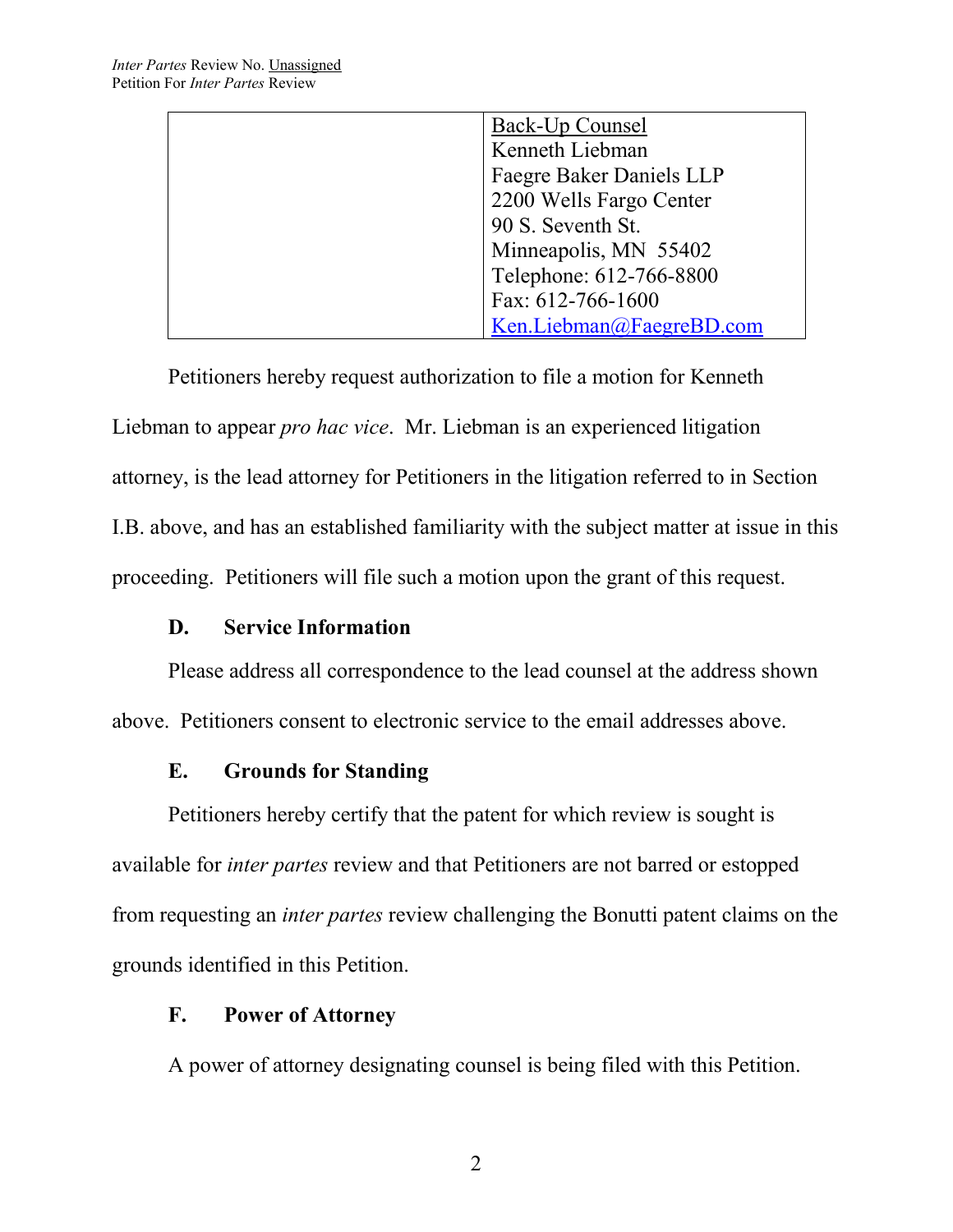#### **G. Fees**

The Commissioner is authorized to charge the \$9,000 request fee, \$14,000 post-institution fee, \$2,000 post-institution excess claims fee (total of \$25,000), and any additional fees to our Deposit Account No. 06-0029, and to notify us of the same.

### **II. STATEMENT OF THE PRECISE RELIEF REQUESTED**

Petitioners respectfully request that claims 15-28 and 31-36 of the Bonutti patent be canceled based on the following grounds. A full statement of the reasons for this request is presented in later sections of this Petition. These grounds are supported by a Declaration of Arthur G. Erdman, Ph.D. ("Erdman Decl.," Ex. 1005).

Ground 1: Claims 15-22, 25-28 and 31-36 are unpatentable under 35 U.S.C. § 102(b) as being anticipated by the Walker et al. U.S. Patent 5,755,801 ("Walker patent," Ex.100[2](#page-7-1)). $^{1,2}$  $^{1,2}$  $^{1,2}$ 

Ground 2: Claims 15-22, 25-28 and 31-36 are unpatentable under 35 U.S.C. § 103 as being obvious over the Walker patent in combination with either or both

<span id="page-7-0"></span><sup>&</sup>lt;sup>1</sup> The Bonutti patent issued prior to the America Invents Act ("AIA"). Petitioners therefore use the pre-AIA statutory framework in this petition.

<span id="page-7-1"></span> $2$  Petitioners are not challenging claim 37 in part because it fails to comply with the requirements of 35 U.S.C. § 112, ¶ 2. In particular, it is not clear what is meant by "said tibial tray slides with respect to said tibial tray." Petitioners reserve the right to challenge the patentability of claim 37 if the Patent Owner attempts to correct claim 37 or asserts that claim 37 is in compliance with 35 U.S.C. § 112.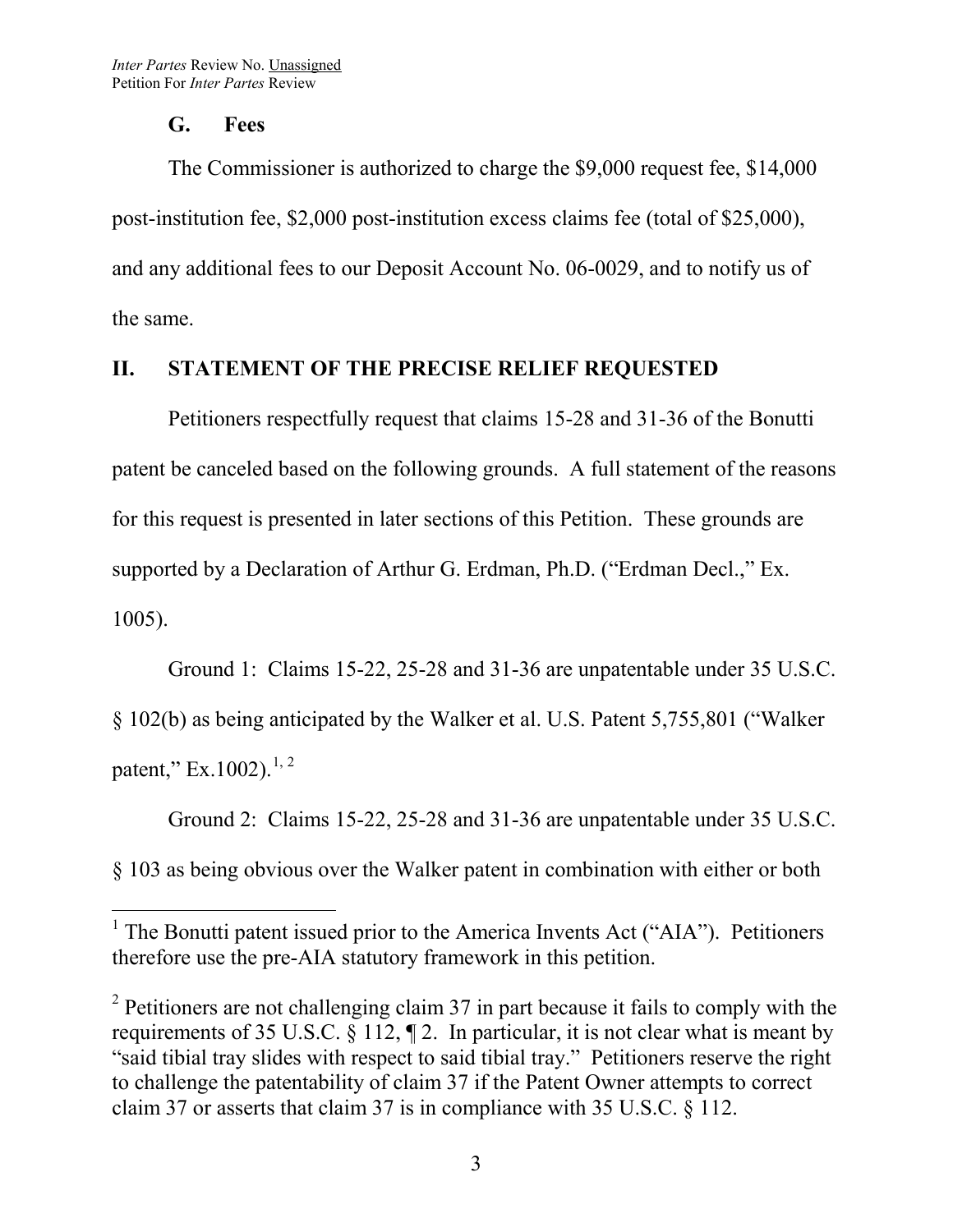of: (1) the Insall et al. U.S. Patent 6,319,283 ("Insall '283 Patent," Ex. 1003), and (2) the Insall U.S. Patent 6,068,658 ("Insall '658 patent," Ex. 1004).

Ground 3: Claims 23 and 24 are unpatentable under 35 U.S.C. § 103 as being obvious over the Walker patent in combination with the Insall '658 patent, and additionally or alternatively further in view of the Insall '283 patent (i.e., for the reasons of either or both Ground 1 and Ground 2 in combination with features relating to claims 23 and 24 disclosed in the Insall '658 patent).

Ground 4: Claims 15-16, 18-28, 31 and 34-36 are unpatentable under 35 U.S.C. §102(b) as being anticipated by the Insall '658 patent.

Ground 5: Claims 15-16, 18-22, 25-28, 31 and 34-36 are unpatentable under 35 U.S.C. § 102(a) and § 102(e) as being anticipated by the Insall '283 patent.

#### **III. OVERVIEW OF KNEE ANATOMY AND KNEE REPLACEMENT**

The challenged claims of the Bonutti patent relate generally to joint repair and replacement - surgical procedures known as joint arthroplasty. More particularly, the challenged claims relate to knee joint replacement implants. *See, e.g.,* Ex. 1001, claims 15 and 31.

#### **A. Knee Anatomy**

A simplified description of the components and operation of the knee that are relevant to the challenged claims of the Bonutti patent can be provided with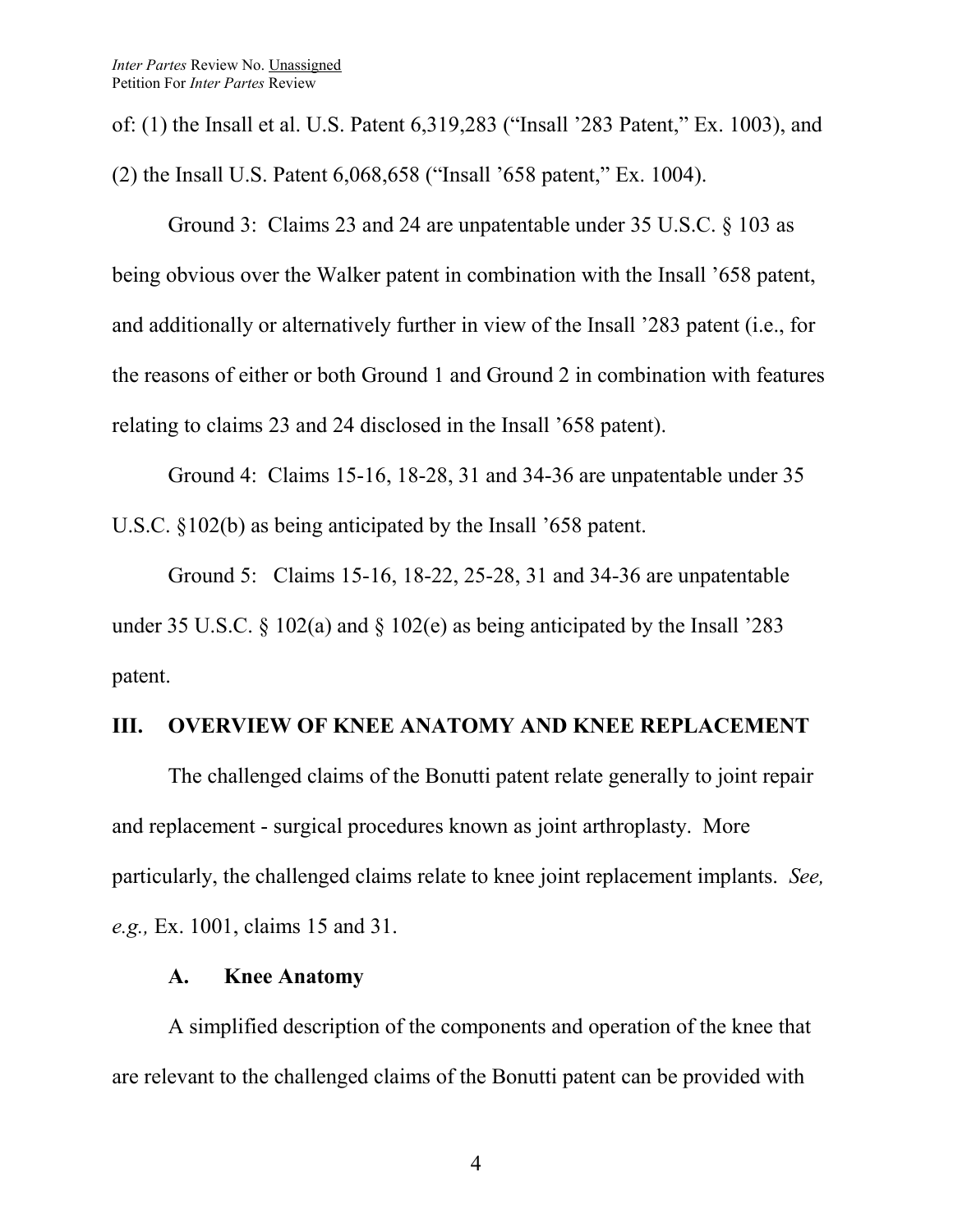reference to the following illustrations of a right-side human knee joint and



schematic.

As shown, the knee joint connects the femur (upper leg bone) to the tibia (lower leg bone). The anterior side (front) of the joint is protected by the patella (kneecap). Two generally convex-shaped rounded areas, known as condyles, are located at the distal end (bottom) of the femur. The lateral condyle is located on the lateral side (outside) of the femur, and the medial condyle is located on the medial side (inside) of the femur. A groove-shaped area on the distal end of the femur, known as the trochlear groove, separates the lateral and medial condyles. Ex. 1005, Erdman Decl., ¶¶ 14-15.

The lateral and medial sides of the tibia have generally concave-shaped depressions that receive the corresponding condyles of the femur. A pad of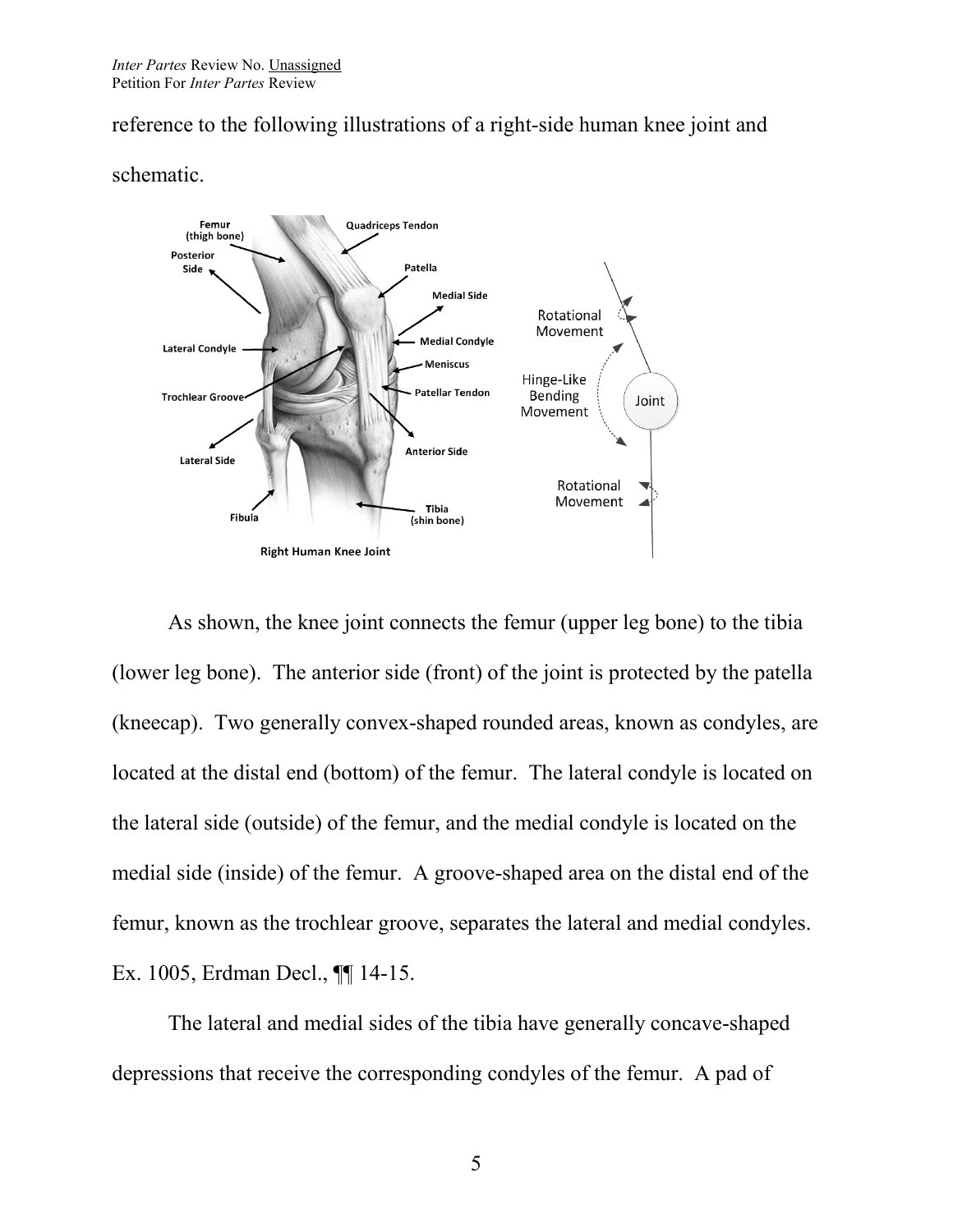cartilage, known as the meniscus, is located on the proximal end (top) of the tibia to protect the surfaces of the femur and tibia. Ex. 1005, Erdman Decl., ¶ 16.

When the knee bends, the condyles on the end of the femur move in a hingelike manner with respect to the depressions in the tibia. The patella slides along the trochlear groove during bending of the knee. The kinematics of the knee joint are complex. In addition to providing the hinge-like movement, the condyles and meniscus accommodate axial rotation of the femur and tibia about their central longitudinal axes as the knee bends. Ex. 1005, Erdman Decl.,  $\P$ [14, 18.

# **B. Knee Replacement Surgery**

Features of a typical replacement knee implant or prosthesis that are pertinent to the challenged claims of the Bonutti patent can be described with reference to the following illustrations.

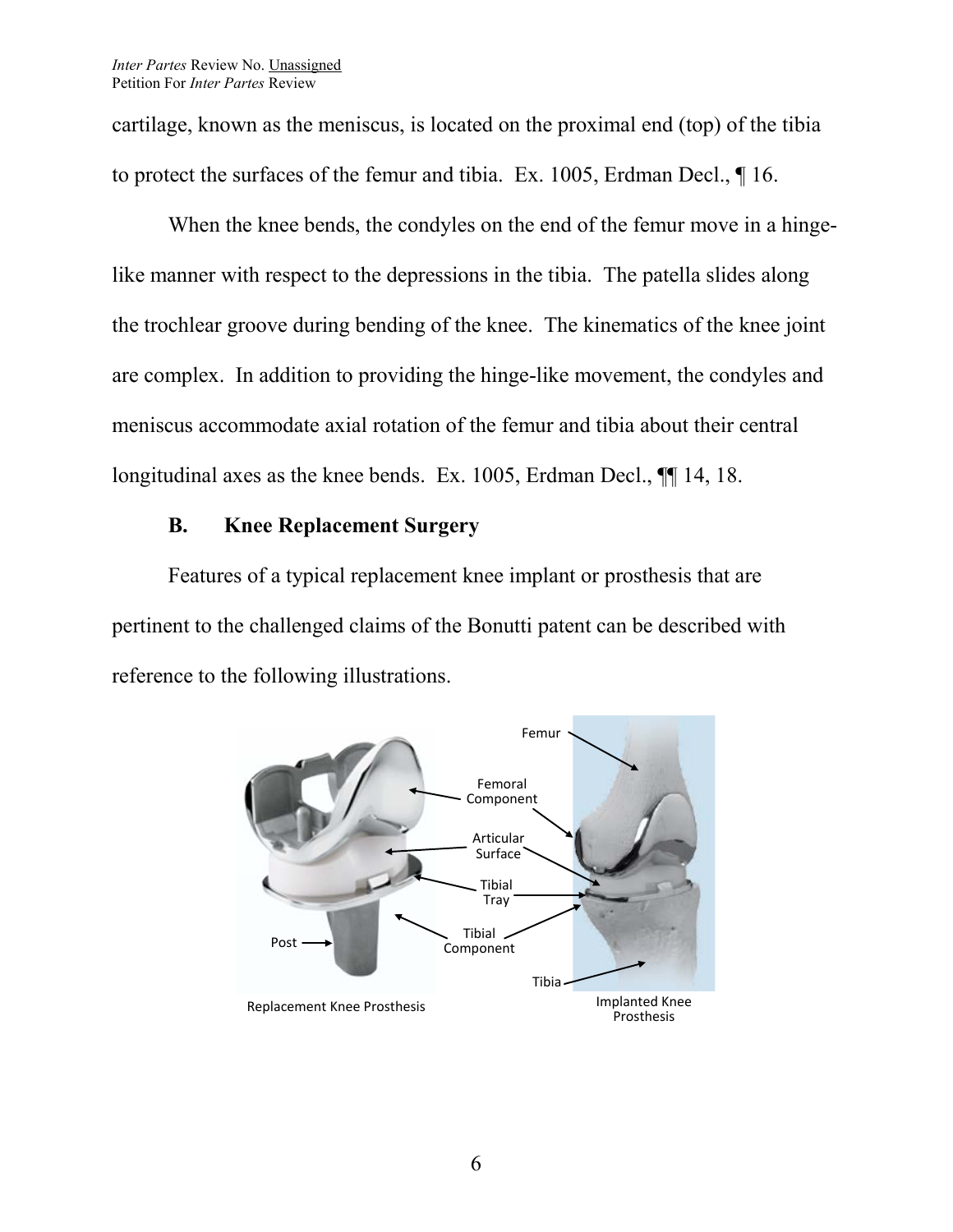#### *Inter Partes* Review No. Unassigned Petition For *Inter Partes* Review

As shown, the replacement knee prosthesis includes a tibial component and a femoral component. The tibial component includes a tibial tray, and a bearing or articular surface on the proximal upper surface of the tray. A mounting structure, such as a stem or post, can extend distally from the underside or bottom of the tibial tray. The femoral component has lateral and medial condyles that replace the surfaces of the corresponding condyles of the patient's femur. Similarly, the articular surface replaces the meniscus of the patient's knee joint, and has lateral and medial depressions that receive the corresponding condyles of the femoral component. Ex. 1005, Erdman Decl., ¶¶ 21-26.

During a surgical procedure to implant a prosthesis of this type, the surgeon will remove any remaining meniscus and cut off a thin slice from the proximal end of the tibia bone, a process known as resecting the tibia. The surgeon will also resect the femur by cutting the surfaces of the condyles to a shape that corresponds to the backside shape of the femoral component. The tibial component is mounted to the resected tibia, for example, by urging the stem into the bone. The femoral component is similarly mounted to the resected condyles of the femur. The articular surface is mounted to the upper surface of the tibial tray, between the tray and the femoral component. Ex. 1005, Erdman Decl., ¶¶ 28-38.

In operation, the articular surface of the implant functions as a replacement for the meniscus. The condyles of the femoral component move in the depressions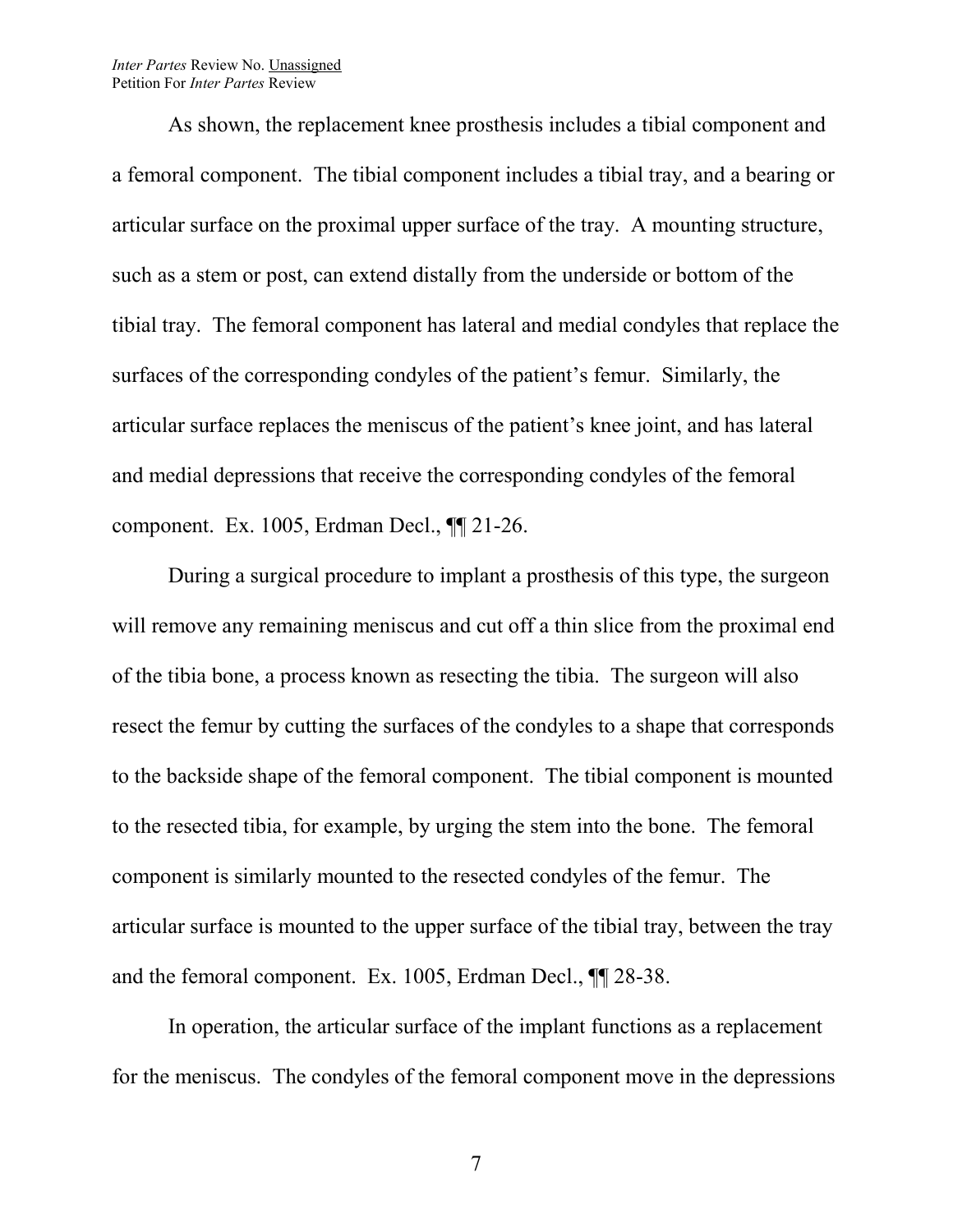of the articular surface when the knee bends. Ex. 1005, Erdman Decl., ¶¶ 24-25. Additional information on knee replacement prostheses and associated surgical instruments and techniques that were known at the time of the Bonutti patent invention is presented in the Zimmer Mbk brochure, Mbk order form, Mbk Micro-Mill surgical guide and Mbk intramedullary surgical guide. Exhibits 1007 -1010, respectively (the "Zimmer publications"). All of the Zimmer publications have copyright notices with publication dates of 1997 and/or 1998.

#### **IV. OVERVIEW OF THE BONUTTI PATENT**

#### **A. The Claimed Invention**

The specification of the Bonutti patent describes a number of different implants, instruments and surgical procedures relating generally to knee and other joint replacement. *See, e.g.,* Ex. 1001, col. 1, ln. 40-col. 2, ln. 61. All the claims of the Bonutti patent, however, are directed to joint replacement devices and methods having a sliding or otherwise movable component that corresponds to the meniscal component of the joint. In particular, all the claims generally recite: (1) a first or base component, such as a tibial tray, that is fixed to a bone on a first side of the joint (e.g., is fixed to the tibia), and (2) a second or movable component, such as a tibial tray insert, that moves with respect to the base component and has a surface that engages a bone on a second side of the joint (e.g., engages the condyles of the femur).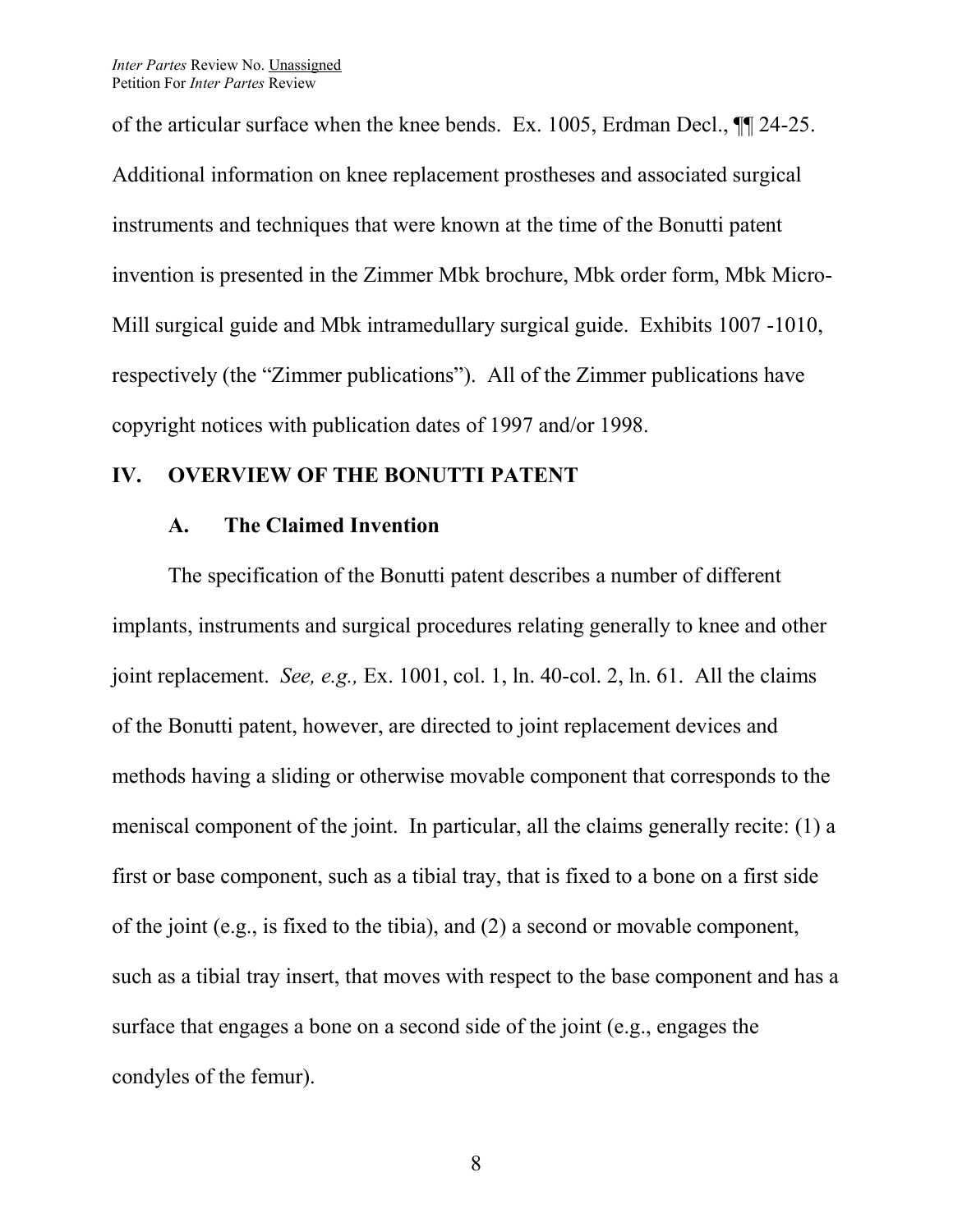In the context of knee joint replacement prostheses for the tibial side of the joint (i.e., tibial components), devices of this type are often referred to as "mobile bearing" knee prostheses. The Bonutti patent admits that mobile bearing knee prostheses were known in the prior art. *See, e.g.,* Ex. 1001, col. 101, ll. 35-43. The prior art Zimmer publications disclose and relate to such a mobile bearing implant referred to as the "Mbk" device. Exs. 1007-1010.

The challenged claims of the Bonutti patent are directed to mobile bearing prostheses having specific features. In particular, the challenged claims are directed to mobile bearing prostheses that are configured to cause *asymmetric movement of the movable component or tibial tray insert* with respect to the center of the base component or tibial tray. An embodiment relating to the challenged claims is described in the Bonutti patent at columns 101-102 with respect to Fig. 90. An annotated version of Fig. 90 is reproduced below.

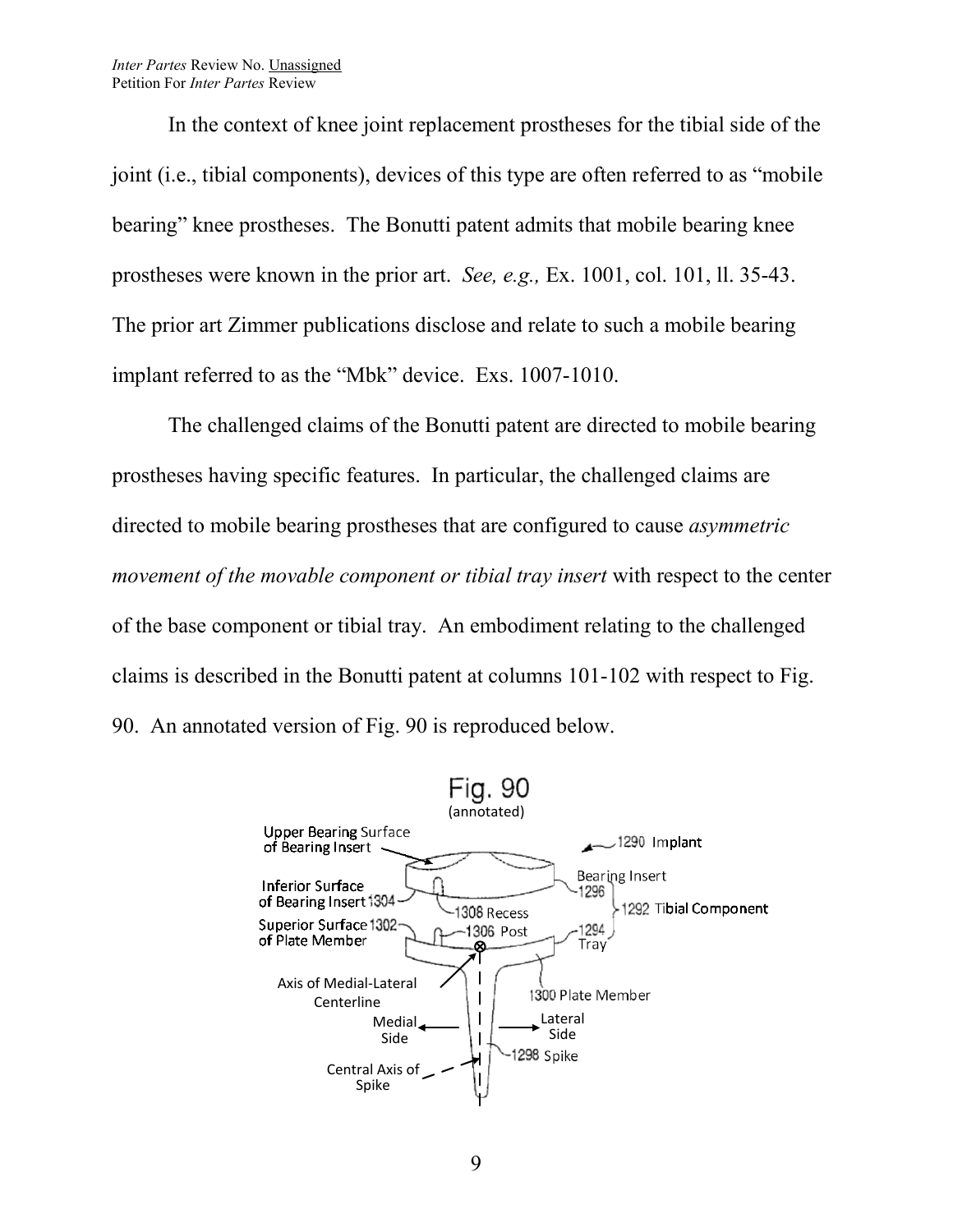*Inter Partes* Review No. Unassigned Petition For *Inter Partes* Review

The implant 1290 is a mobile bearing knee implant that includes a tibial component 1292 and a femoral component (not shown in Fig. 90). Tibial component 1292 includes a tray 1294 and a bearing insert 1296 (also referred to as the "movable component" in the claims). Tray 1294 includes a plate member 1300 and a tapered spike 1298 (i.e., a stem or post) that extends from the bottom or underside of the of the plate member for fixing the tibial component to the patient's tibia. The upper surface 1302 of the plate member 1300 is provided with a post 1306 that cooperates with a recess 1308 located in the underside 1304 of the bearing insert 1296. The post 1306 and recess 1308 permit rotation of the bearing insert 1296 with respect to the tibial tray 1294. *See, e.g.*, Ex. 1001, col. 101, ll. 6- 34.

As shown in Fig. 90, the post 1306 is not located directly over the spike 1298 (a location defined as the center of the tibia). Ex. 1001, col. 101, ll. 55-56. Instead, the post 1306 is *offset medially* toward the medial compartment of the knee. Offsetting the post 1306 toward the medial compartment of the knee is said to recreate the natural pivoting motion of the knee. *See, e.g.,* Ex. 1001, col. 101, ll. 67.

#### **1. Claims 15-28**

Independent claim 15 and its dependent claims 16-28 recite a device to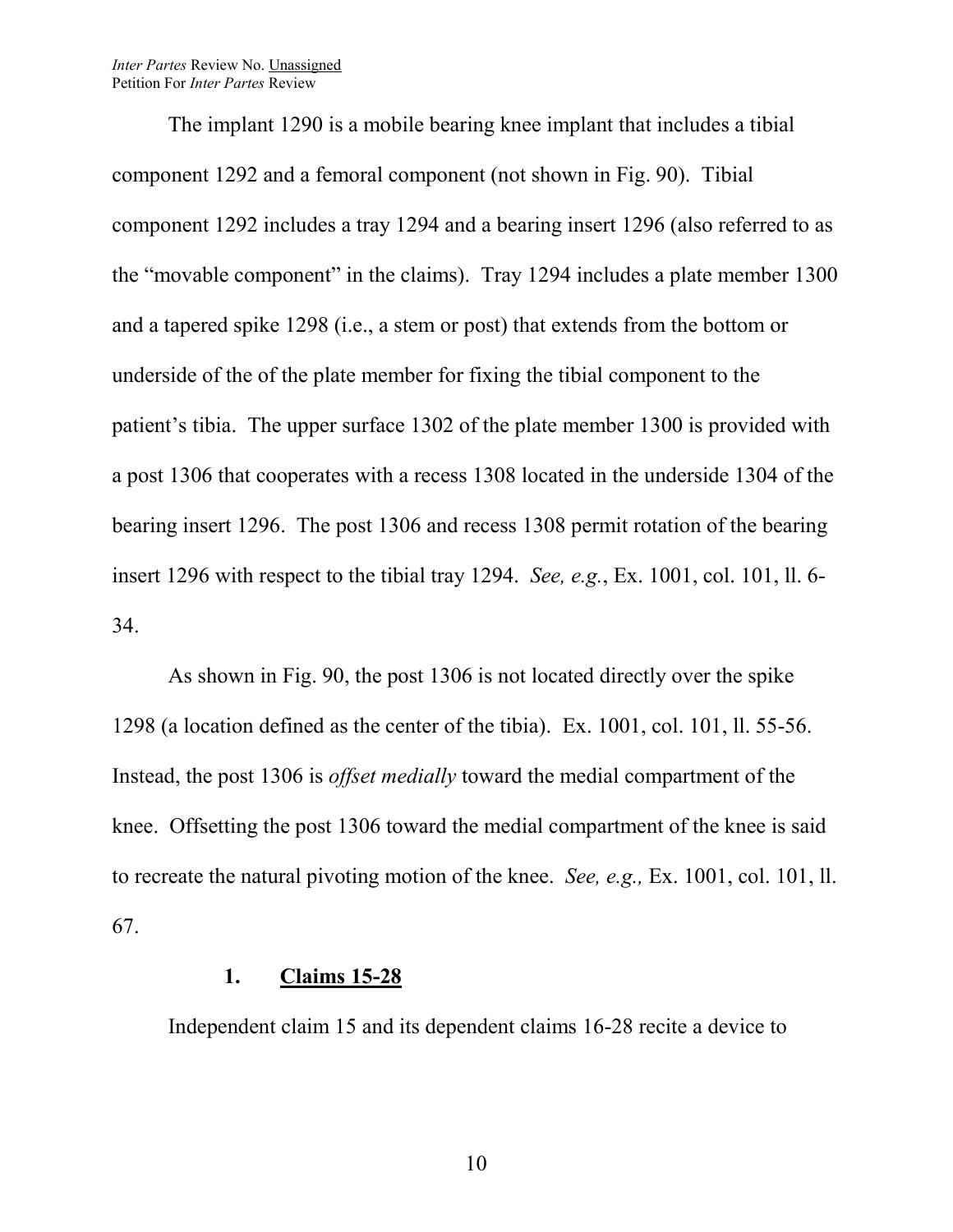replace an articulating surface of a first side of a joint in a body. Limitations recited by claim 15 include, *inter alia*:

(1) "a base component, including a bone contacting side … and a base sliding side on an opposite side ... relative to said bone contacting side;"

(2) "a movable component, including a movable sliding side … matably positionable in sliding engagement with said base sliding side, and an articulating side on an opposite side ... relative to said movable sliding side ...;"

(3) "a protrusion extending from … said base sliding side …, said *protrusion substantially offset with respect to a midline of the first side of a joint*;" and

(4) "a recess sized to receive said protrusion, disposed in the … movable sliding side, said protrusion and recess matable to constrain movement of said first and second components relative to each other, thereby promoting movement of the joint within desired anatomical limits." (emphasis added).

In summary, claims 15-28 recite a mobile bearing prosthesis having a meniscal or movable component that *moves* with respect to the tray or base component *about an axis that is substantially offset with respect to a midline* on a first side of the joint.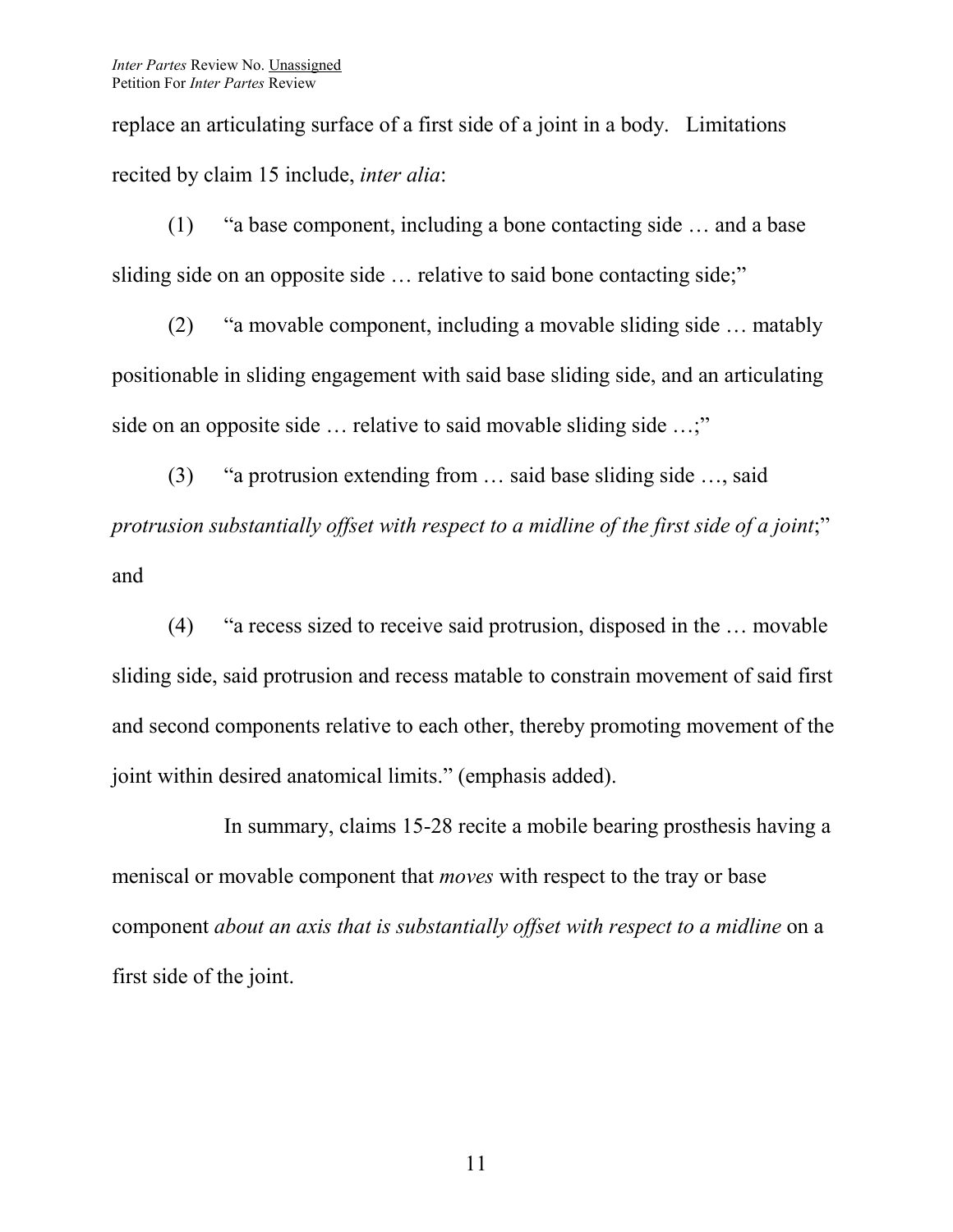#### **2. Claims 31-36**

Independent claim 31 and its dependent claims 32-36 recite a knee arthroplasty device. Limitations recited by claim 31 include, *inter alia*:

(1) "a tibial tray including … an upper proximal surface, said proximal surface having … a post …, said *post … offset from at least one of a medial-lateral centerline and an anterior-posterior centerline of said tibial tray*;"

(2) "a tibial tray insert engageable with said proximal surface and having a mating second cavity …, said … *mating cavity offset from at least one of the medial-lateral centerline and the anterior-posterior centerline of said tibial tray*, wherein said mating cavity is adapted to receive at least a portion of said post ...;"

(3) "wherein said tibial tray insert rotationally moves with respect to said tibial tray, about said post, when the device is used within the body such that the *rotation of the tibial tray insert is asymmetric with respect to at least one of the medial-lateral centerline and the anterior-posterior centerline* of said tibial tray." (emphasis added).

In summary, claims 31-36 recite a mobile bearing tibial knee component having a meniscal component or insert that *rotates asymmetrically* with respect to the tibial tray *about a post that is offset from either the medial-lateral centerline or the anterior-posterior centerline* of said tibial tray.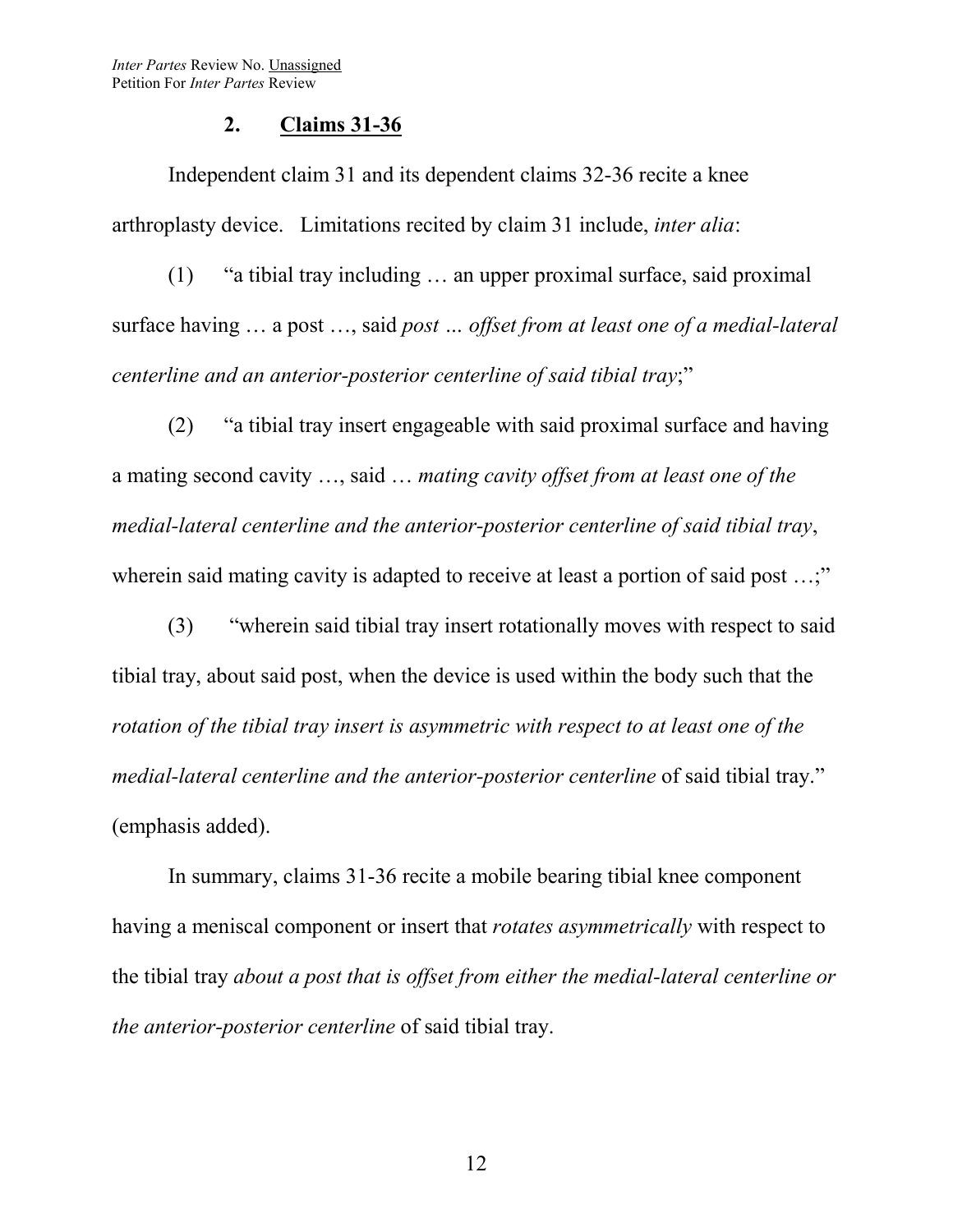*Inter Partes* Review No. Unassigned Petition For *Inter Partes* Review

#### **B. The Prosecution History**

Challenged claim 15 was originally added to the Bonutti patent application (as claim 138) in a restriction requirement response filed on January 19, 2010. In the next Office Action mailed on March 11, 2010, claim 15 and all the claims depending therefrom were rejected under 35 U.S.C. § 102 as being anticipated by the Herrington U.S. Patent 5,997,577. In a responsive amendment filed on June 18, 2010, the applicant made amendments that it asserted "serve to clarify the present invention and are independent of patentability," and argued that the Herrington patent disclosed a tibial component having a tibial insert "firmly fixed" to the tibial tray when the tibial component is used in the body. Ex. 1006, June 18, 2010 response, pp. 11-12. In effect, the patent applicant distinguished the applied Herrington patent as not even disclosing a mobile bearing knee component, much less such a component having the features recited in the claims. All the claims were allowed in a Notice of Allowability that followed the June 18, 2010 response.

Challenged claim 31 was originally added to the Bonutti patent application (as claim 162), along with its dependent claims, in the June 18, 2010 response. Ex. 1006. These claims were also allowed in the Notice of Allowability that followed that response (i.e., they were never rejected on the basis of prior art). The issue fee was subsequently paid and the patent issued in due course.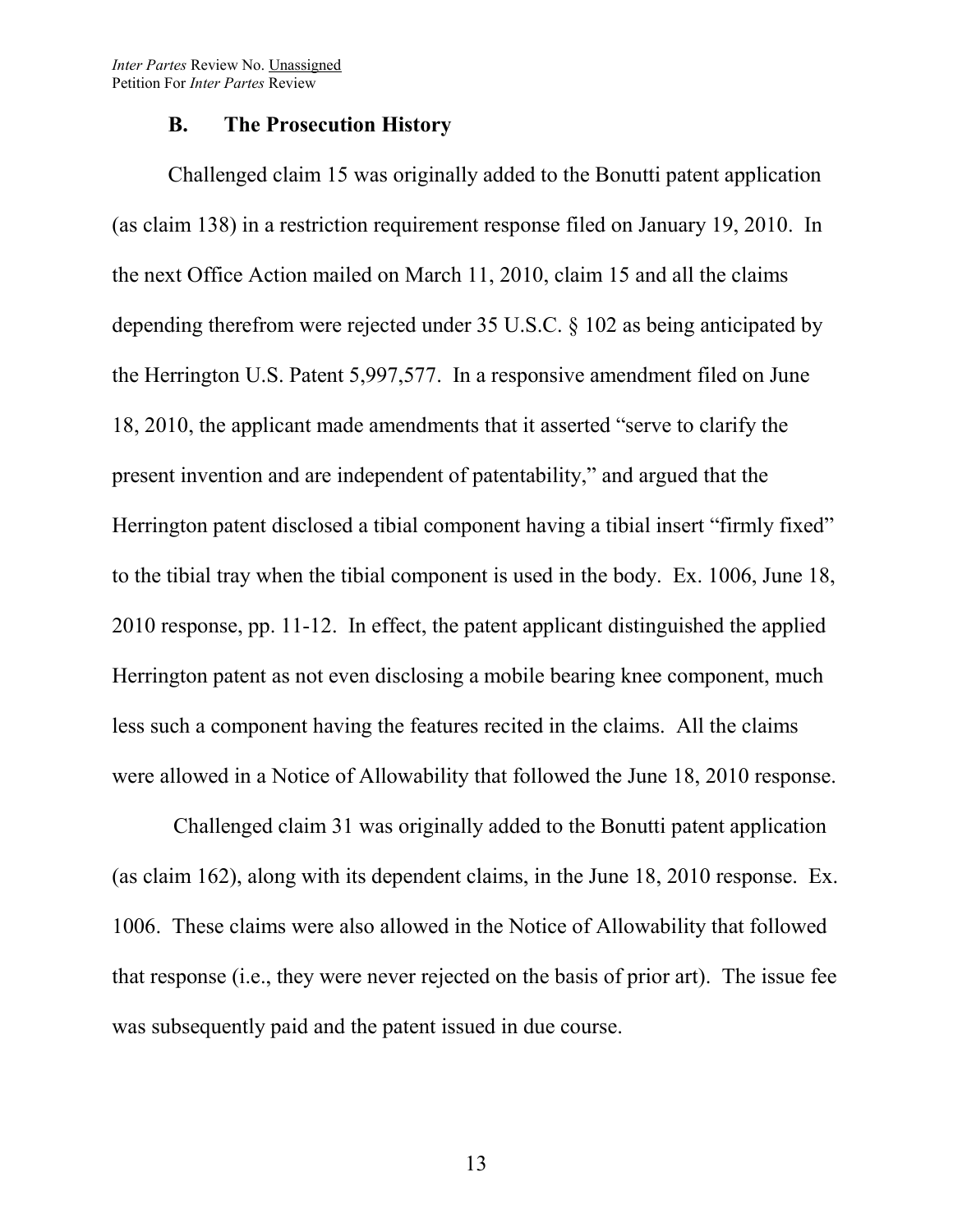*Inter Partes* Review No. Unassigned Petition For *Inter Partes* Review

#### **C. Priority Date of the Bonutti Patent**

The Bonutti patent claims priority to a number of other U.S. patent applications. Based on a review of these earlier applications, application no. 10/191,751, filed on July 8, 2002 (now patent 7,104,996), is the earliest that includes the mobile bearing tibial component embodiment discussed above and described with reference to Fig. 90 in the Bonutti patent. The priority date for the claims of the Bonutti patent challenged in this Petition is July 8, 2002.

The Petitioners reserve the right to respond accordingly in the event the Patent Owner alleges an earlier date of invention.

## **V. OVERVIEW OF THE PRIOR ART RELIED UPON FOR THE CHALLENGE**

#### **A. The Walker Patent**

The Walker et al. U.S. Patent 5,755,801 ("Walker patent," Ex. 1002) discloses a replacement knee prosthesis. The Walker patent issued on May 26, 1998, and is a § 102(b) prior art patent to the Bonutti patent.

The prosthesis has a femoral component and a tibial component. The tibial component is a "mobile bearing" device that includes a tibia-engaging tibial platform and a meniscal component configured to provide for limited movement of the meniscal component on the tibial platform. Importantly, like the challenged claims of the Bonutti patent, the Walker patent discloses a *mobile meniscal*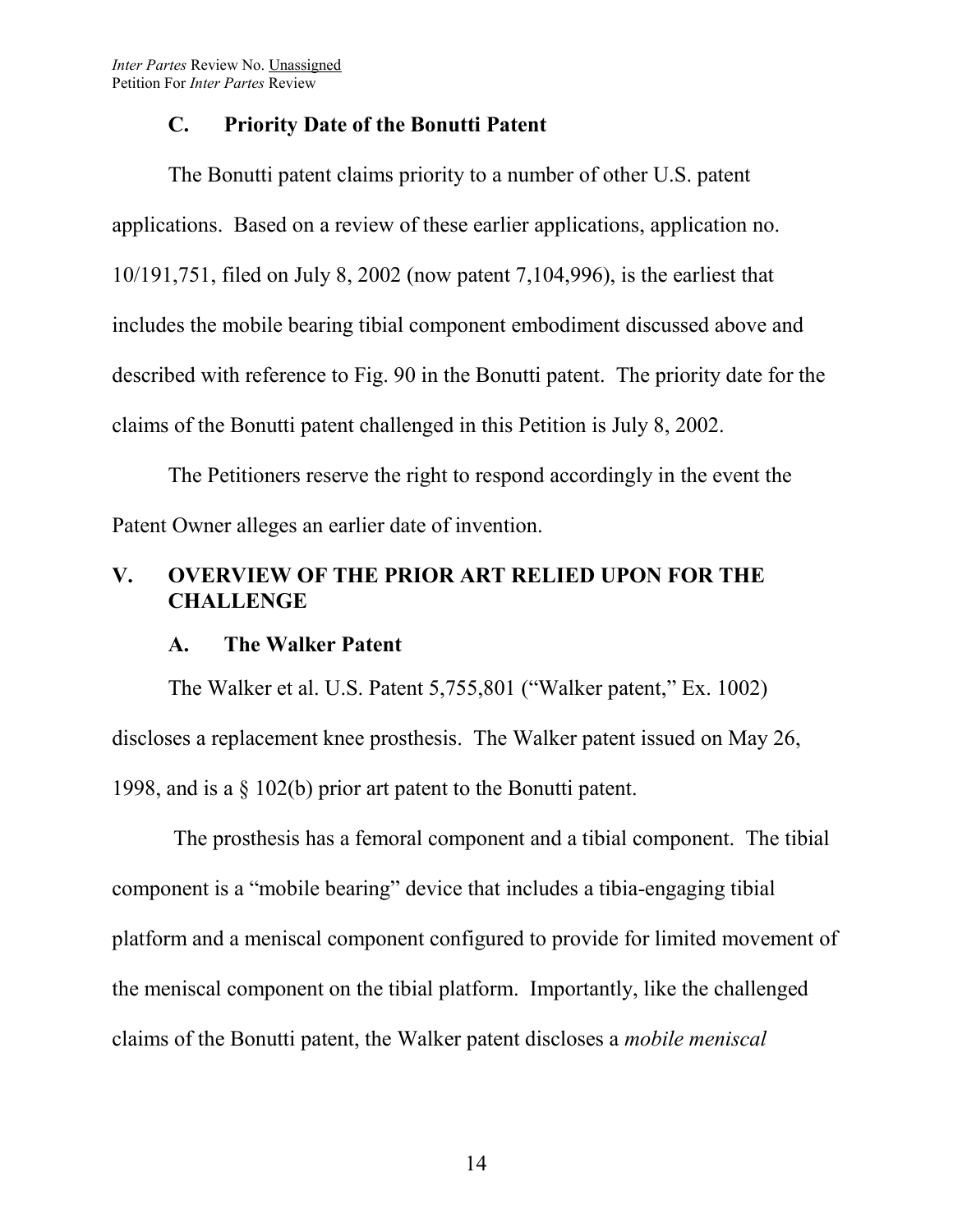*component that moves about an axis that is substantially offset in the medial direction from the center* of the component.

The "second embodiment" of the Walker patent shown in Figs. 2-2c has certain features of particular relevance to the challenged claims of the Bonutti patent. As noted in the Walker patent, the second embodiment shown in Figs. 2-2c "has a number of similarities with that shown in FIGS. 1 to 1e and only the differences are described." Ex. 1002, col. 4, ll. 3-6. FIGS. 4a-4d also show features of the embodiments shown in FIGS. 1-3. *See, e.g.,* Ex. 1002, col. 5, ll. 23- 28. For these reasons, the relevant features of the device shown in the Walker patent are described below with reference to the drawing figures of the different embodiments.



As shown in the annotated version of Fig. 4c above, the replacement knee prosthesis has a femoral component 141 and a two-part tibial component that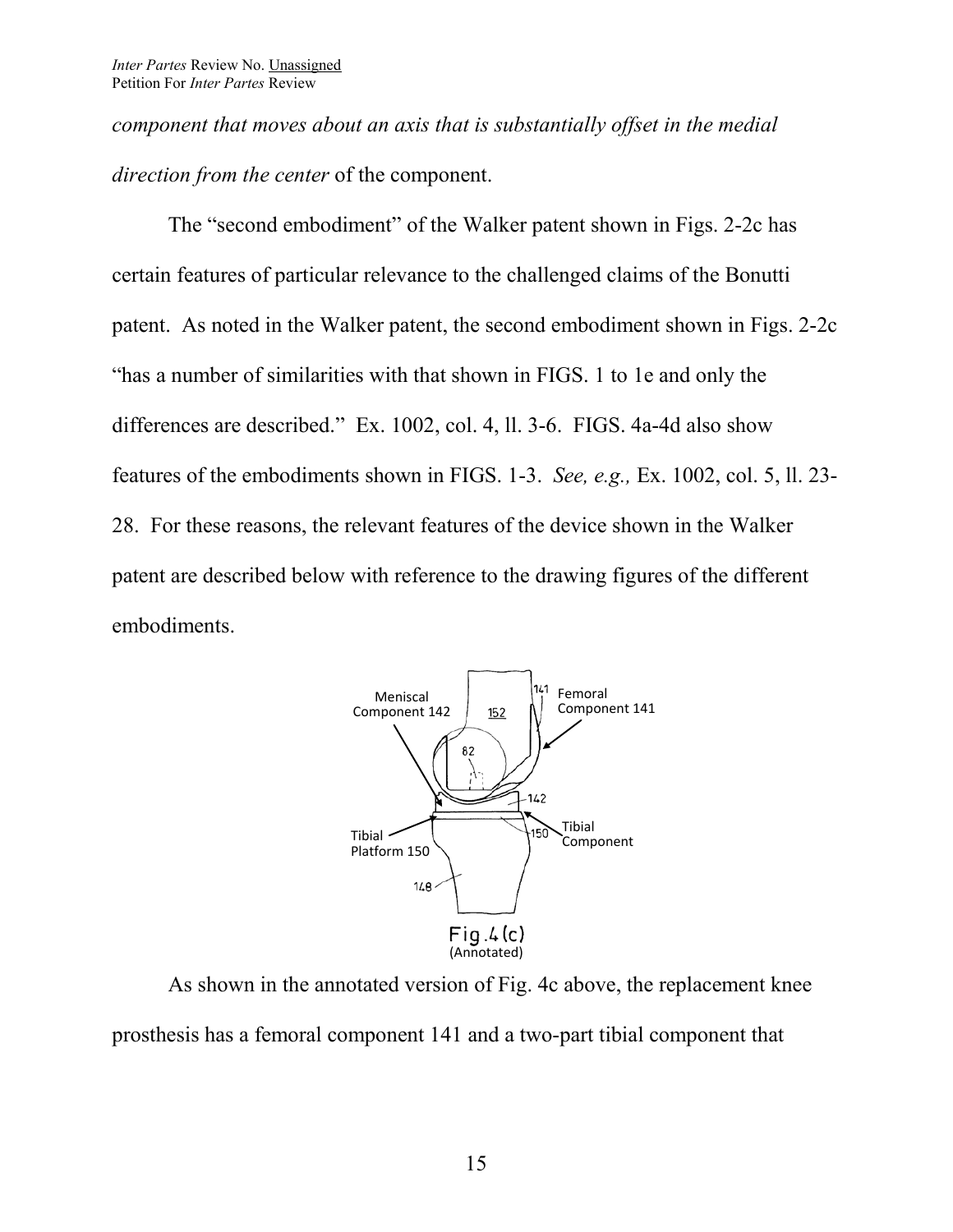includes a tibial platform 150 and the movable meniscal component 142. *See, e.g.,* 

Ex. 1002, col. 4, ln. 59-col. 5, ln. 37.



As shown in the annotated version of Fig. 1b, above, the tibial platform 1 has an underside that engages the tibia, and an upper surface 4 to which the meniscal component 44 is mounted. The movable meniscal component 44 is shown in the annotated version of Fig. 1e, above, and has an underside and an upper bearing surface side. The upper side has depressions 23 to receive the condylar bearing surfaces of the femoral component 141 (shown in Fig. 4c, above). *See, e.g.*, Ex. 1002, col. 3, ln. 12-col. 4, ln. 53.

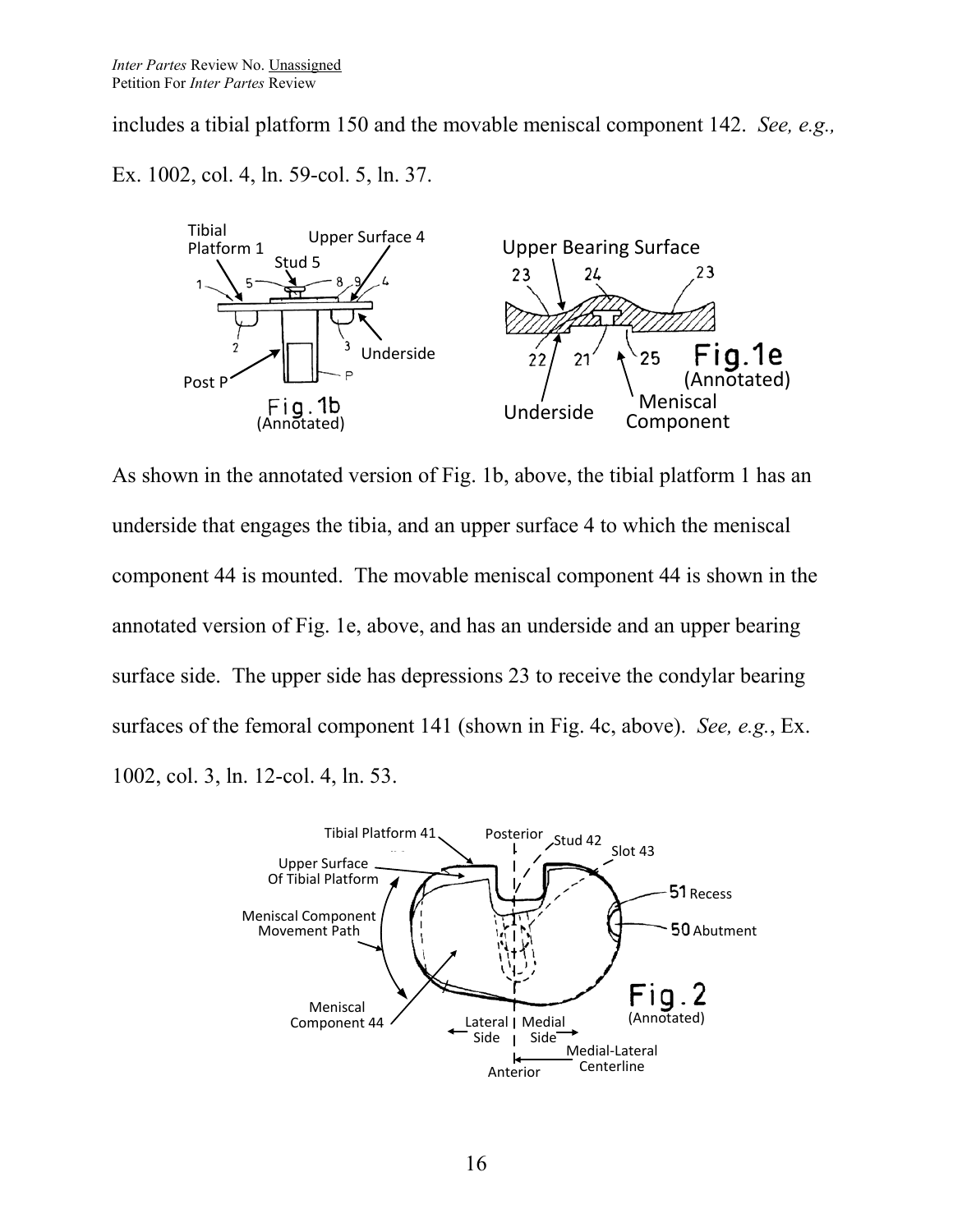#### *Inter Partes* Review No. Unassigned Petition For *Inter Partes* Review

The above annotated version of Fig. 2 illustrates other features and the operation of the tibial component. An abutment 50 is upstanding on the upper surface of the tibial platform 41. As shown, the abutment 50 is located on the medial side of the medial-lateral centerline of the tibial platform 41. A recess 51 is formed in the medial side of the meniscal component 44. The meniscal component 44 is fitted to the tibial platform 41 by engaging the abutment 50 in the recess 51. The meniscal component 44 can thereby rotate along an arcuate path about the medially displaced axis of the abutment 50. A stop that limits the range of rotation of the meniscal component 44 in the posterior direction with respect to the tibial platform 41, and that prevents the meniscal component from lifting off the tibial platform, is provided by the stud 42 that extends from the tibial platform and is received in the slot 43 in the underside of the meniscal component. *See, e.g.,* Ex. 1002, col. 4, ll. 3-53.

#### **B. The Insall '283 Patent**

The Insall et al. U.S. Patent 6,319,283 ("Insall '283 patent," Ex. 1003) discloses an orthopaedic knee implant. The Insall '283 patent was filed on July 2, 1999, issued on November 20, 2001, and is prior art to the Bonutti patent under §§ 102(a) and (e).

The implant has a femoral component and a tibial component. The tibial component is a "mobile bearing" device that includes a tibia-engaging tibial tray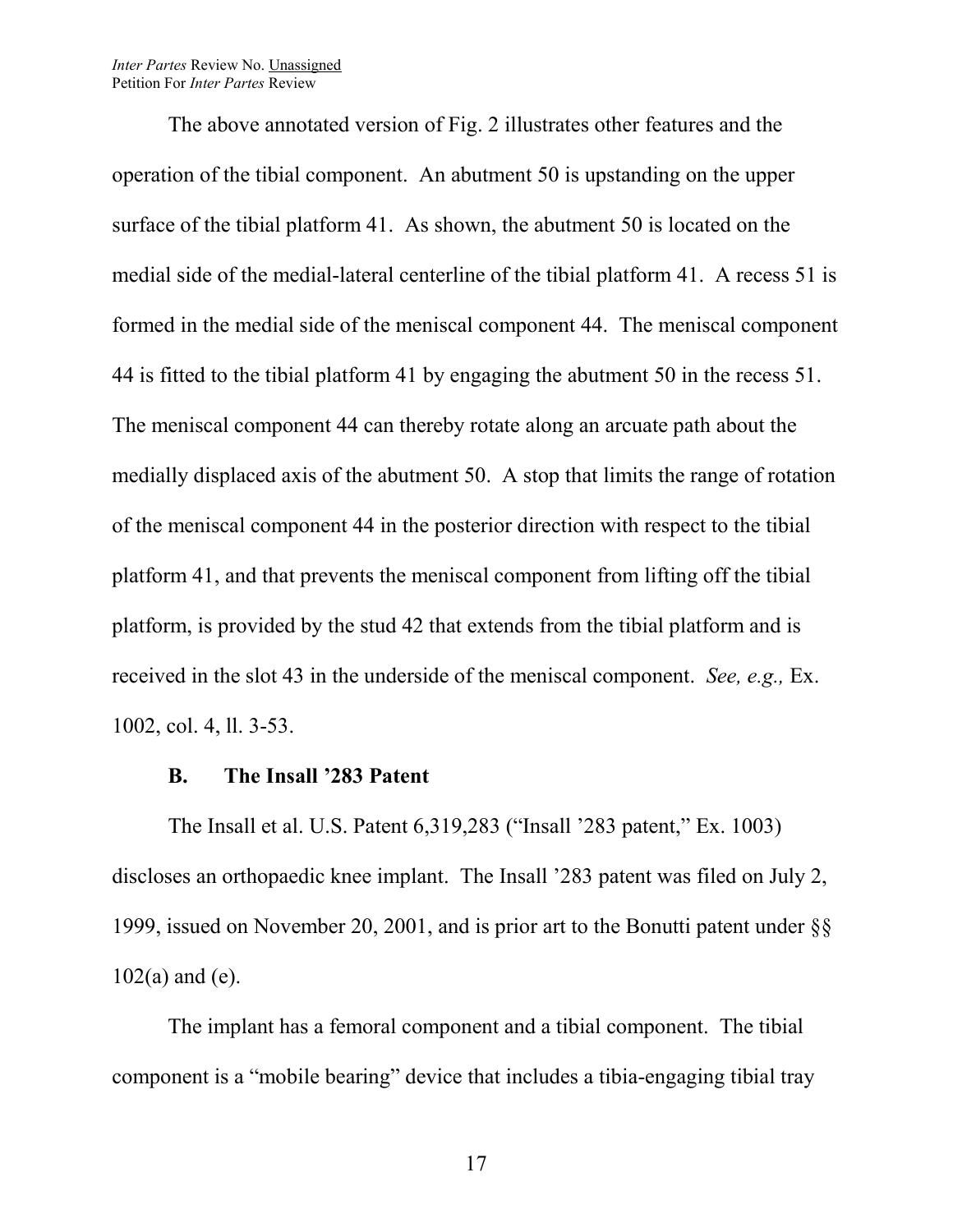and a bearing configured to provide for limited movement of the bearing on the tibial tray. Importantly, like the challenged claims of the Bonutti patent, the Insall '283 patent discloses a *mobile bearing that moves about an axis that is substantially offset from the centers* of the tray and bearing.



As shown in the annotated version of Fig. 5 above, the implant has a femoral component 14, and a two-part tibial component 10 that includes a tibial tray 18 and the movable bearing 20. *See, e.g.*, Ex. 1003, col. 3, ll. 1-13.

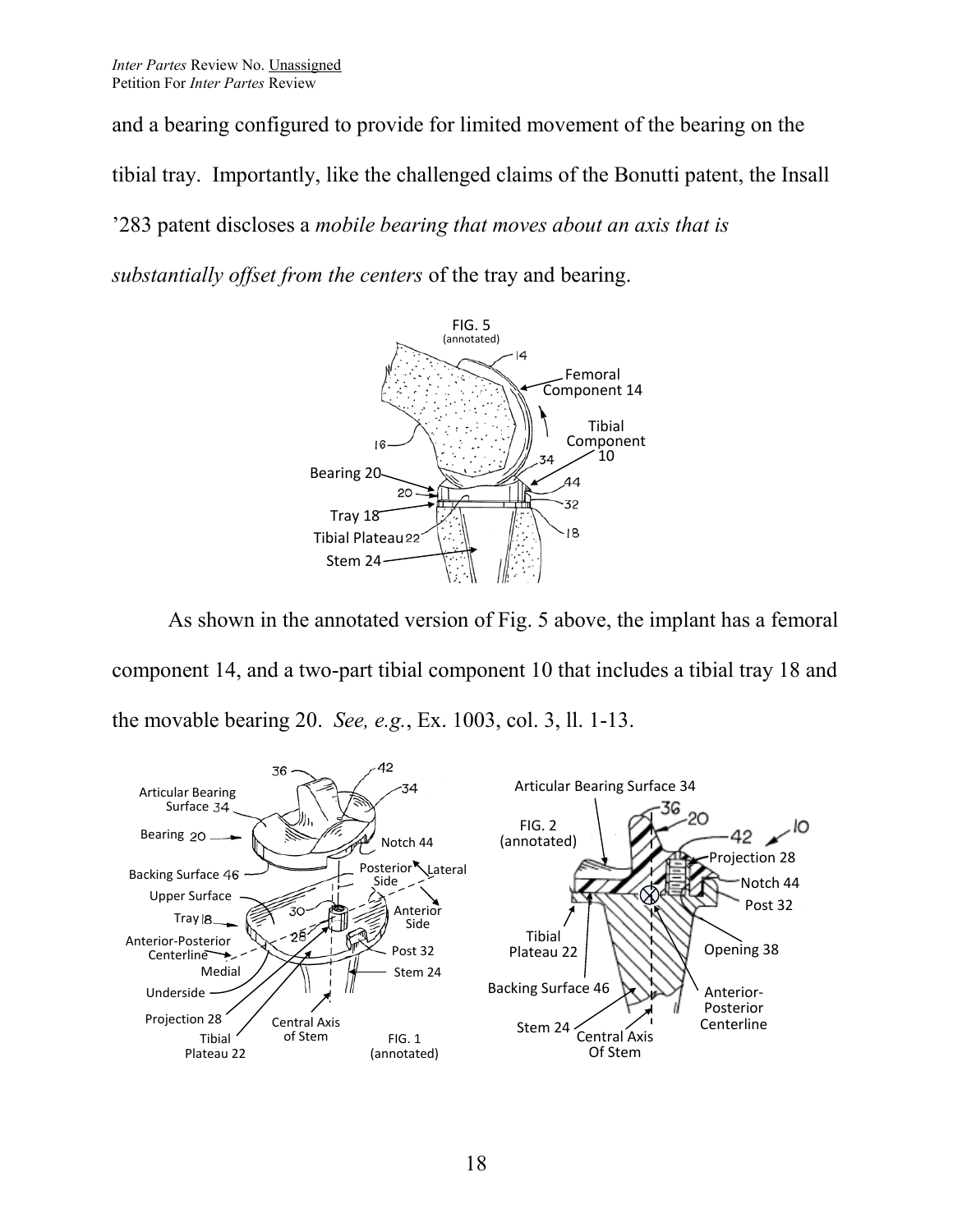#### *Inter Partes* Review No. Unassigned Petition For *Inter Partes* Review

The annotated versions of Figs. 1 and 2, above, illustrate features of the tray 18 and bearing 20 in greater detail. Tibial plateau 22 has an underside that engages the tibia, and a proximal or upper surface to which the bearing 20 is mounted. The movable bearing 20 has an underside or backing surface 46 and an upper, articular bearing surface 34. The articular bearing surface 34 has a pair of concave portions on opposite sides of a projection 36 that engage the corresponding condyles of the femoral component 14. *See, e.g.,* Ex. 1003, col. 3, ln. 14-col. 4, ln. 14.

A projection 28 extends from the upper surface of the tibial plateau 22. As shown in Figs. 1 and 2, the projection 28 is located on the anterior side of the anterior-posterior centerline of the tibial plateau 22. The projection 28 is disposed in an opening 38 in the backing surface 46 of the bearing 20. The opening 38 and projection 28 allow rotational movement of the bearing 20 relative to the tibial plateau 22. A post 32 that extends from the tibial plateau 22 is received in a notch 44 in the bearing 20. The post 32 and notch 44 function as a stop to limit the rotational movement of the bearing 20. *See, e.g.,* Ex. 1003, col. 3, ln. 53-col. 4, ln. 14. Rotation of the bearing 20 about the anteriorly-displaced projection 28 is shown in the annotated version of Fig. 4 below.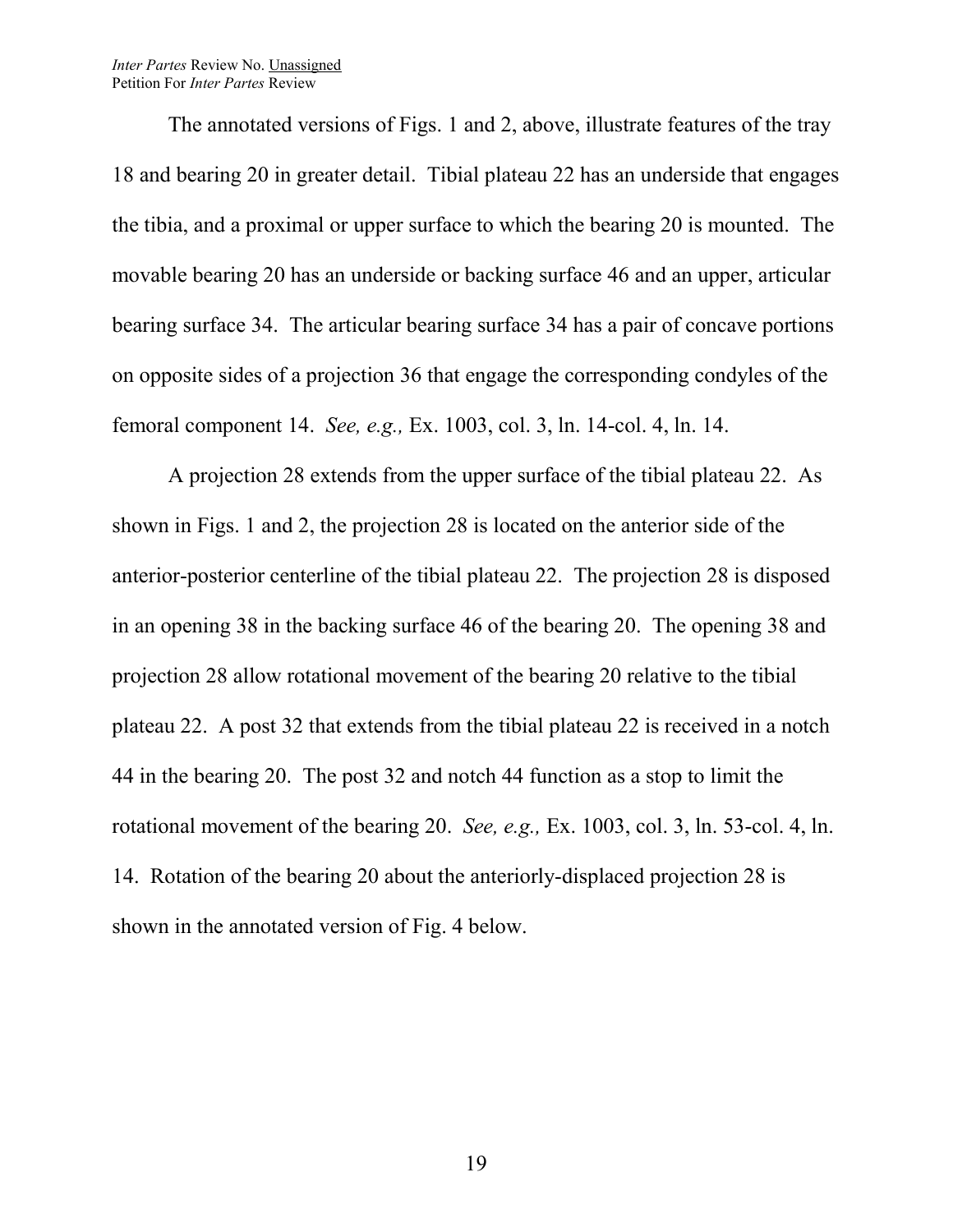

#### **C. The Insall '658 Patent**

The Insall et al. U.S. Patent 6,068,658 ("Insall '658 patent," Ex. 1004) discloses an orthopaedic knee implant. The Insall '658 patent was filed on March 9, 1998, issued on May 30, 2000, and is prior art to the Bonutti patent under  $\S$ §102(a) and (e).

The implant has a femoral component and a tibial component. The tibial component includes a tibial platform and a meniscal component configured to provide for limited movement of the meniscal component on the tibial platform. Importantly, like the challenged claims of the Bonutti patent, the Insall '658 patent discloses a *meniscal component that moves about an axis that is substantially offset from the centers* of the tibial platform and the meniscal component.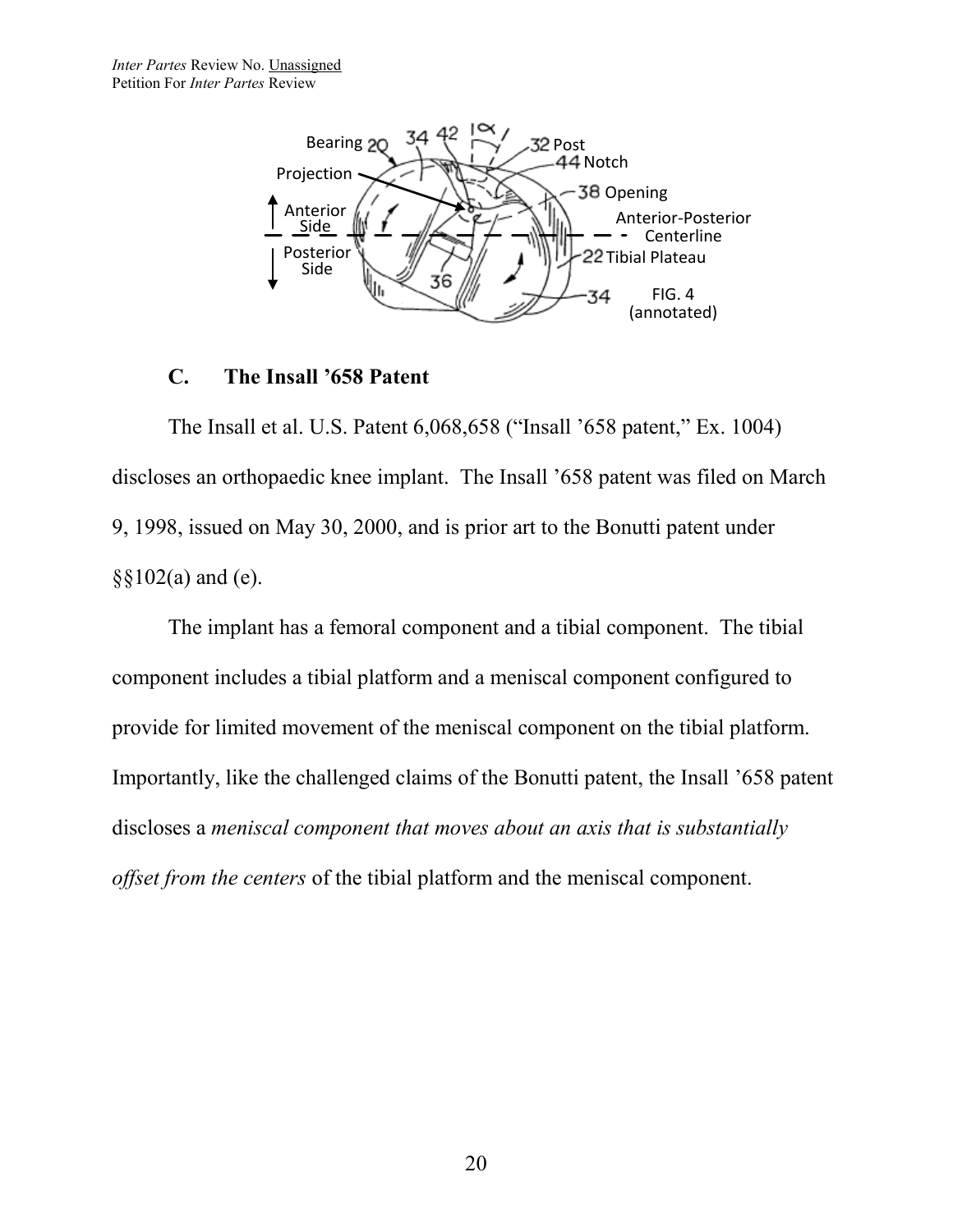*Inter Partes* Review No. Unassigned Petition For *Inter Partes* Review



As shown in the annotated version of Fig. 1(b), above, the implant has a femoral component 2, a tibial component 6 that includes a tibial platform 20, and a meniscal component 7 interposed between the femoral component 2 and the tibial platform 20. *See, e.g.*, Ex. 1004, Abstract; col. 3, ll. 23-39.



As shown in the annotated version of Fig. 6, above, the tibial component 6 has an underside that engages the tibia, and an upper side having a tibial platform 20. A guide 23 extends upward from the tibial platform 20. The guide 23 comprises a post 24 and a cap 25. As shown in Fig. 6, the guide 23 is located on the anterior side of the anterior-posterior centerline of the tibial platform 20.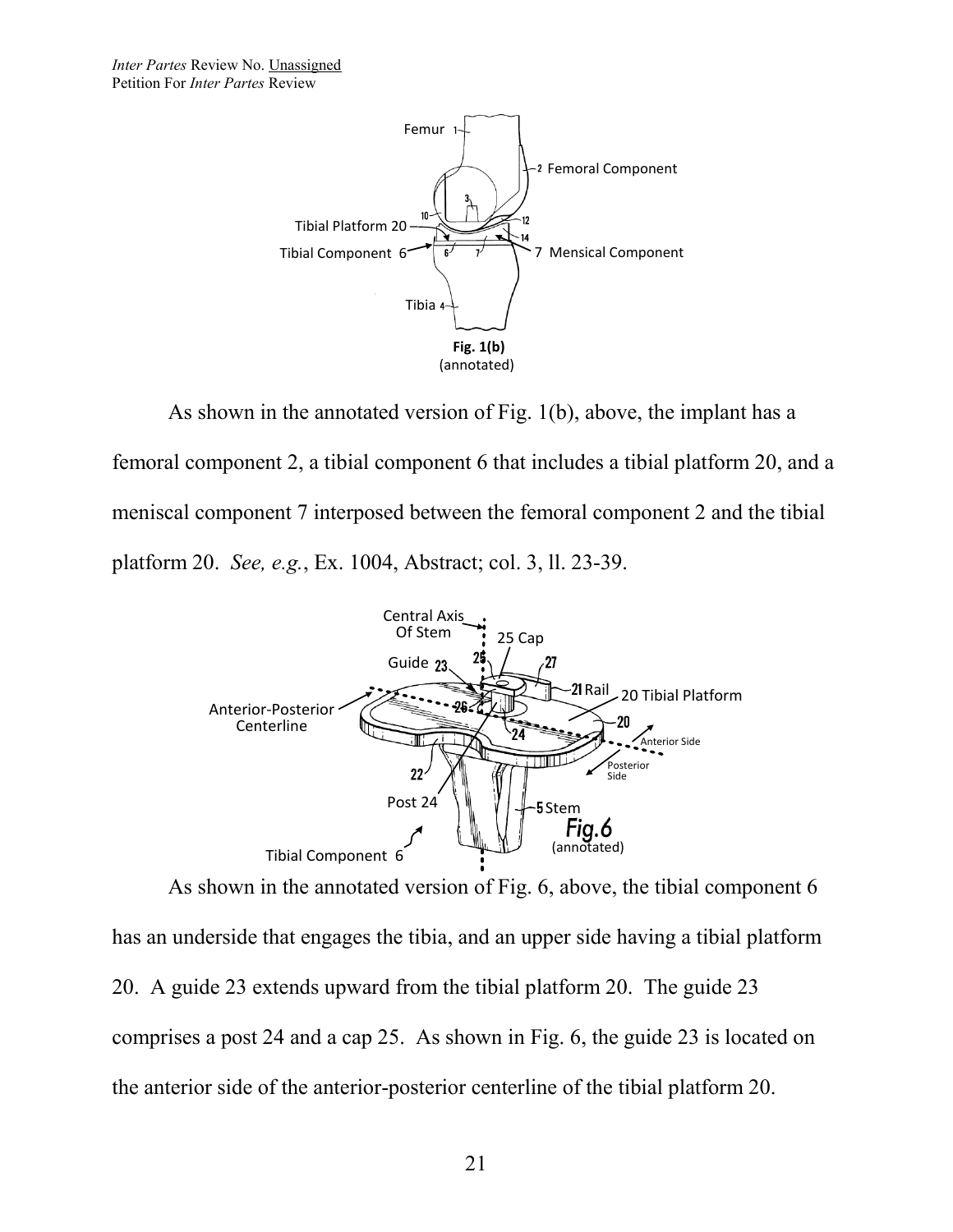

As shown in the annotated versions of Figs. 5 and 7, above, the meniscal component 7 has a top bearing side with a pair of dished bearing surfaces 41, 42 shaped to matingly engage spheroidal condylar articulating surfaces 10, 11 of the femoral component 2. *See, e.g.,* Ex. 1004, col. 3, ll. 30-36; col. 4, ll. 36-41; Figs. 1(a), 1(b). The meniscal component 7 further includes a bottom sliding side with a recess 30 that provides access to a slot 32 within the meniscal component. The bottom sliding side of the meniscal component 7 is retained in sliding engagement with the tibial platform 20 by a snap-fit mating of the guide 23 in the recess 30 and slot 32 (also referred to as a "track"). *See, e.g.,* Ex. 1004, Abstract. A rail 21 that projects from the tibial platform 20 engages a cut-away portion 34 having a notch 33 in the meniscal component 7 to asymmetrically limit rotation of the meniscal component. *See, e.g.,* Ex. 1004, col. 4, ll. 19-28. Rotation of the meniscal component 7 about the anteriorly-displaced guide 23 is shown in the annotated version of Fig. 8(b), below: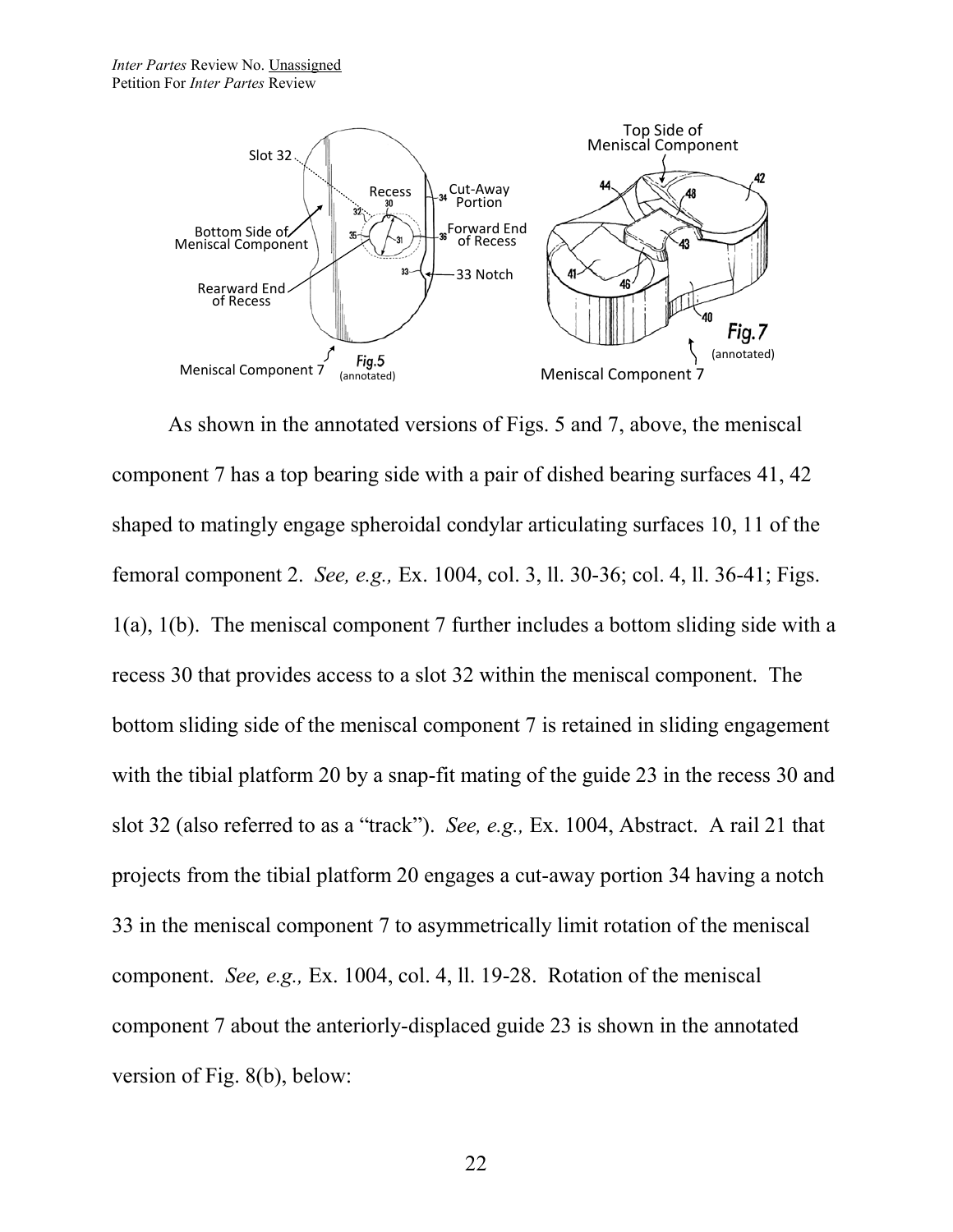

#### **VI. CLAIM CONSTRUCTION AND LEGAL STANDARDS**

#### **A. Construction of Certain Claim Terms**

A claim in *inter partes* review is given the "broadest reasonable construction in light of the specification." 37 C.F.R. § 42.100(b). For purposes of this proceeding, claims terms are presumed to possess their broadest reasonable ordinary meanings. However, Petitioners note that the standards of construction applied in this proceeding are not necessarily those which will be applied in the related litigation, and, as such, reserves all rights to proffer in that related litigation claim construction positions in conformity with the standards applicable therein. In view of these legal standards, the Petitioners respectfully request that the Board consider the following claim construction questions.

#### **1. "Protrusion" and "Recess" in Claims 15-21 and 25-28**

As discussed above in Section IV.A., independent claim 15 and its dependent claims 16-21 and 25-28 recite a "protrusion" and a "recess" to receive the protrusion. The corresponding elements of the embodiment of the invention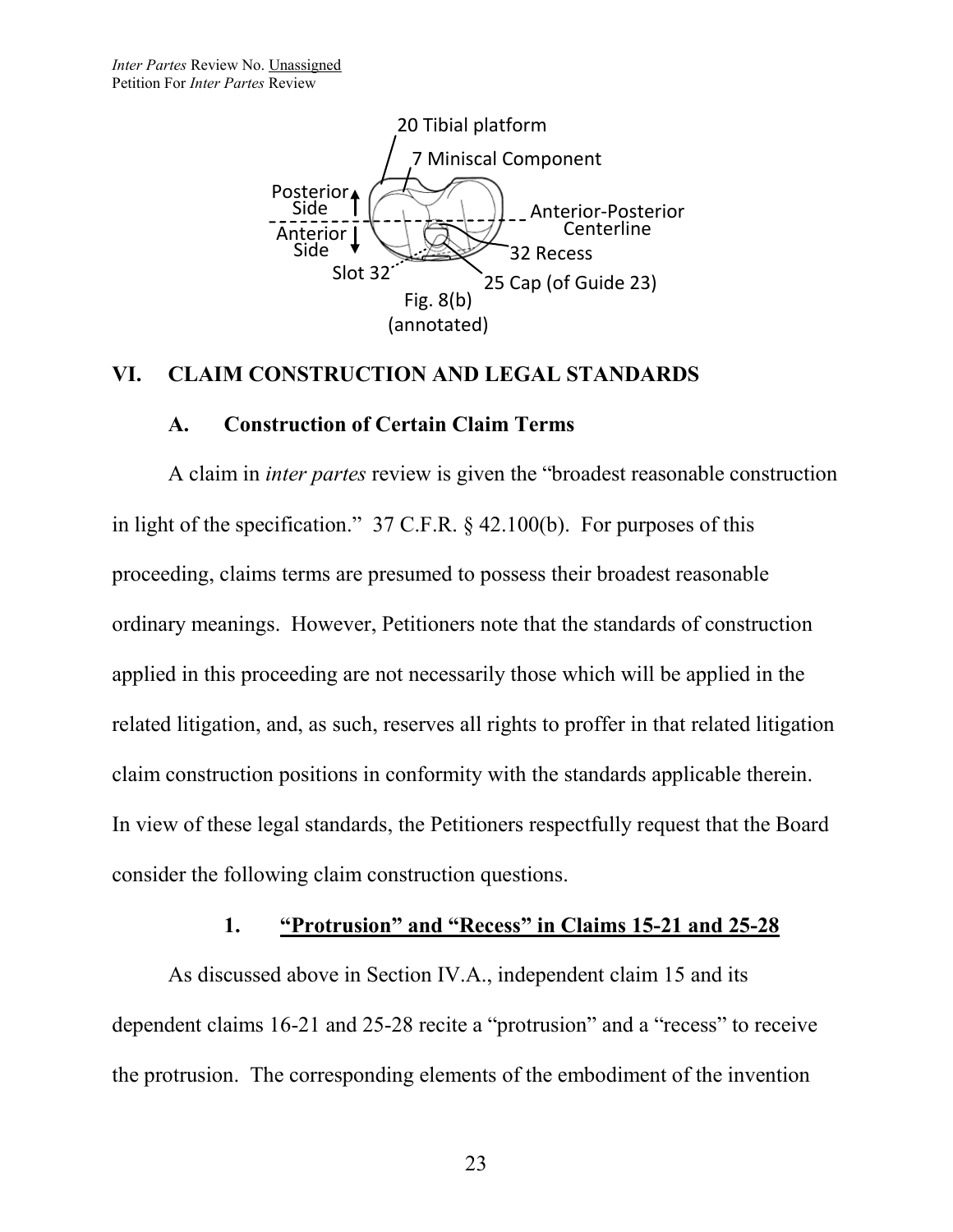described in connection with Fig. 90 are "post 1306" and "recess 1308." In Fig. 90, the post 1306 and recess 1308 are shown located inwardly from the medial side edge of the plate member 1300.

Invalidity Ground 1 presented in this Petition relies on the Walker patent (Ex. 1002). The Walker patent describes the abutment 50 as a "semicircular" element that controls rotation of the meniscal component about an axis "at the edge" of the tibial platform. The recess 51 is described as "a recess or notch [that] is formed in the corresponding portion of the meniscal component and is rounded." Ex. 1002, col. 4, ll. 22-27. In connection with Ground 1, the Petitioners assert that the abutment 50 and recess 51 shown in the Walker patent correspond to the claimed "post" and "recess," respectively, when these terms in claims 15-21 and 25-28 are given their broadest reasonable constructions.

Invalidity Ground 2 is presented in addition to Ground 1, and alternatively if the Board finds that the abutment 50 and recess 51 shown in the Walker patent do not correspond to the broadest reasonable constructions of the terms "post" and "recess," respectively, in claims 15-21 and 25-28. Briefly, Ground 2 points to: (1) the projection 28 and opening 38 in the Insall '283 patent (Ex. 1003), and (2) the upstanding guide 23 and track (including recess 30 and slot 32) in the Insall '658 patent (Ex. 1004), as being structurally and functionally equivalent to and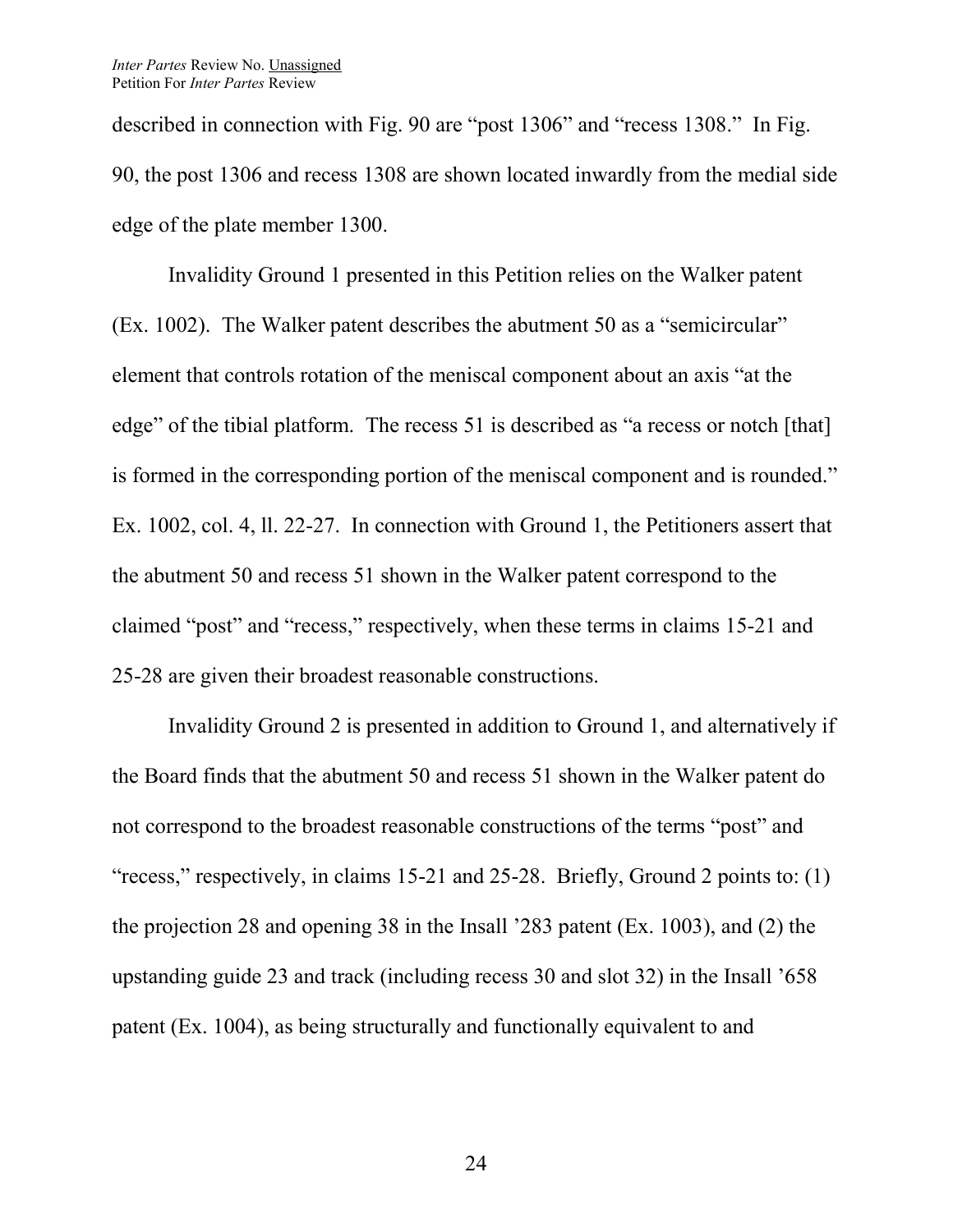substitutable for the abutment 50 and recess 51, respectively, of the Walker patent implant.

#### **2. "Pin" and "Hole" in Claim 22**

Claim 22 depends from independent claim 15 and recites the "protrusion" as being a "pin" and the "recess" as being a "hole." In connection with Ground 1, the Petitioners assert that the abutment 50 and recess 51 shown in the Walker patent correspond to the claimed "pin" and "hole," respectively, when these terms of claim 22 are given their broadest reasonable interpretations.

Invalidity Ground 2 is presented in addition to Ground 1, and alternatively if the Board finds that the abutment 50 and recess 51 shown in the Walker patent do not correspond to the broadest reasonable constructions of the terms "pin" and "hole," respectively, in claim 22. Briefly, Ground 2 points to: (1) the projection 28 and opening 38 in the Insall '283 patent (Ex. 1003), and (2) the upstanding guide 23 and track (including recess 30 and slot 32) in the Insall '658 patent (Ex. 1004), as elements that are structurally and functionally equivalent to and substitutable for, the abutment 50 and recess 51, respectively, of the Walker patent device.

#### **3. "Post" and "Cavity" in claims 31-36**

Independent claim 31 and its dependent claims 32-36 recite a "post" and a mating "cavity." In connection with Ground 1, the Petitioners assert that the abutment 50 and recess 51 shown in the Walker patent correspond to the claimed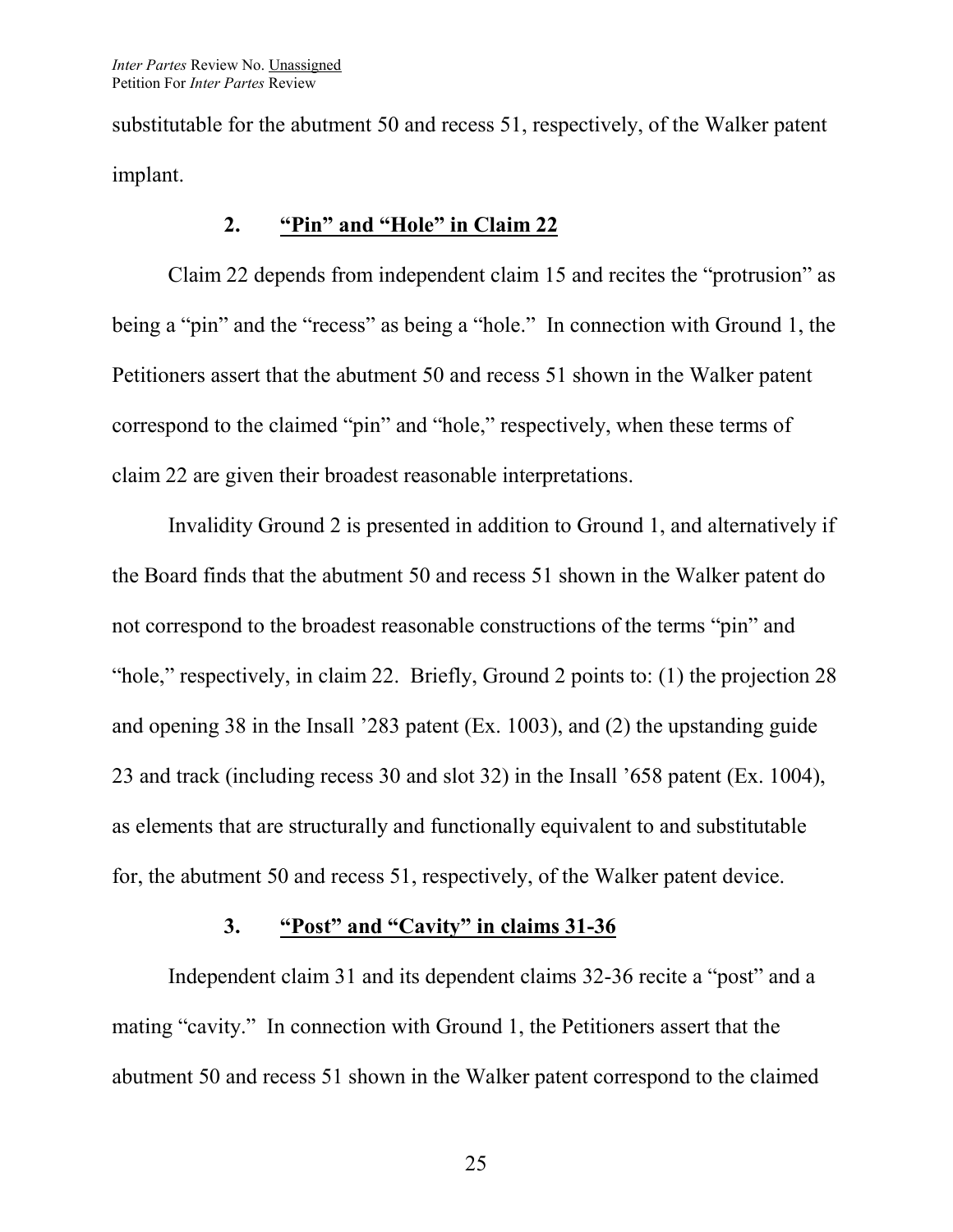"post" and "cavity," respectively, when these terms in claims 31-36 are given their broadest reasonable constructions.

Invalidity Ground 2 is presented in addition to Ground 1, and alternatively if the Board finds that the abutment 50 and recess 51 shown in the Walker patent do not correspond to the broadest reasonable constructions of the terms "post" and "cavity," respectively, in claims 31-36. Briefly, Ground 2 points to: (1) the projection 28 and opening 38 in the Insall '283 patent (Ex. 1003), and (2) the upstanding guide 23 and track (including recess 30 and slot 32) in the Insall '658 patent (Ex. 1004), as being structurally and functionally equivalent to, and substitutable for, the abutment 50 and recess 51, respectively, of the Walker patent implant.

# **4. "Dovetail Joint," Dovetail Pin" and "Dovetail Tail" in Claims 23 and 24**

Claim 23 depends from independent claim 15 and recites the protrusion as a "dovetail pin" and the recess as a "dovetail tail" that together form a "dovetail joint." Claim 24 depends from claim 23 and recites the dovetail joint as being "elongated." However, there is no reference to or description of structures resembling dovetail joints in the embodiment of the invention described with reference to Fig. 90 in the Bonutti patent. *See, e.g.*, Ex. 1001, col. 101, ll. 6-67; Fig. 90.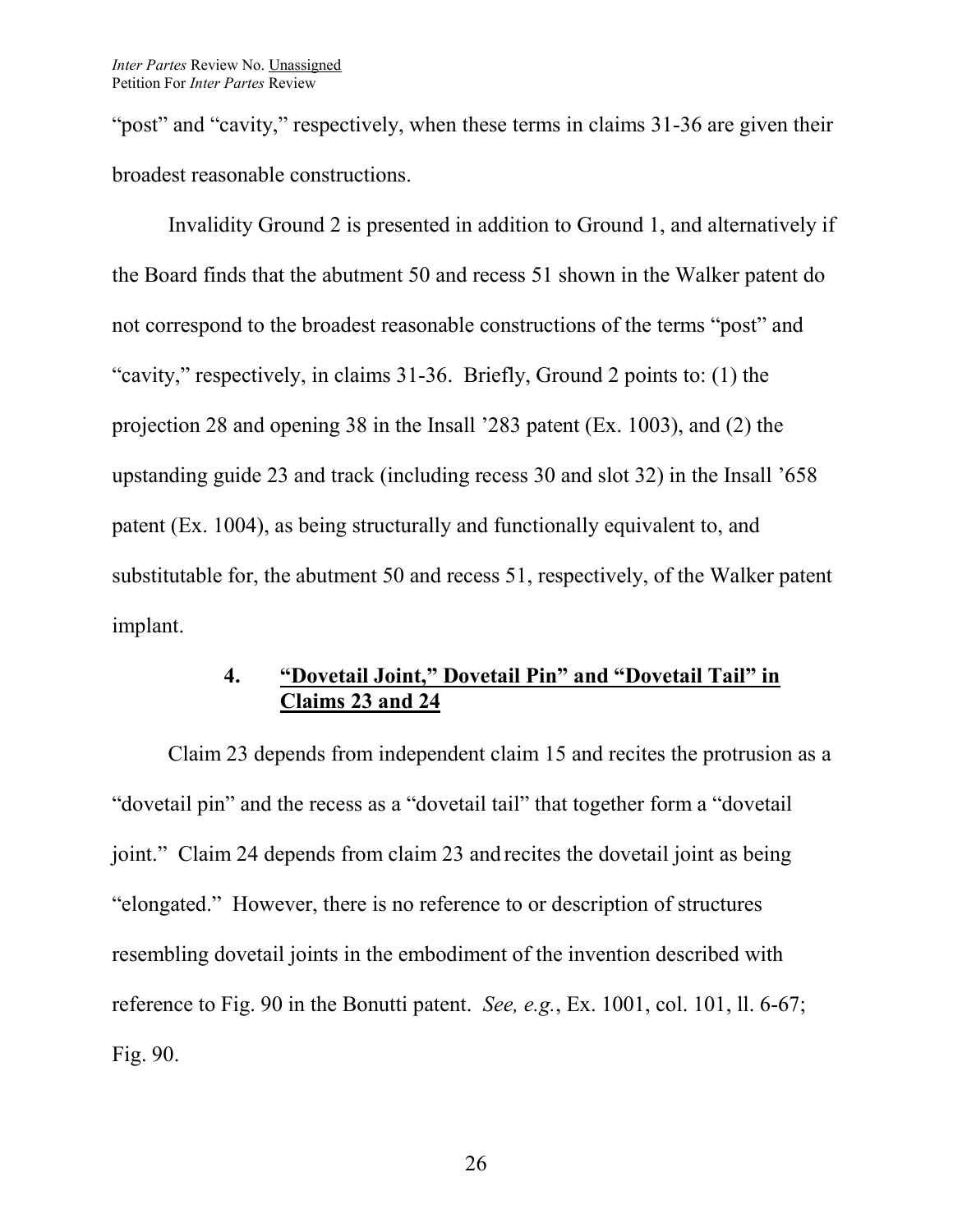*Inter Partes* Review No. Unassigned Petition For *Inter Partes* Review

Claims 23 and 24 (as well as non-challenged claims 39 and 40 that also include the term "dovetail") were added to the application that issued as the Bonutti patent after the application was originally filed. The description of the preferred embodiments section of the Bonutti patent refers to a "dove-tail shape" slot 1190 on the bottom, tibia-engaging side of the tibial tray 1186 shown in Fig. 80. Ex. 1001, col. 97, ln. 59-col. 98, ln. 5. Although not described as "dovetail" structures, the Board's attention is also directed to the groove 1286 and track 1276 shown in Fig. 89 of the Bonutti patent. *See, e.g.,* Ex. 1001, col. 99, ln. 34-col. 101, ln. 5.

In connection with Ground 3, the Petitioners point to the complimentaryshaped and interlocking guide 23 and track (including recess 30 and slot 32) of the Insall '658 patent as elements corresponding to the "dovetail" structures in claims 23 and 24 when those terms in claims 23 and 24 are given their broadest reasonable interpretations.

#### **B. Threshold Requirement for** *Inter Partes* **Review**

A petition for *inter partes* review must demonstrate "a reasonable likelihood that the petitioner would prevail with respect to at least one of the claims challenged in the petition." 35 U.S.C. § 314(a). This Petition meets this threshold. As explained below, all elements of claims 15-28 and 31-36 of the Bonutti patent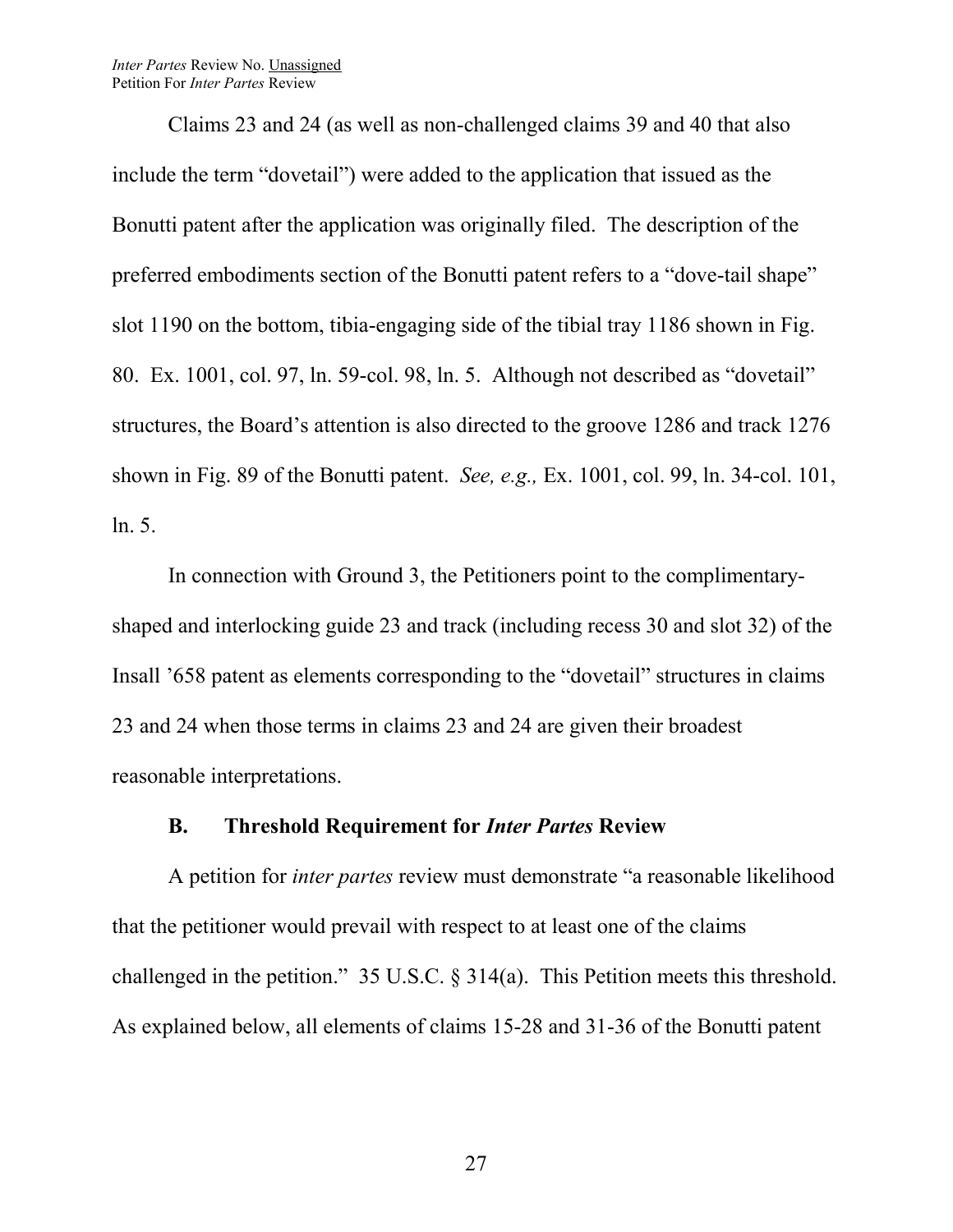are taught in the prior art references, and reasons to combine the features of these

prior art references are established for each ground under 35 U.S.C. § 103(a).

# **VII. STATEMENT OF REASONS FOR RELIEF REQUESTED**

# **A. Ground 1: Claims 15-22, 25-28 and 31-36 are Unpatentable as Being Anticipated by the Walker Patent**

The Walker patent discloses a mobile bearing tibial component of a knee

implant having each and every limitation of claims 15-22, 25-28 and 31-36 of the

Bonutti patent. *See,* Ex. 1005, Erdman Decl., ¶¶ 45-69. Claim charts mapping the

features of the Walker patent to the limitations of these claims are provided below.

| Claim 15                                                                                               | Walker Patent (Ex. 1002)                                                                                                                                                                                                                                                                                                                                             |
|--------------------------------------------------------------------------------------------------------|----------------------------------------------------------------------------------------------------------------------------------------------------------------------------------------------------------------------------------------------------------------------------------------------------------------------------------------------------------------------|
| 15. A device to replace                                                                                | The Walker patent discloses a knee prosthesis having a                                                                                                                                                                                                                                                                                                               |
| an articulating surface of                                                                             | tibial component including a tibial platform 41 and a                                                                                                                                                                                                                                                                                                                |
| a first side of a joint in a                                                                           | plastic meniscal component 44 mounted on the tibial                                                                                                                                                                                                                                                                                                                  |
| body,                                                                                                  | platform. See, e.g., col. 4, ll. 3-33; Figs. 2-2c. The<br>meniscal component 44 has an upper bearing surface<br>with depressions 23 to receive the condylar bearing<br>surfaces of the femoral part of the prosthesis (i.e., is<br>configured to replace the articulating surface of the<br>patient's natural tibia). See, e.g., col. 3, ll. 37-40; Figs.<br>1e, 4c. |
| the joint having first and                                                                             | The patient's knee joint that is replaced by the                                                                                                                                                                                                                                                                                                                     |
| second sides,                                                                                          | prosthesis has tibial (i.e., first) and femoral (i.e.,                                                                                                                                                                                                                                                                                                               |
| comprising:                                                                                            | second) sides. See, e.g., Abstract; Fig. 4c.                                                                                                                                                                                                                                                                                                                         |
| a base component,                                                                                      | The tibial platform 41 is a base component.                                                                                                                                                                                                                                                                                                                          |
| including a bone<br>contacting side<br>connectable with bone<br>on the first side of the<br>joint, and | The tibial platform 41 has a bone contacting underside<br>with downwardly extending projections 2, 3 and a post<br>P for engaging the platform in the resected end of the<br>tibia. See, e.g., col. 3, ll. 12-21; col. 4, ll. 3-6; col. 5, ll.<br>25-28; Figs. 1a, 1b, 4c.                                                                                           |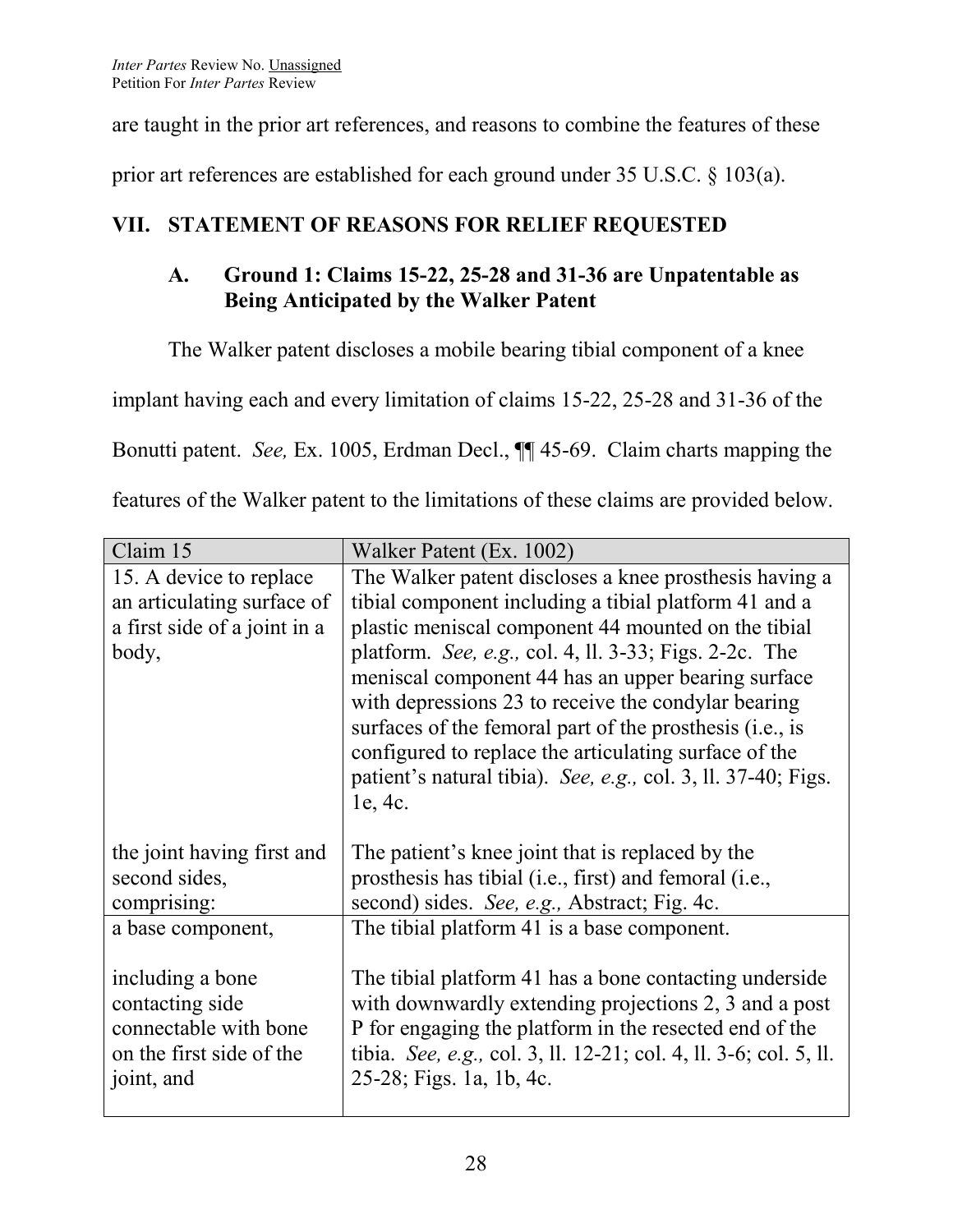| a base sliding side on an<br>opposite side of said base<br>component relative to<br>said bone contacting<br>side;                                                                                                    | The tibial platform 41 has an upper surface 4 (i.e., a<br>base sliding side) that is on a side opposite the bone<br>contacting underside. See, e.g., col. 3, ll. 12-21; col. 4,<br>ll. 3-6; Figs. 1, 1b. The meniscal component 44 slides<br>on the upper surface 4 of the tibial platform 41, so the<br>upper surface of the tibial platform is a sliding side.<br>See, e.g., col. 4, ll. 37-40.                                                                                                     |
|----------------------------------------------------------------------------------------------------------------------------------------------------------------------------------------------------------------------|-------------------------------------------------------------------------------------------------------------------------------------------------------------------------------------------------------------------------------------------------------------------------------------------------------------------------------------------------------------------------------------------------------------------------------------------------------------------------------------------------------|
| a movable component,                                                                                                                                                                                                 | The meniscal component 44 is a movable component.<br>See, e.g., col. 4, ll. 16-21.                                                                                                                                                                                                                                                                                                                                                                                                                    |
| including a movable<br>sliding side, said<br>movable sliding side<br>being matably<br>positionable in sliding<br>engagement with said<br>base sliding side, and                                                      | The meniscal component 44 has an underside having a<br>slot 43 that includes a groove 45. The underside of the<br>meniscal component 44 slides on the tibial platform 41,<br>and is therefore a sliding side. The slot 43 and groove<br>45 receive the head of the stud 42 extending from the<br>tibial platform 41, so the underside of the meniscal<br>component 44 is matably positionable in sliding<br>engagement with the upper surface of the tibial<br>platform. See, e.g., col. 4, ll. 7-21. |
| an articulating side on an<br>opposite side of said<br>movable component<br>relative to said movable<br>sliding side, shaped to<br>matingly engage an<br>articulating surface of<br>the second side of the<br>joint; | The upper bearing surface side of the meniscal<br>component 44 is opposite the underside and is shaped<br>with depressions 23 to receive the condylar bearing<br>surfaces of the femoral part of the prosthesis (i.e., is an<br>articulating side shaped to engage and mate with the<br>articulating surface of the femoral side). See, e.g., col.<br>1, ll. 8-20; col. 3, ll. 37-40; Fig. 4c.                                                                                                        |
| a protrusion extending<br>from one of said base<br>sliding side or movable<br>sliding side,                                                                                                                          | Semicircular abutment 50 (i.e., a protrusion) is<br>upstanding at the upper surface of the tibial platform 41<br>(i.e., extends from the base sliding side). See, e.g., col.<br>4, ll. 22-28; Figs. 2-2c. Ex. 1005, Erdman Decl., ¶ 46,<br>50.                                                                                                                                                                                                                                                        |
| said protrusion<br>substantially offset with<br>respect to a midline of<br>the first side of a joint;                                                                                                                | The abutment 50 is at the medial side of the tibial<br>platform 41, and is substantially offset from the medial-<br>lateral centerline $P-Q$ (i.e., the centerline that separates<br>the medial and lateral sides of the platform). See, e.g.,<br>col. 3, ll. 16-21; col. 4, ll. 22-28; Figs. 1, 2. The                                                                                                                                                                                               |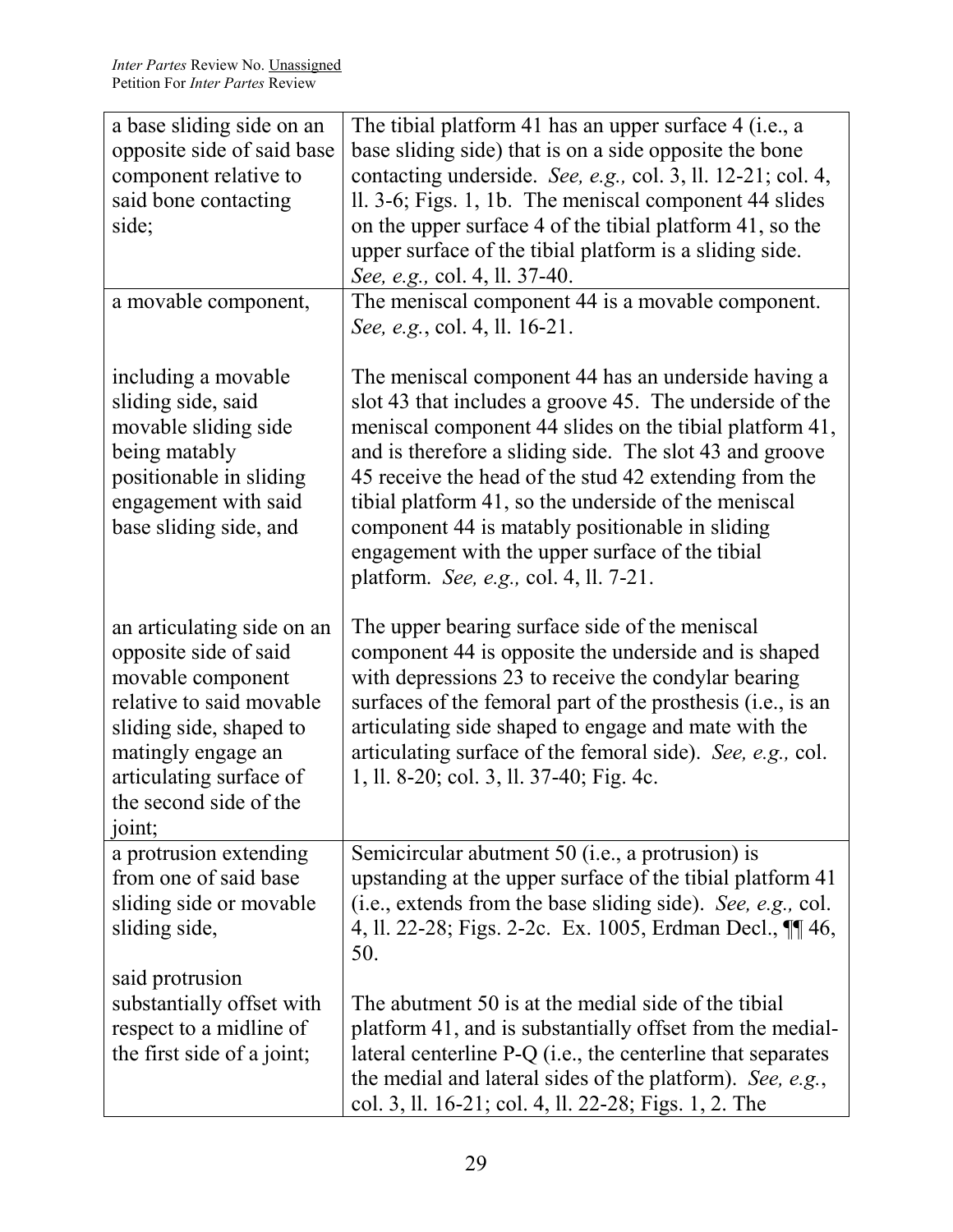|                                                                                                                                                                                                                        | meniscal component 44 rotates about a medially                                                                                                                                                                                                                                                                                                                                                                                                                                                                                                                                                                                                                                                                                                                                                                                                                          |
|------------------------------------------------------------------------------------------------------------------------------------------------------------------------------------------------------------------------|-------------------------------------------------------------------------------------------------------------------------------------------------------------------------------------------------------------------------------------------------------------------------------------------------------------------------------------------------------------------------------------------------------------------------------------------------------------------------------------------------------------------------------------------------------------------------------------------------------------------------------------------------------------------------------------------------------------------------------------------------------------------------------------------------------------------------------------------------------------------------|
|                                                                                                                                                                                                                        | displaced axis. Col. 5, ll. 38-40. Ex. 1005, Erdman                                                                                                                                                                                                                                                                                                                                                                                                                                                                                                                                                                                                                                                                                                                                                                                                                     |
|                                                                                                                                                                                                                        | Decl., $\P\P$ 46, 50.                                                                                                                                                                                                                                                                                                                                                                                                                                                                                                                                                                                                                                                                                                                                                                                                                                                   |
| a recess sized to receive<br>said protrusion, disposed<br>in the other of said base<br>sliding side or movable<br>sliding side,                                                                                        | Notch or recess 51 is engaged by the abutment 50 and<br>is formed in the corresponding portion of the meniscal<br>component 44 (i.e., is disposed in the movable sliding<br>side). See, e.g., col. 4, ll. 22-33; Figs. 2-2c. Ex. 1005,<br>Erdman Decl., $\P\P$ 46, 50.                                                                                                                                                                                                                                                                                                                                                                                                                                                                                                                                                                                                  |
| said protrusion and<br>recess matable to<br>constrain movement of<br>said first and second<br>components relative to<br>each other, thereby<br>promoting movement of<br>the joint within desired<br>anatomical limits. | The engaged abutment 50 and recess 51 control the<br>rotation of the meniscal component 44 about an axis at<br>the medial side edge of the tibial platform 41. See, e.g.,<br>col. 4, ll. 22-25; Figs. 2-2c. Movement of the meniscal<br>component 44 is limited and constrained to rotation<br>about the medially displaced axis. Col. 5, ll. 38-40.<br>The recess 51 is formed to allow the meniscal<br>component 44 to move approximately 2 mm in an<br>anterior and posterior direction. Col. 4, ll. 25-28. Figs.<br>2a and 2b show different relative positions of the<br>meniscal component 44 on the tibial platform 41 at<br>different degrees of internal and external rotation. See,<br>e.g., col. 4, ll. 34-36. An aim of this prosthesis design<br>is to replicate the natural movements of the knee. Col.<br>1, ll. 5-20. Ex. 1005, Erdman Decl., ¶ 46, 50. |
| Claim 16                                                                                                                                                                                                               | Walker Patent (Ex. 1002)                                                                                                                                                                                                                                                                                                                                                                                                                                                                                                                                                                                                                                                                                                                                                                                                                                                |
| 16. The device of claim<br>15, wherein said<br>protrusion and said<br>recess are located<br>substantially offset from<br>a center of said device                                                                       | The abutment 50 and recess 51 are on the medial side<br>of the tibial platform 41, and are substantially offset<br>from the medial-lateral centerline P-Q. See, e.g., col. 2,<br>ll. 1-8; col. 3, ll. 16-21; col. 4, ll. 22-28; Figs. 1, 2. The<br>meniscal component 44 rotates about a medially<br>displaced axis. Col. 5, ll. $38-40$ . Ex. $1005$ , Erdman<br>Decl., $\P\P$ 45, 52.                                                                                                                                                                                                                                                                                                                                                                                                                                                                                 |
| Claim 17                                                                                                                                                                                                               | Walker Patent (Ex. 1002)                                                                                                                                                                                                                                                                                                                                                                                                                                                                                                                                                                                                                                                                                                                                                                                                                                                |
| The device of claim 15,<br>wherein the joint is a<br>knee, and                                                                                                                                                         | The Walker patent discloses a knee prosthesis that is<br>attached to a knee joint. See, e.g., Abstract; Fig. 4c.                                                                                                                                                                                                                                                                                                                                                                                                                                                                                                                                                                                                                                                                                                                                                        |
| said protrusion and said<br>recess are medially offset<br>from a center of said                                                                                                                                        | The abutment 50 and recess 51 are on the medial side<br>of the tibial component, and are offset from the medial-<br>lateral centerline P-Q. See, e.g., col. 2, 11. 1-8; col. 3, 11.                                                                                                                                                                                                                                                                                                                                                                                                                                                                                                                                                                                                                                                                                     |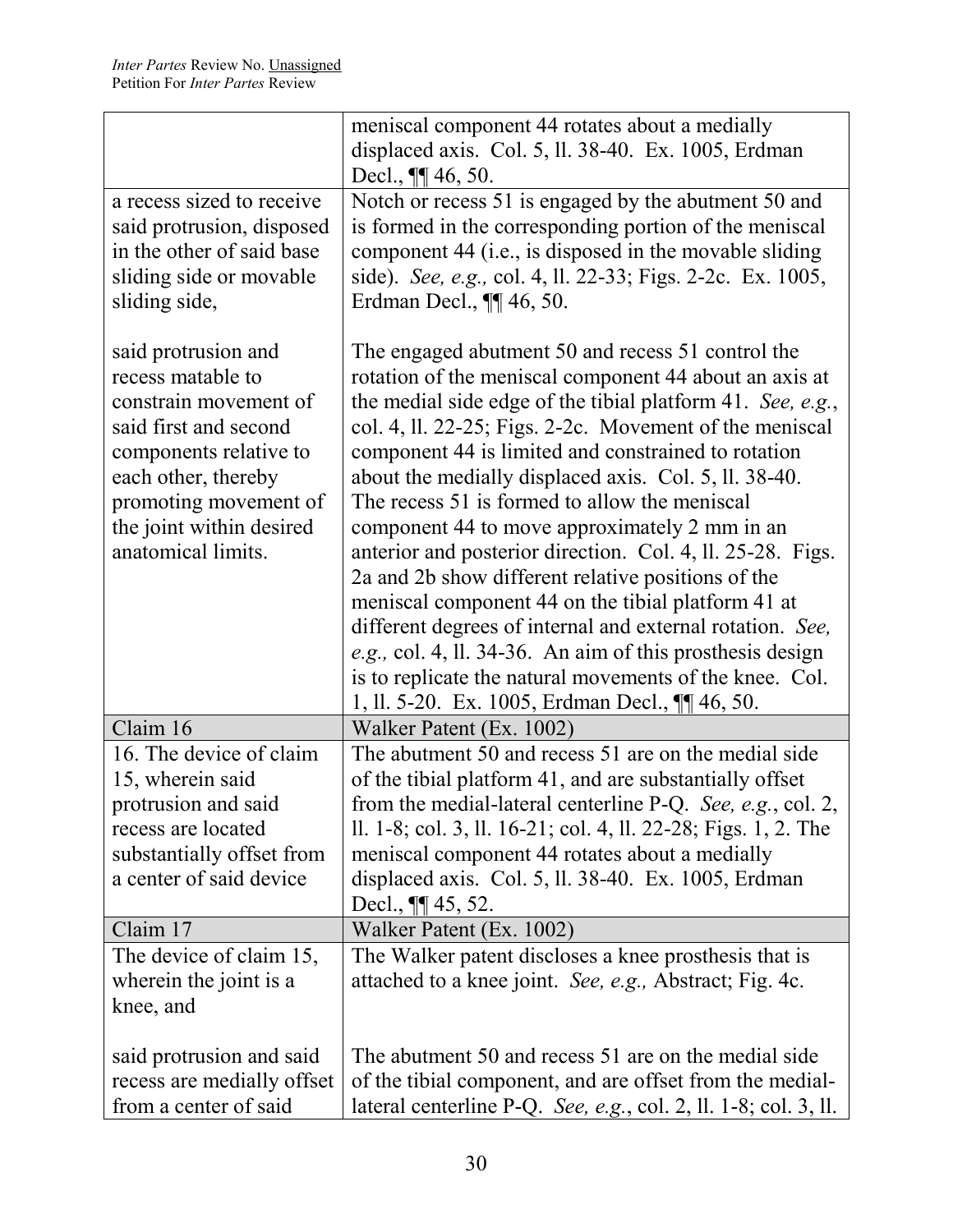| device,                    | 16-21; col. 4, ll. 22-28; Figs. 1, 2. The meniscal         |
|----------------------------|------------------------------------------------------------|
|                            | component 44 rotates about a medially displaced axis.      |
|                            | Col. 5, ll. 38-40.                                         |
|                            |                                                            |
| whereby said base          | The rotational axis of the meniscal component 44 is at     |
| sliding side and said      | the edge of the medial side of the tibial platform 41 and  |
| movable sliding side are   | is controlled by the abutment 50. Figs. 2a and 2b show     |
| less constrained to        | different relative positions of the meniscal component     |
| slideably engage on a      | 44 at different degrees of rotation. The arc length of     |
| lateral side of            | the sliding rotational movement of the meniscal            |
| engagement than on a       | component 44 increases with increasing distance            |
| medial side of             | toward the lateral side from the rotational axis defined   |
| engagement,                | by the abutment 50. The upper surface of the tibial        |
|                            | platform 41 (i.e., the base sliding side) and underside of |
|                            | the meniscal component 44 (i.e., the movable sliding       |
|                            | side) are therefore less constrained on the lateral side   |
|                            | than on the medial side. See, e.g., col. 4, ll. $22-36$ ;  |
|                            | Figs. 2a, 2b. Ex. 1005, Erdman Decl., ¶ 45-46, 53.         |
|                            |                                                            |
| thereby correlating to the | The Walker patent discloses that the axial rotation of     |
| movement of a natural      | the natural knee joint is biased to the medial side of the |
| knee joint.                | knee, and that an aim of the prosthesis design is to       |
|                            | replicate the natural movements of the knee. Col. 1, ll.   |
|                            | $5-20.$                                                    |
| Claim 18                   | Walker Patent (Ex. 1002)                                   |
| 18. The device of claim    | The Walker patent discloses a knee prosthesis that is      |
| 15, wherein the joint is a | attached to a knee joint. See, e.g., Abstract; Fig. 4c.    |
| knee                       | Ex. 1005, Erdman Decl., ¶¶ 45, 54                          |
| Claim 19                   | Walker Patent (Ex. 1002)                                   |
| 19. The device of claim    | The Walker patent discloses a femoral component            |
| 15, further including a    | 141 connected to the femoral side (i.e., a second side) of |
| second base component      | the knee joint. The femoral component 141 has              |
| connectable to the         | condyles 146 (i.e., articulating surfaces) that            |
| second side of the joint,  | substantially correspond to the radius of the tibial       |
| including an articulating  | bearing surfaces 147 of the meniscal component 142.        |
| surface matable with said  | See, e.g., col. 4, ln. 66-col. 5, ln. 5; Figs. 4a-4c.      |
| articulating side of said  | Erdman Decl., <b>[1]</b> 45, 55.                           |
| movable component.         |                                                            |
| Claim 20                   | Walker Patent (Ex. 1002)                                   |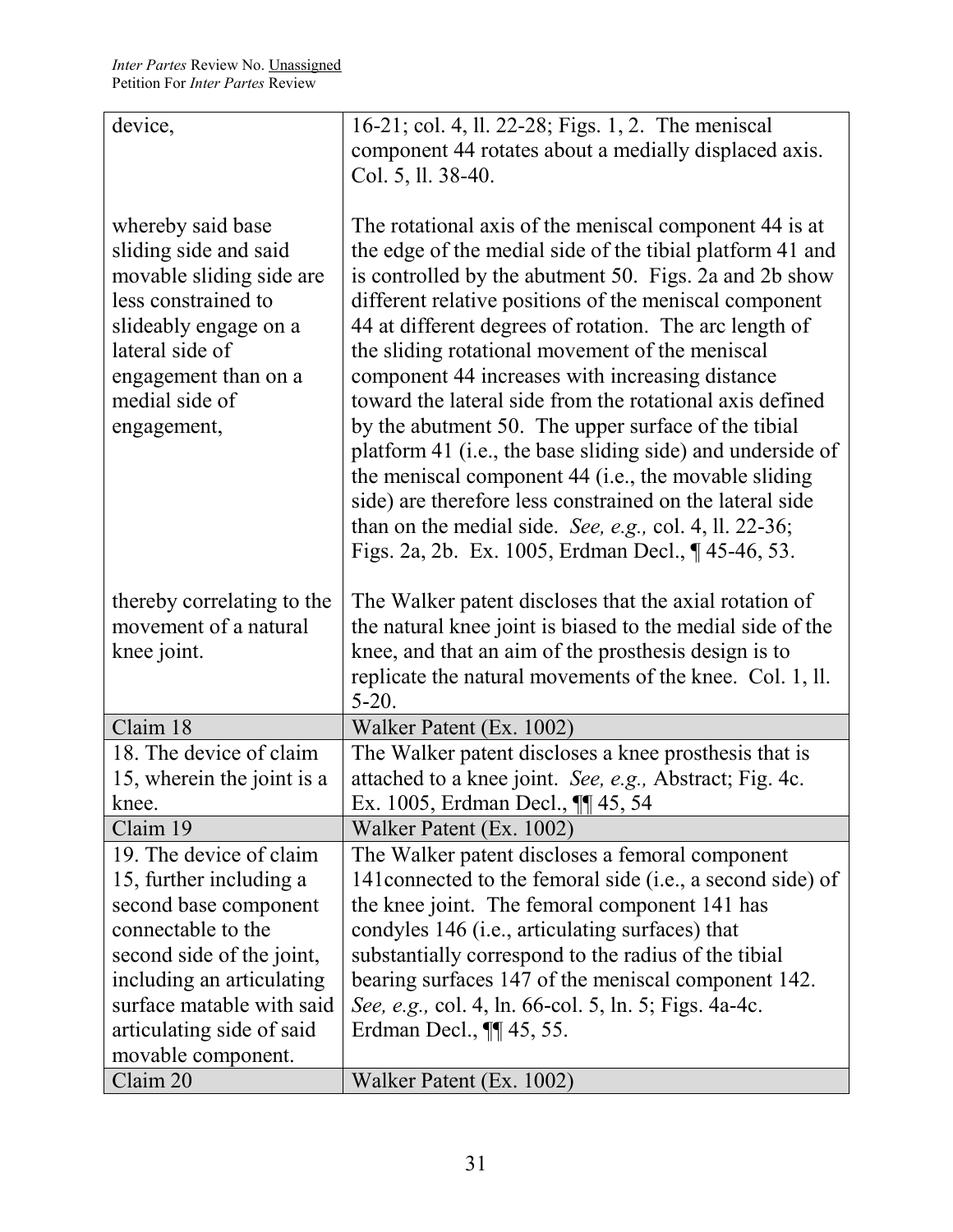| 20. The device of claim     | The Walker patent discloses a knee prosthesis that is         |
|-----------------------------|---------------------------------------------------------------|
| 19, wherein the joint is a  | attached to a knee joint. See, e.g., Abstract; Fig. 4c.       |
| knee, and                   |                                                               |
|                             |                                                               |
| the first base component    | The tibial platform 41 (i.e., the first base component) is    |
| is connectable to the       | connected to the tibia. The femoral component 141             |
| tibia, and the second       | (i.e., the second base component) is connected to the         |
| base component is           | femur. See, e.g., Fig. 4c. Ex. 1005, Erdman Decl., ¶          |
| connectable to the femur,   | 45, 56.                                                       |
| or the first base           |                                                               |
| component is                |                                                               |
| connectable to the femur,   |                                                               |
| and the second base         |                                                               |
| component is                |                                                               |
| connectable to the tibia.   |                                                               |
| Claim 21                    | Walker Patent (Ex. 1002)                                      |
| 21. The device of claim     | Abutment 50 upstanding from the tibial platform 41 is         |
| 15, wherein said            | engaged by the recess 51 in the meniscal component 44         |
| protrusion and recess       | to enable rotation of the upper surface of the tibial         |
| engage to permit relative   | platform with respect to the undersurface of the              |
| rotation of said base       | meniscal component about the axis of the abutment.            |
| sliding side and said       | The meniscal component 44 rotates about a medially            |
| movable sliding side        | displaced axis. See, e.g., col. 4, ll. 22-28; col. 5, ll. 38- |
| about an axis of said       | 40; Figs. 2a-2b. Ex. 1005, Erdman Decl., 11 45-46, 57.        |
| protrusion.                 |                                                               |
| Claim 22                    | Walker Patent (Ex. 1002)                                      |
| 22. The device of claim     | Abutment 50 is a pin and recess 51 is a hole sized to         |
| 15, wherein said            | receive the abutment. See, e.g., col. 4, ll. 22-33; Fig. 2.   |
| protrusion is a pin, and    | Ex. 1005, Erdman Decl., <b>[</b> [ 45-46, 58.                 |
| said recess is a hole sized |                                                               |
| to receive said pin.        |                                                               |
| Claim 25                    | Walker Patent (Ex. 1002)                                      |
| 25. The device of claim     | Stud 42 is received in slot 43 of the meniscal                |
| 15, further including       | component 44. The slot 43 includes an upper groove            |
| means associated with       | 45 for receiving the head of the stud 42 in such a way        |
| said protrusion to          | as to prevent lift-off of the meniscal component 44           |
| prevent a separation of     | from the tibial platform 41. See, e.g., col. 4, ll. $7-21$ ;  |
| said base sliding side and  | Fig. 2. Because the stud 42 and slot 43 cooperate with        |
| said movable sliding        | the abutment 50 to constrain the motion of the meniscal       |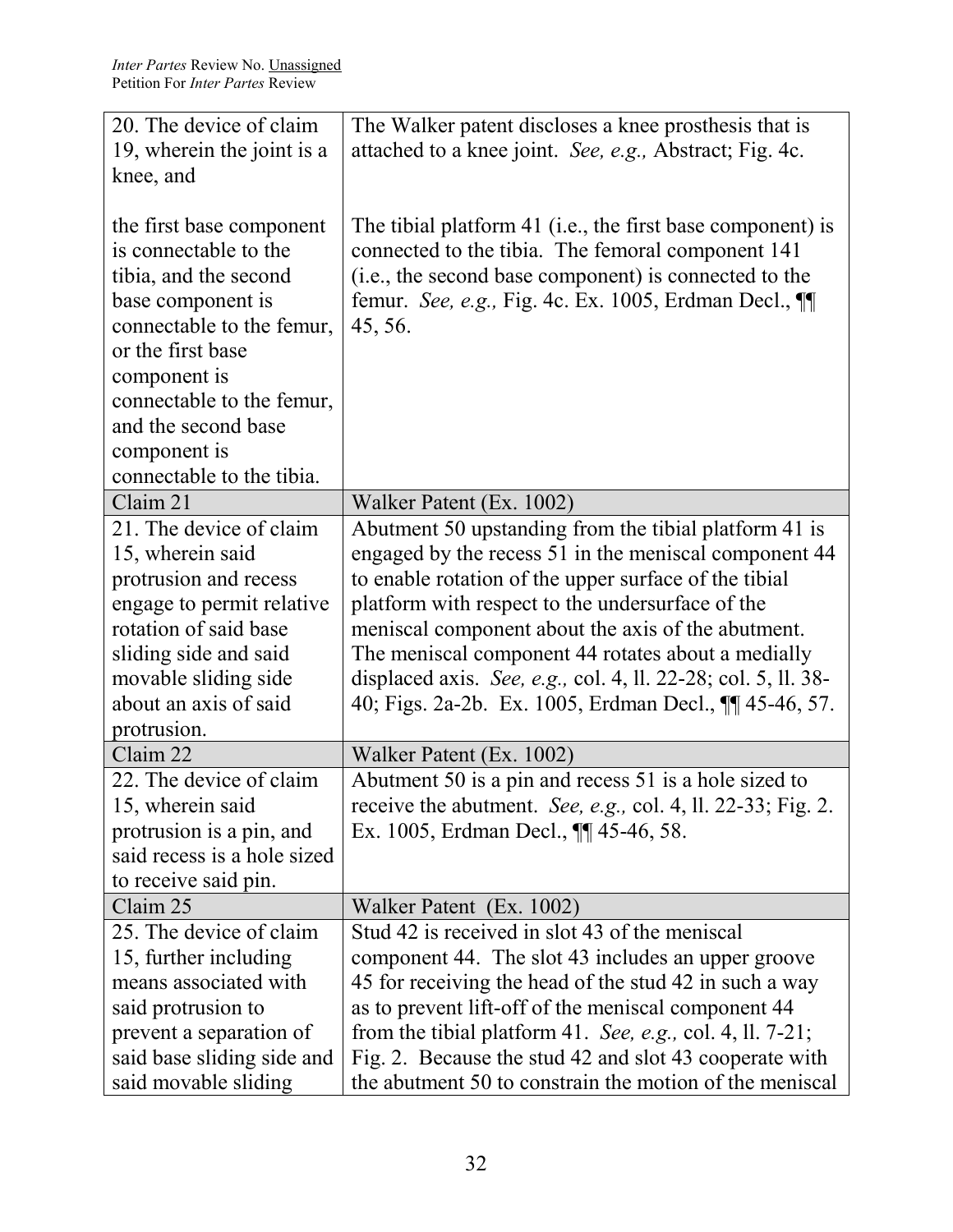| side.                       | component 44 with respect to the tibial platform 41, the    |
|-----------------------------|-------------------------------------------------------------|
|                             | stud and slot are associated with the abutment. Ex.         |
|                             | 1005, Erdman Decl., <b>¶</b> 46, 59.                        |
| Claim 26                    | Walker Patent (Ex. 1002)                                    |
| 26. The device of claim     | The Walker patent discloses a prosthesis that replaces      |
| 15, wherein not all         | only the medial and lateral condylar compartments of        |
| articulating                | the knee joint. The prosthesis does not replace the         |
| compartments of the         | patellar compartment of the knee joint. See, e.g.,          |
| joint are replaced by said  | Abstract; Fig. 4c. Ex. 1005, Erdman Decl., $\P\P$ 19, 60.   |
| device.                     |                                                             |
| Claim 27                    | Walker Patent (Ex. 1002)                                    |
| 27. The device of claim     | The Walker patent discloses a prosthesis located on a       |
| 15, wherein the joint is    | knee joint. See, e.g., Abstract; Fig. 4c. Ex. 1005,         |
| located in a finger, wrist, | Erdman Decl., <b>11</b> 45, 61.                             |
| elbow, shoulder, spine,     |                                                             |
| hip, knee, ankle, or toe.   |                                                             |
| Claim 28                    | Walker Patent (Ex. 1002)                                    |
| 28. The device of claim     | The abutment 50 is offset with respect to an axis           |
| 15, wherein said            | passing through the medial-lateral center of the tibial     |
| protrusion is offset with   | platform 41. The meniscal component 44 rotates about        |
| respect to an axis passing  | a medially displaced axis. See, e.g., col. 4, ll. 22-28;    |
| through the anterior-       | col. 5, ll. 38-40; Figs. 2-2b. Ex. 1005, Erdman Decl.,      |
| posterior or the medial-    | $\P\P$ 46, 62.                                              |
| lateral center of said base |                                                             |
| component or movable        |                                                             |
| component.                  |                                                             |
| Claim 31                    | Walker Patent (Ex. 1002)                                    |
| 31. A knee arthroplasty     | The Walker patent discloses a replacement knee              |
| device, comprising:         | prosthesis. See, e.g., Abstract; Fig. 4c. Ex. 1005,         |
|                             | Erdman Decl., $\P\P$ 46, 63.                                |
| a tibial tray including a   | The prosthesis has a tibial component including a tibial    |
| lower distal surface and    | platform 41 (i.e., a tibial tray). The tibial platform 41   |
| an upper proximal           | has an underside (i.e., a lower distal surface) and an      |
| surface,                    | upper surface 4 (i.e., an upper proximal surface). See,     |
|                             | e.g., col. 3, ll. 12-21; col. 4, ll. 3-6; Figs. 1, 1b.      |
|                             |                                                             |
| said proximal surface       | Abutment 50 is upstanding on the medial side of the         |
| having either a post or a   | upper surface of the tibial platform 41. See, e.g., col. 4, |
| cavity,                     | ll. 22-28; Figs. 2a-2b.                                     |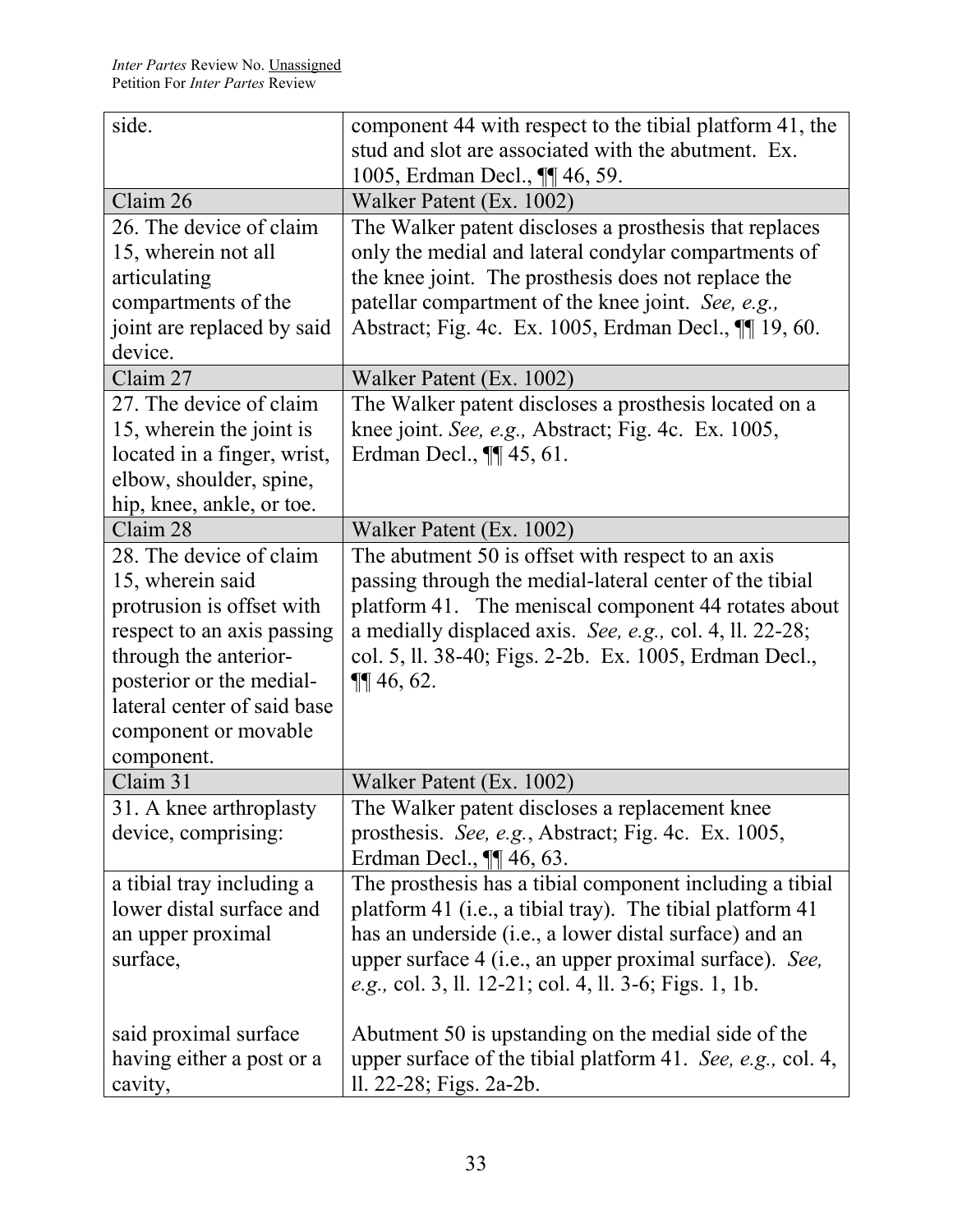$\top$ 

| said post or cavity offset<br>from at least one of a<br>medial-lateral centerline<br>and an anterior-posterior<br>centerline of said tibial<br>tray;                                                 | The abutment 50 is offset with respect to the medial-<br>lateral centerline P-Q of the tibial platform 41 (i.e., the<br>centerline that separates the medial and lateral sides of<br>the platform). See, e.g., col. 4, ll. 22-28; Figs. 1, 2. Ex.<br>1005, Erdman Decl., ¶ 46, 63.                                     |
|------------------------------------------------------------------------------------------------------------------------------------------------------------------------------------------------------|------------------------------------------------------------------------------------------------------------------------------------------------------------------------------------------------------------------------------------------------------------------------------------------------------------------------|
| a tibial tray insert<br>engageable with said<br>proximal surface and<br>having a mating second<br>cavity if said tibial tray<br>has a post, or a mating<br>post if said tibial tray has<br>a cavity, | The prosthesis has a meniscal component 44 (i.e., a<br>tibial tray insert) that is engaged with and slides on the<br>upper surface of the tibial platform 41. The meniscal<br>component 44 has a rounded recess 51 that is engaged<br>by (i.e., mates with) the abutment 50. See, e.g., col. 4,<br>$11.3-33$ ; Fig. 2. |
| said mating post or<br>mating cavity offset from<br>at least one of the<br>medial-lateral centerline<br>and the anterior-posterior<br>centerline of said tibial<br>tray,                             | The recess 51 is offset with respect to the medial-lateral<br>centerline of the tibial platform 41. See, e.g., col. 4, ll.<br>22-28; Fig. 2. Ex. 1005, Erdman Decl., ¶ 46, 63.                                                                                                                                         |
| wherein said mating<br>cavity is adapted to<br>receive at least a portion<br>of said post, or said<br>mating post is adapted to<br>be received in at least a<br>portion of said cavity;              | The recess 51 in the meniscal component 44 is rounded<br>and engaged with (i.e., is adapted to receive) the<br>protrusion 50. <i>See, e.g.</i> , col. 4, ll. 3-33; Fig. 2.                                                                                                                                             |
| wherein said tibial tray<br>insert rotationally moves<br>with respect to said tibial<br>tray, about said post,<br>when the device is used<br>within the body                                         | The meniscal component 44 rotates with respect to the<br>tibial platform 41 about the abutment 50 when the<br>prosthesis is implanted in a patient. See, e.g., col. 2, ll.<br>13-16; col. 4, ll. 22-36; Figs. 2a, 2b.                                                                                                  |
| such that the rotation of<br>the tibial tray insert is                                                                                                                                               | The meniscal component 44 is asymmetric about the<br>medial-lateral center line P-Q of the tibial platform 41,                                                                                                                                                                                                         |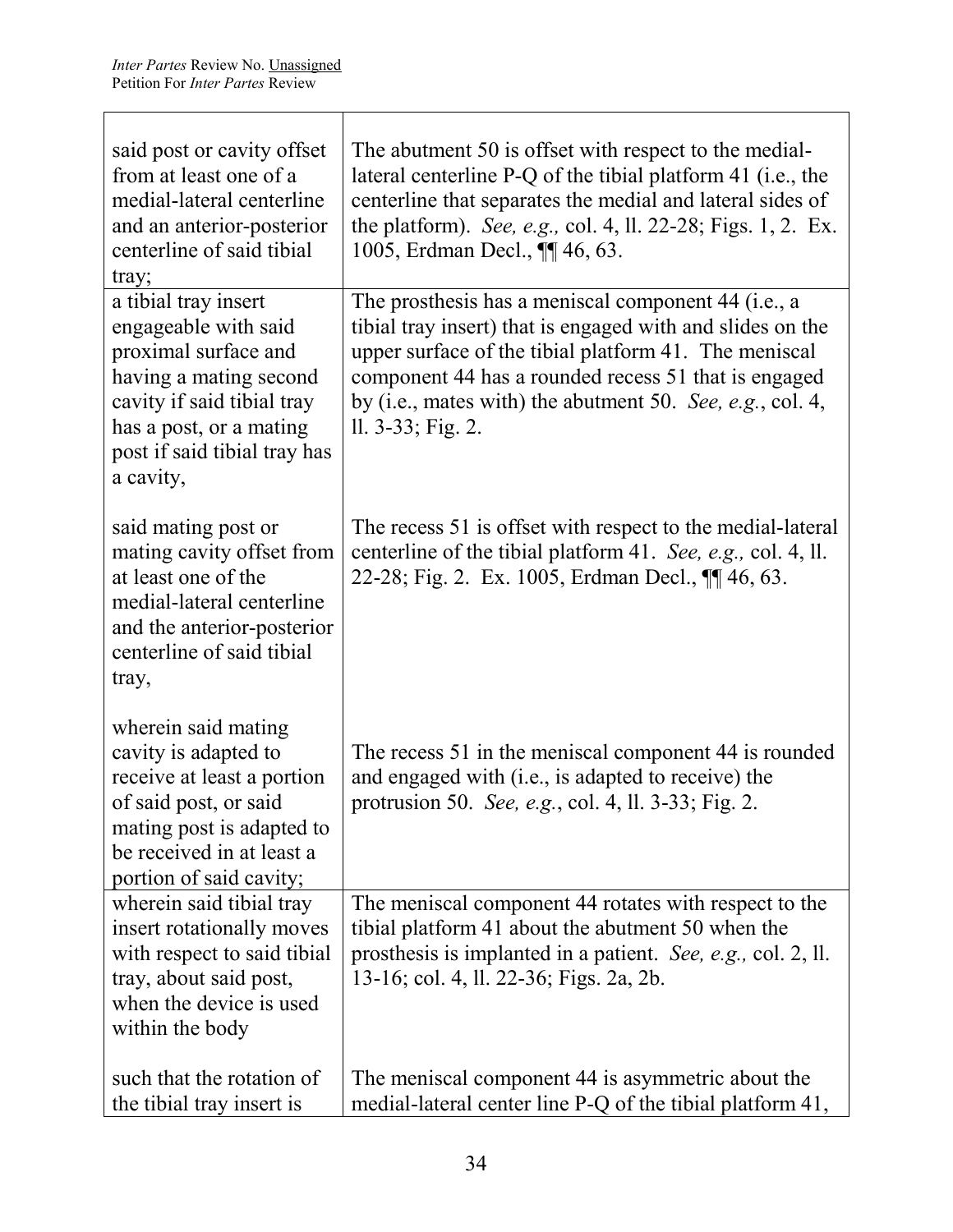| asymmetric with respect     | and rotates about a medially displaced axis. Col. 5, ll.     |
|-----------------------------|--------------------------------------------------------------|
| to at least one of the      | 38-40. Ex. 1005, Erdman Decl., <b>¶</b> 46, 63.              |
| medial-lateral centerline   |                                                              |
| and the anterior-posterior  |                                                              |
| centerline of said tibial   |                                                              |
| tray.                       |                                                              |
| Claim 32                    | Walker Patent (Ex. 1002)                                     |
| 32. The knee arthroplasty   | The meniscal component 44 rotates about a medially           |
| device of claim 31,         | displaced axis. Col. 5, ll. $38-40$ . The abutment 50 is     |
| wherein said post or        | offset medially with respect to the medial-lateral           |
| mating post is offset       | centerline of the tibial platform 41. See, e.g., col. 4, ll. |
| medially from a medial-     | 22-28; Fig. 2. Ex. 1005, Erdman Decl., 11 45-46, 65.         |
| lateral centerline of said  |                                                              |
| tibial tray.                |                                                              |
| Claim 33                    | Walker Patent (Ex. 1002)                                     |
| 33. The knee arthroplasty   | The meniscal component 44 rotates about a medially           |
| device of claim 31,         | displaced axis. Col. 5, ll. 38-40. The recess 51 in the      |
| wherein said mating         | meniscal component 44 is offset medially with respect        |
| cavity or mating post of    | to the medial-lateral centerline of the component. See,      |
| said tibial tray insert is  | e.g., col. 4, ll. 22-28; Fig. 2. Ex. 1005, Erdman Decl.,     |
| offset medially from a      | $\P\P$ 45-46, 66.                                            |
| medial-lateral centerline   |                                                              |
| of said tibial tray insert. |                                                              |
| Claim 34                    | Walker Patent (Ex. 1002)                                     |
| 34. The knee arthroplasty   | Post P (i.e., a keel) extends from the underside of the      |
| device of claim 31,         | tibial platform 41 and has a central axis. The abutment      |
| wherein the tibial tray     | 50 on the tibial platform 41 is offset from the central      |
| has a keel with a central   | axis of the post P. Col. 5, ll. 26-28; Figs. 1a, 1b, 2. Ex.  |
| axis, and wherein said      | 1005, Erdman Decl., <b>¶</b> 45-46, 67.                      |
| post or cavity of said      |                                                              |
| tibial tray is offset from  |                                                              |
| the central axis of said    |                                                              |
| keel.                       |                                                              |
| Claim 35                    | Walker Patent (Ex. 1002)                                     |
| 35. The knee arthroplasty   | Post P (i.e., a keel) extends from the underside of the      |
| device of claim 31,         | tibial platform 41 and has a central axis. The recess 51     |
| wherein the tibial tray     | on the meniscal component 44 is offset from the central      |
| has a keel with a central   | axis of the post P. Col. 5, ll. 26-28; Figs. 1a, 1b, 2. Ex.  |
| axis, and wherein said      | 1005, Erdman Decl., <b>¶</b> 45-46, 68.                      |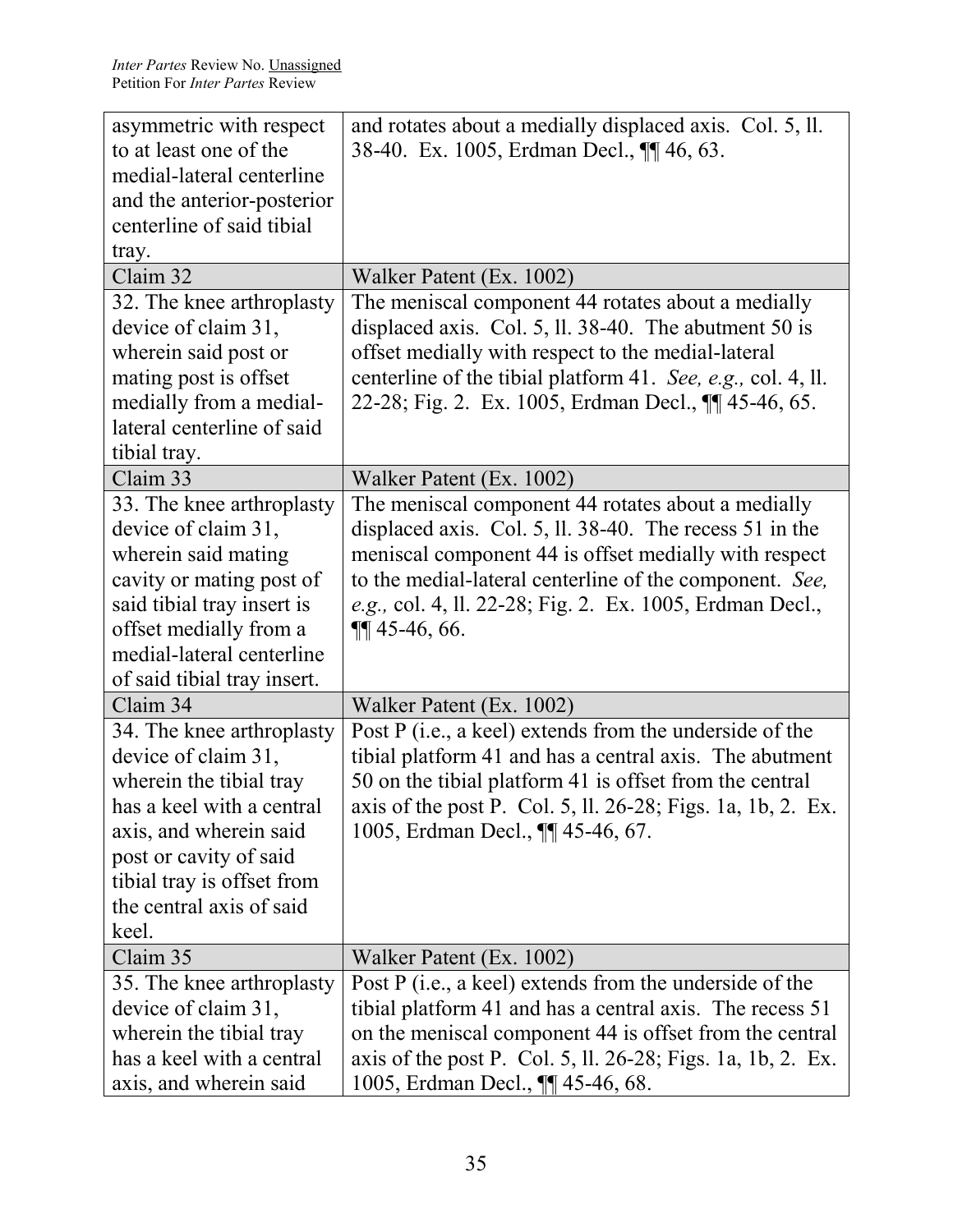| mating post or mating       |                                                            |
|-----------------------------|------------------------------------------------------------|
| cavity of said tibial tray  |                                                            |
| insert is offset from the   |                                                            |
| central axis of said keel.  |                                                            |
| Claim 36                    | Walker Patent (Ex. 1002)                                   |
| 36. The knee arthroplasty   | The upper bearing surface side of the meniscal             |
| device of claim 31,         | component 44 is thickened in the central part 24 (i.e.,    |
| wherein a proximal          | has a mound) with respect to the depressions 23 on the     |
| surface of said tibial tray | opposite sides of the central part. The depressions 23     |
| insert includes a mound     | receive the condylar bearing surfaces of the femoral       |
| interposing a medial        | part of the prosthesis. See, e.g., col. 3, ll. 37-45; Fig. |
| condyle receiver and a      | 1e. Ex. 1005, Erdman Decl., ¶ 45-46, 69.                   |
| lateral condyle receiver.   |                                                            |

# **B. Ground 2: Claims 15-22, 25-28 and 31-36 are Unpatentable as Being Obvious Over the Walker Patent in Combination with Either or Both of: (1) the Insall '283 Patent, and (2) the Insall '658 Patent**

As an additional basis, or alternatively if the Board construes the terms "protrusion" or "recess" in claims 15-21 and 25-28, the terms "pin" or "hole" in claim 22, or the terms "post" or "cavity" in claims 31-36 in such a manner as to not correspond to the abutment 50 or recess 51, respectively, of the device shown in the Walker patent, these claims are obvious over the Walker patent in view of either or both of: (1) the Insall '283 patent, and (2) the Insall '658 patent.

The abutment 50 and recess 51 of the Walker patent cooperate to provide an "offset" rotational axis for the meniscal component 44 with respect to the tibial platform 41 in a mobile bearing implant. The projection 28 and opening 38 of the Insall '283 patent are a "protrusion" and "recess," (claims 15-21 and 25-28), "pin"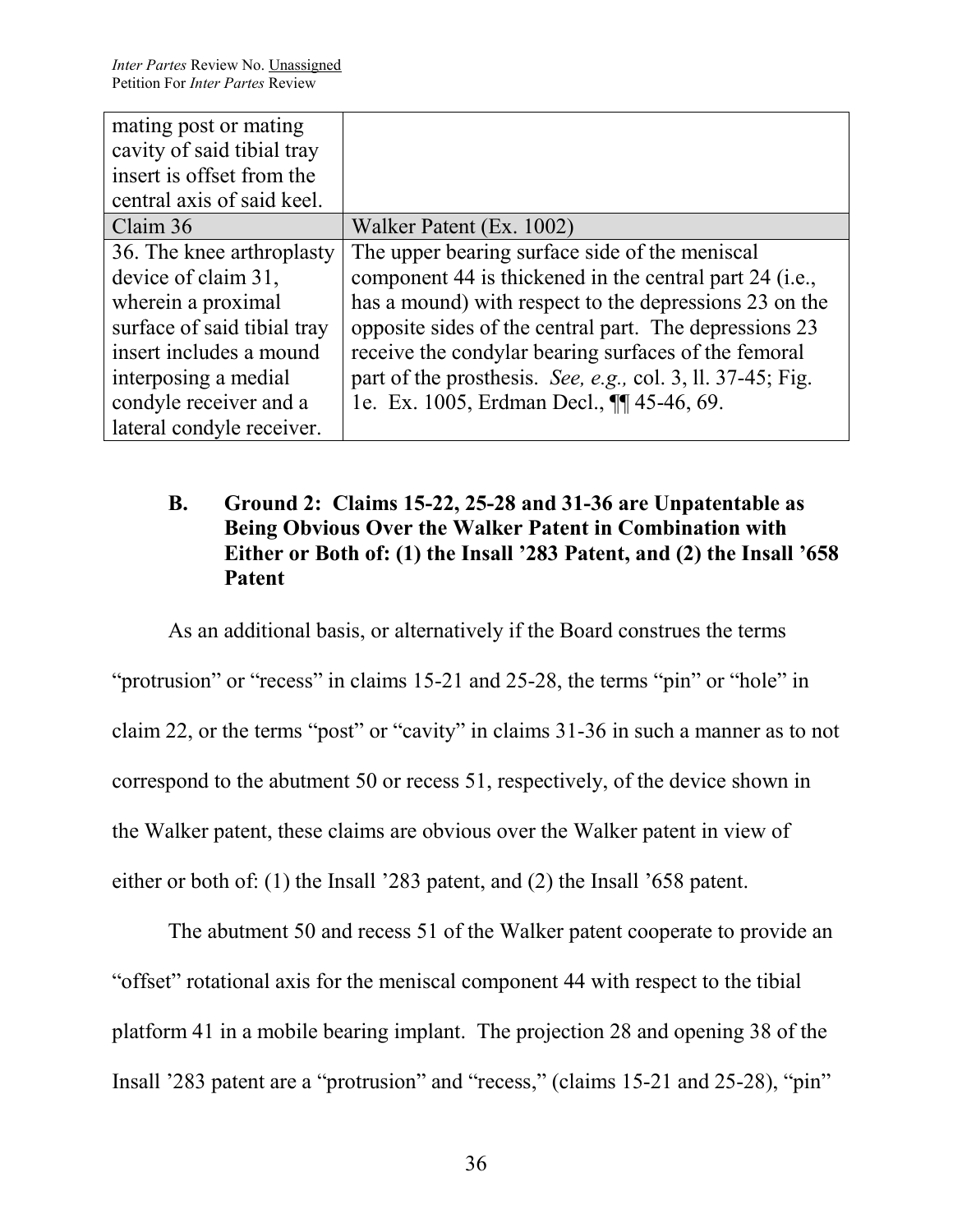and "hole' (claim 22), and "post" and "cavity" (claims 31-36), respectively. Ex. 1005, Erdman Decl., ¶¶ 48, 76, 82, 86. Like the abutment and recess of the Walker patent, the projection 28 and opening 38 of the Insall '283 patent cooperate to provide an "offset" rotational axis for the articular bearing 20 and tibial tray 18 of a mobile bearing implant. Ex. 1005, Erdman Decl., ¶ 48. Because of this substantial similarity of functionality in mobile bearing knee prostheses, it would have been obvious to a person of ordinary skill in the art at the time of the invention to substitute the projection and opening of the Insall '283 patent for the corresponding structures in the Walker patent. Ex. 1005, Erdman Decl., ¶¶ 47-48.

Similarly, the guide 23 and track (including recess 30 and slot 32) shown in the Insall '658 patent cooperate to provide an "offset" rotational axis for the meniscal component 7 and tibial platform 20 of a mobile bearing prosthesis. Ex. 1005, Erdman Decl., ¶ 49. Because of this substantial similarity of functionality in mobile bearing knee prostheses, it would have been obvious to a person of ordinary skill in the art at the time of the invention to substitute the guide and track of the Insall '658 patent for the corresponding structures in the Walker patent. Ex. 1005, Erdman Decl., ¶¶ 47, 49.

Claim charts mapping the features of the Insall '283 patent and the Insall '658 patent relevant to the "protrusion" and "recess" in claim 15, to the "pin" and "hole" in claim 22, and to the "post" and "cavity" in claim 31, are provided below.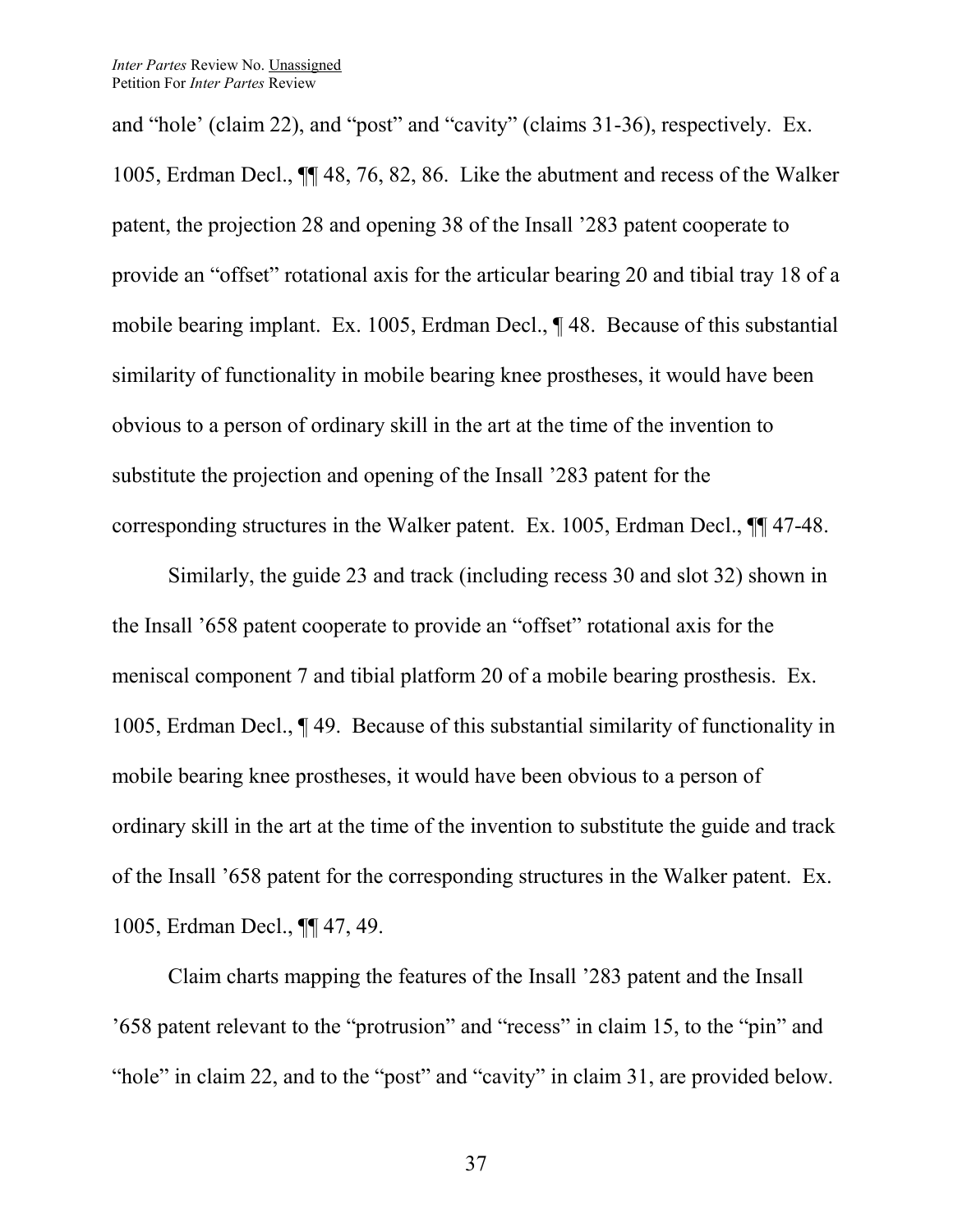In these claim charts reference is made to the corresponding claim charts in Section VII. A. above for the claim limitations common to those presented in connection with Ground 1. Claims 16-21 and 25-28 depend directly or indirectly from claim 15, and are unpatentable for the reasons of Ground 2 provided in this section for claim 15 in addition to the reasons provided in the corresponding Ground 1 claim charts in Section VII. A, above. Similarly, claims 32-36 depend directly from claim 31, and are unpatentable for the reasons of Ground 2 provided in this section for claim 31in addition to the reasons provided above in the corresponding Ground 1 claim charts in Section VII. A. Accordingly, the claim charts of Section VII. A. are hereby incorporated by reference.

| Claim 15                     | Walker Patent (Ex. 1002), Insall '283 Patent (Ex.    |
|------------------------------|------------------------------------------------------|
|                              | 1003), Insall '658 Patent (Ex. 1004)                 |
| 15. A device to replace      | Walker Patent (Ex. 1002)                             |
| an articulating surface of   | See, claim 15 chart for Ground 1 in Section VII. A., |
| a first side of a joint in a | above.                                               |
| body, the joint having       |                                                      |
| first and second sides,      |                                                      |
| comprising:                  |                                                      |
| a base component ;           | Walker Patent (Ex. 1002)                             |
|                              | See, claim 15 chart for Ground 1 in Section VII. A., |
|                              | above.                                               |
| a movable component          | Walker Patent (Ex. 1002)                             |
|                              | See, claim 15 chart for Ground 1 in Section VII. A., |
|                              | above.                                               |
| a protrusion extending       | Walker Patent (Ex. 1002)                             |
| from one of said base        | See, claim 15 chart for Ground 1 in Section VII. A., |
| sliding side or movable      | above.                                               |
| sliding side, said           |                                                      |
| protrusion substantially     | Insall $283$ Patent (Ex. 1003)                       |
| offset with respect to a     | Projection 28 is a protrusion and extends from the   |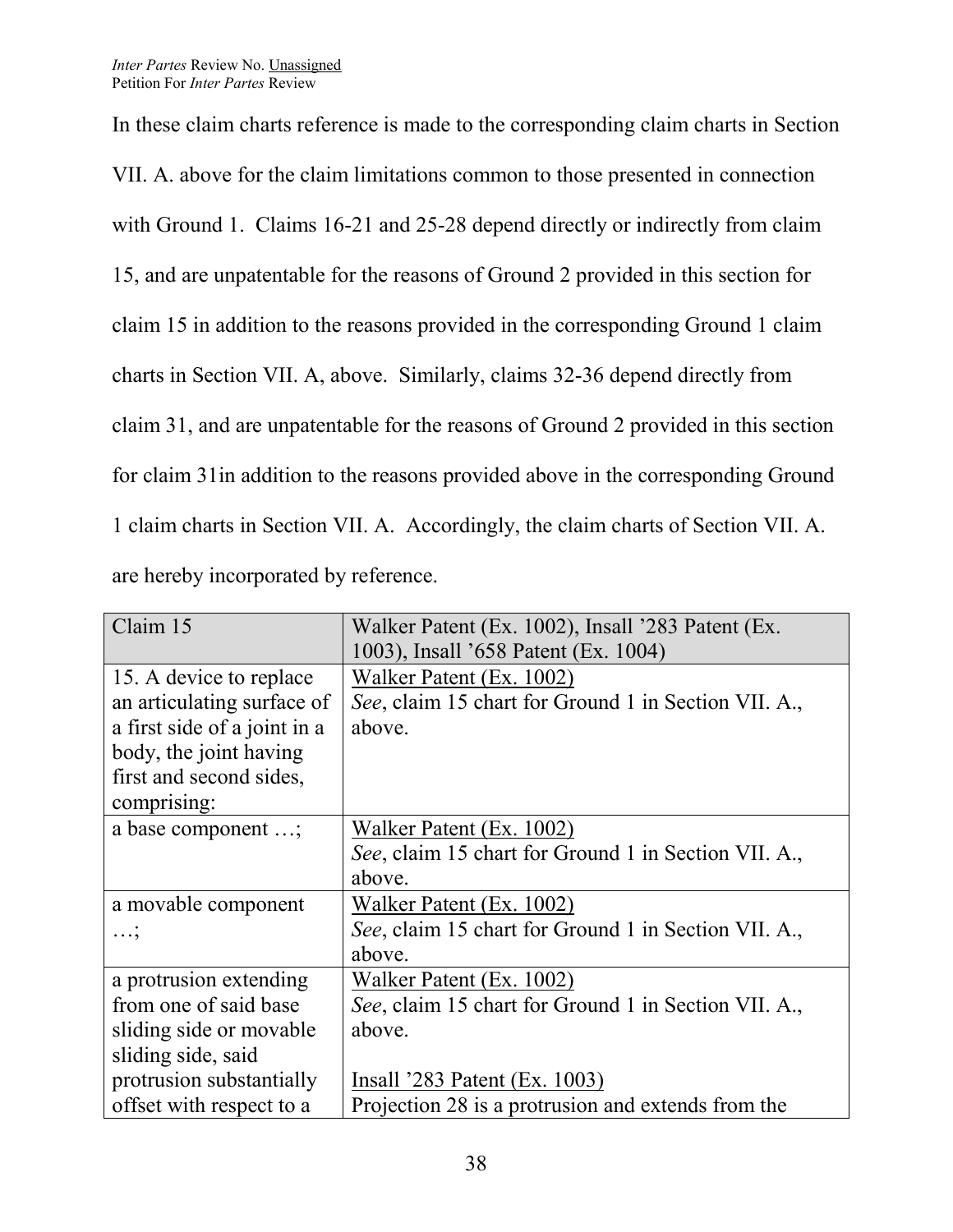| midline of the first side | upper surface (i.e., the base sliding side) of the tibial    |
|---------------------------|--------------------------------------------------------------|
| of a joint;               | plateau 22. See, e.g., col. 3, ll. 5-13; Figs. 1, 2.         |
|                           | The projection 28 is substantially offset in the anterior    |
|                           | direction with respect to the anterior-posterior             |
|                           | centerline of the tibial plateau 22 (i.e., the centerline    |
|                           |                                                              |
|                           | that separates the anterior and posterior sides of the       |
|                           | plateau). See, e.g., Figs. 1, 2. Ex. 1005, Erdman Decl.,     |
|                           | $\P\P$ 46-48, 51.                                            |
|                           |                                                              |
|                           | Insall '658 Patent (Ex. 1004)                                |
|                           | Guide 23 ( <i>i.e.</i> protrusion) extends from the tibial   |
|                           | platform 20 (i.e. the base sliding side). See, e.g.,         |
|                           | Abstract; Fig. 6. The guide 23 is substantially offset in    |
|                           | the anterior direction with respect to the anterior-         |
|                           | posterior centerline of the tibial platform 20 (i.e., the    |
|                           |                                                              |
|                           | centerline that separates the anterior and posterior sides   |
|                           | of the tibial platform 20). See, e.g., Figs. $6, 8(b)$ . Ex. |
|                           | 1005, Erdman Decl., <b>[1]</b> 46-47, 49, 51, 91-95.         |
| a recess sized to receive | Walker Patent (Ex. 1002)                                     |
| said protrusion, disposed | See, claim 15 chart for Ground 1 in Section VII. A.,         |
| in the other of said base | above.                                                       |
| sliding side or movable   |                                                              |
| sliding side, said        | <u>Insall '283 Patent (Ex. 1003)</u>                         |
| protrusion and recess     | Opening 38 is a recess sized to receive the projection       |
| matable to constrain      | 28. The opening 38 is disposed in the backing surface        |
|                           |                                                              |
| movement of said first    | 46 (i.e., the movable sliding side) of the bearing 20.       |
| and second components     | See, e.g., col. 1, ll. 22-30; col. 3, ll. 29-52; Figs. 1-4.  |
| relative to each other,   | Ex. 1005, Erdman Decl., ¶ 46-48, 51.                         |
| thereby promoting         |                                                              |
| movement of the joint     | <u>Insall '658 Patent (Ex. 1004)</u>                         |
| within desired            | The recess 30 on the bottom or distal side (i.e. the         |
| anatomical limits.        | movable sliding side) of the meniscal component 7 is         |
|                           | sized to receive the guide 23 of the tibial platform 20      |
|                           | for "snap-fit" mating. See, e.g., Abstract; col. 1, ll. 47-  |
|                           |                                                              |
|                           | 56; Fig. 8(b). Mating of the guide 23 in the recess 30       |
|                           | allows constrained rotational movement of the meniscal       |
|                           | component 7 about an axis of the guide 23 and relative       |
|                           | to the tibial platform 20. See, e.g., Abstract; col. 3, ll.  |
|                           | 46-52; col. 4, ll. 19-26; Figs. 8(a), 8(b). Ex. 1005,        |
|                           | Erdman Decl., $\P\P$ 46-47, 49, 51, 91-95. The nature of     |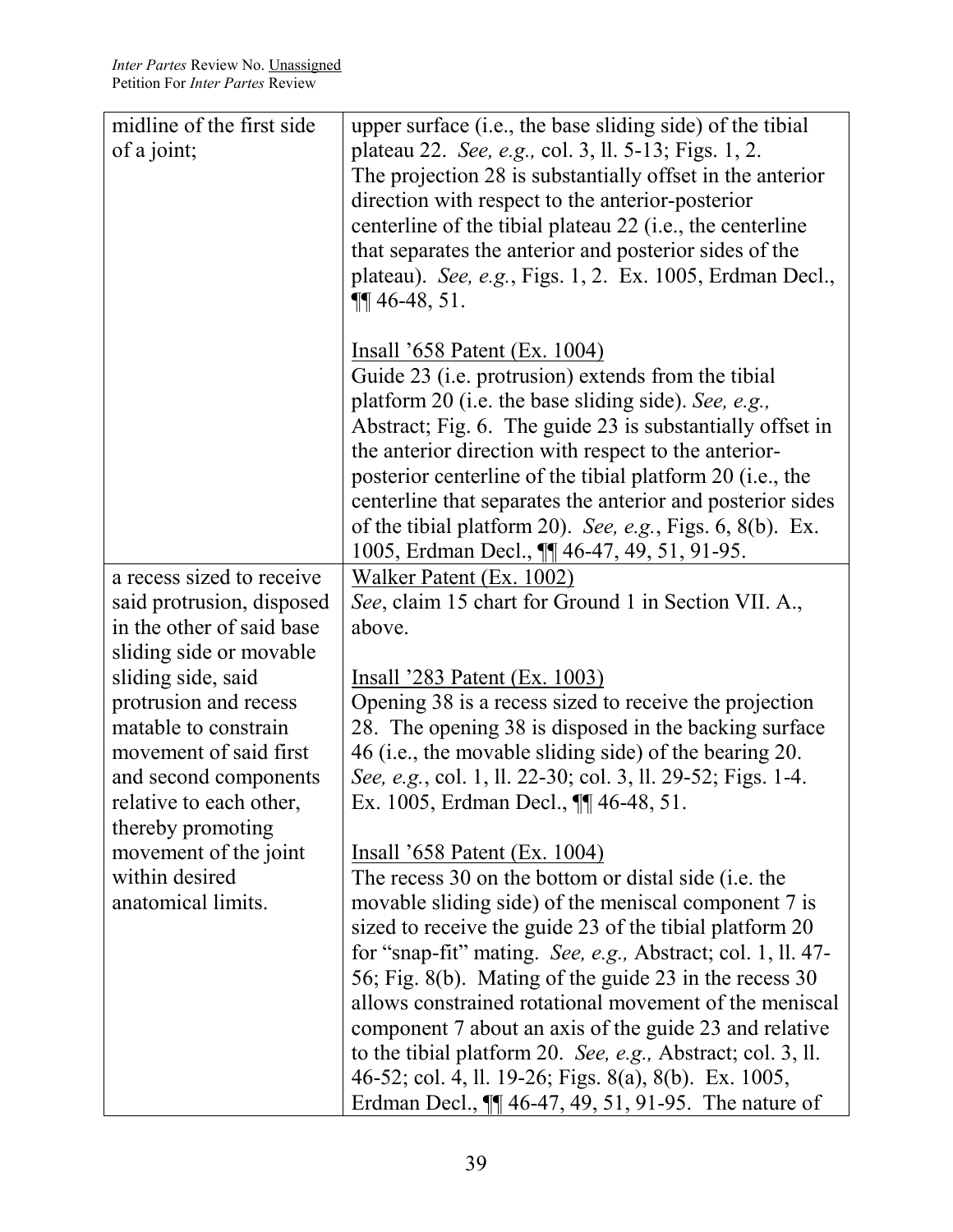| the limited rotational movement allowed by the guide           |
|----------------------------------------------------------------|
| 23 and recess 30 is configured to avoid dislocation of         |
| the meniscal component 7 from the tibial platform 20           |
| and replicate the natural movements of the knee. See,          |
| e.g., col. 1, ll. 31-33; col. 2, ll. 45-49; col. 3, ll. 53-61. |
| Ex. 1005, Erdman Decl., $\P\P$ 46-47, 49, 51, 91-95.           |

| Claim 22                    | Walker Patent (Ex. 1002), Insall '283 Patent (Ex.           |
|-----------------------------|-------------------------------------------------------------|
|                             | 1003), Insall '658 Patent (Ex. 1004)                        |
| 22. The device of claim     | Walker Patent (Ex. 1002)                                    |
| 15, wherein said            | See, claim 22 chart for Ground 1 in Section VII. A.,        |
| protrusion is a pin, and    | above.                                                      |
| said recess is a hole sized |                                                             |
| to receive said pin.        | Insall $283$ Patent (Ex. 1003)                              |
|                             | Projection 28 is a pin, and opening 38 is a hole sized to   |
|                             | receive the projection. See, e.g., col. 3, ll. 29-52; Fig.  |
|                             | 2. Ex. 1005, Erdman Decl., ¶ 46-48, 51.                     |
|                             |                                                             |
|                             | Insall $658$ Patent (Ex. 1004)                              |
|                             | Guide 23 comprises a post 24 and a cap 25. See, e.g.,       |
|                             | Abstract; col. 3, ll. 49; Fig. 6. The recess $30$ is a hole |
|                             | sized to receive the guide 23, including the post 24 and    |
|                             | the cap 25, for snap-fit mating. See, e.g., Abstract; col.  |
|                             | 1, 11. 47-56; Fig. 8(b). Ex. 1005, Erdman Decl., 11 46-     |
|                             | 47, 49, 51, 91-95.                                          |

| Claim 31                    | Walker Patent (Ex. 1002), Insall '283 Patent (Ex.          |
|-----------------------------|------------------------------------------------------------|
|                             | 1003), Insall '658 Patent (Ex. 1004)                       |
| 31. A knee arthroplasty     | Walker Patent (Ex. 1002)                                   |
| device, comprising:         | See, claim 31 chart for Ground 1 in Section VII. A.,       |
|                             | above.                                                     |
| a tibial tray including a   | Walker Patent (Ex. 1002)                                   |
| lower distal surface and    | See, claim 31 chart for Ground 1 in Section VII. A.        |
| an upper proximal           |                                                            |
| surface, said proximal      | Insall $283$ Patent (Ex. 1003)                             |
| surface having either a     | The upper proximal surface of the tibial plateau 22 has    |
| post or a cavity, said post | a projection 28. See, e.g., col. 3, ll. 5-13; Figs. 1, 2.  |
| or cavity offset from at    | The projection 28 is offset in the anterior direction from |
| least one of a medial-      | the anterior-posterior centerline of the tibial tray 18    |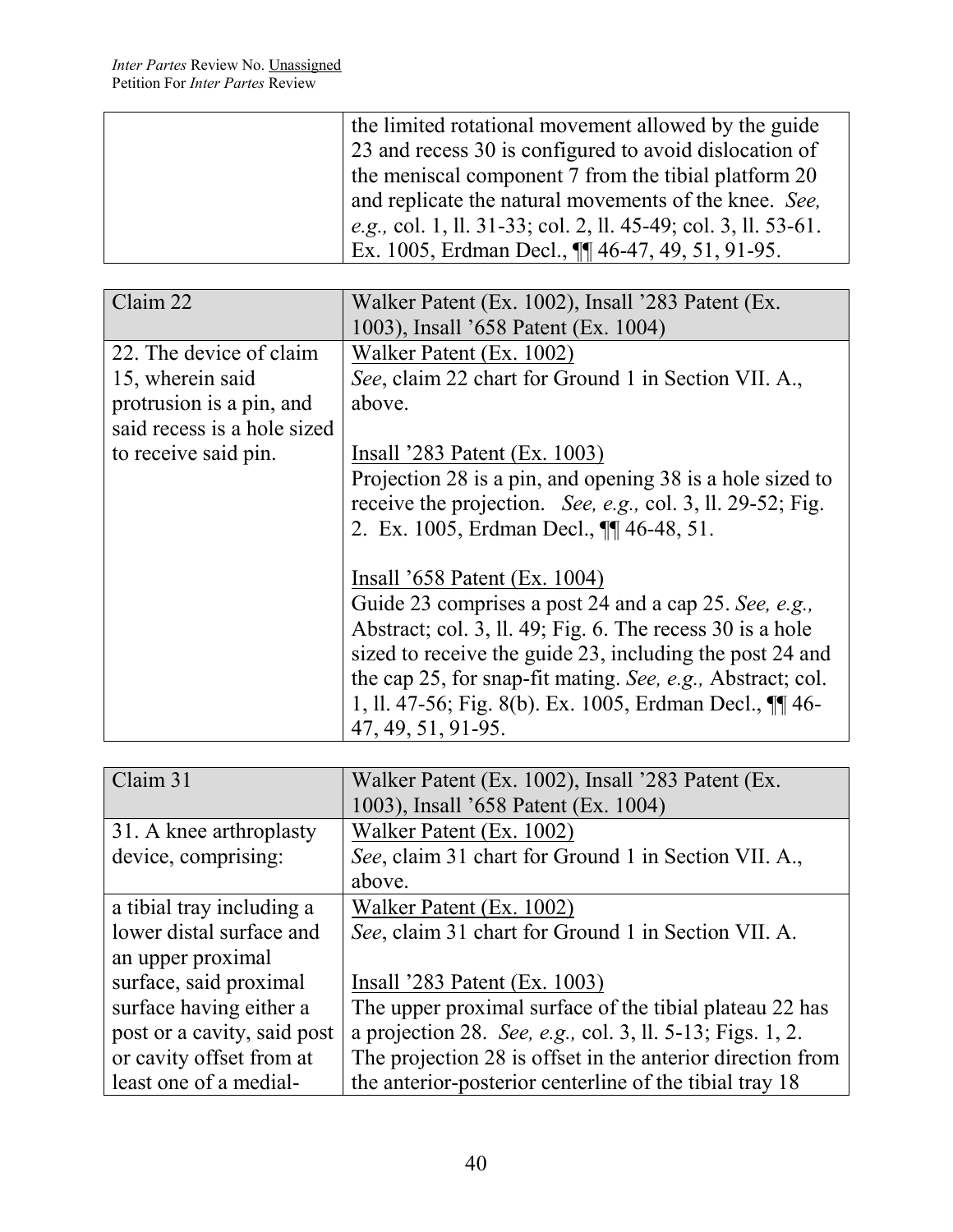| lateral centerline and an    | (i.e., the centerline that separates the anterior and        |
|------------------------------|--------------------------------------------------------------|
| anterior-posterior           | posterior sides). See, e.g., Figs. 1, 2. Ex. 1005,           |
| centerline of said tibial    | Erdman Decl., <b>¶</b> 46-48, 64.                            |
| tray;                        |                                                              |
|                              | Insall '658 Patent (Ex. 1004)                                |
|                              | The Insall '658 patent discloses a tibial component 6        |
|                              | having a stem 5 (i.e. a lower distal surface) and a tibial   |
|                              | platform 20 (i.e. an upper proximal surface). See, e.g.,     |
|                              | Abstract; col.3, ll. 37-39; Fig. 6. The platform 20          |
|                              | includes a guide 23 that is offset in the anterior           |
|                              | direction with respect to the anterior-posterior             |
|                              | centerline of the tibial platform 20 (i.e., the centerline   |
|                              | that separates the anterior and posterior sides of the       |
|                              | platform 20). See, e.g., Figs. 6, 8(c). Ex. 1005,            |
|                              | Erdman Decl., <b>11</b> 46-47, 49, 64, 91-95.                |
| a tibial tray insert         | Walker Patent (Ex. 1002)                                     |
| engageable with said         | See, claim 31 chart for Ground 1 in Section VII. A.,         |
| proximal surface and         | above.                                                       |
| having a mating second       |                                                              |
| cavity if said tibial tray   | <u>Insall '283 Patent (Ex. 1003)</u>                         |
| has a post, or a mating      | The tibial component 10 includes a bearing 20 (i.e., a       |
| post if said tibial tray has | tibial tray insert) having a backing surface 46 that         |
| a cavity, said mating post   | engages with the upper surface of the tibial plateau 22.     |
| or mating cavity offset      | See, e.g., col. 3, ln. 66-col. 4, ln. 14; Figs. 1, 2. The    |
| from at least one of the     | bearing 20 has a cylindrical shaped opening 38 in            |
| medial-lateral centerline    | which the projection $28$ is disposed (i.e., the opening     |
| and the anterior-posterior   | mates with the projection). See, e.g., col. 3, ll. 29-30;    |
| centerline of said tibial    | Figs. 1, 2. The opening 38 is offset in the anterior         |
| tray, wherein said mating    | direction from the anterior-posterior centerline of the      |
| cavity is adapted to         | tibial tray 18. See, e.g., Figs. 1, 2. Ex. 1005, Erdman      |
| receive at least a portion   | Decl., $\P\P$ 46-48, 51.                                     |
| of said post, or said        |                                                              |
| mating post is adapted to    | <u>Insall '658 Patent (Ex. 1004)</u>                         |
| be received in at least a    | The Insall '658 patent discloses a meniscal component        |
| portion of said cavity;      | 7 (i.e. tibial tray insert) that engages the tibial platform |
|                              | 20 (i.e. proximal surface). See, e.g., Abstract; col. 1, ll. |
|                              | 47-58; col. 4, ll. 36-46; Fig. 1(b). The meniscal            |
|                              | component 7 includes a track with a recess 30 (i.e.          |
|                              | mating second cavity) that receives the guide 23 for         |
|                              | snap-fit mating. See, e.g., Abstract; col. 1, ll. 47-56;     |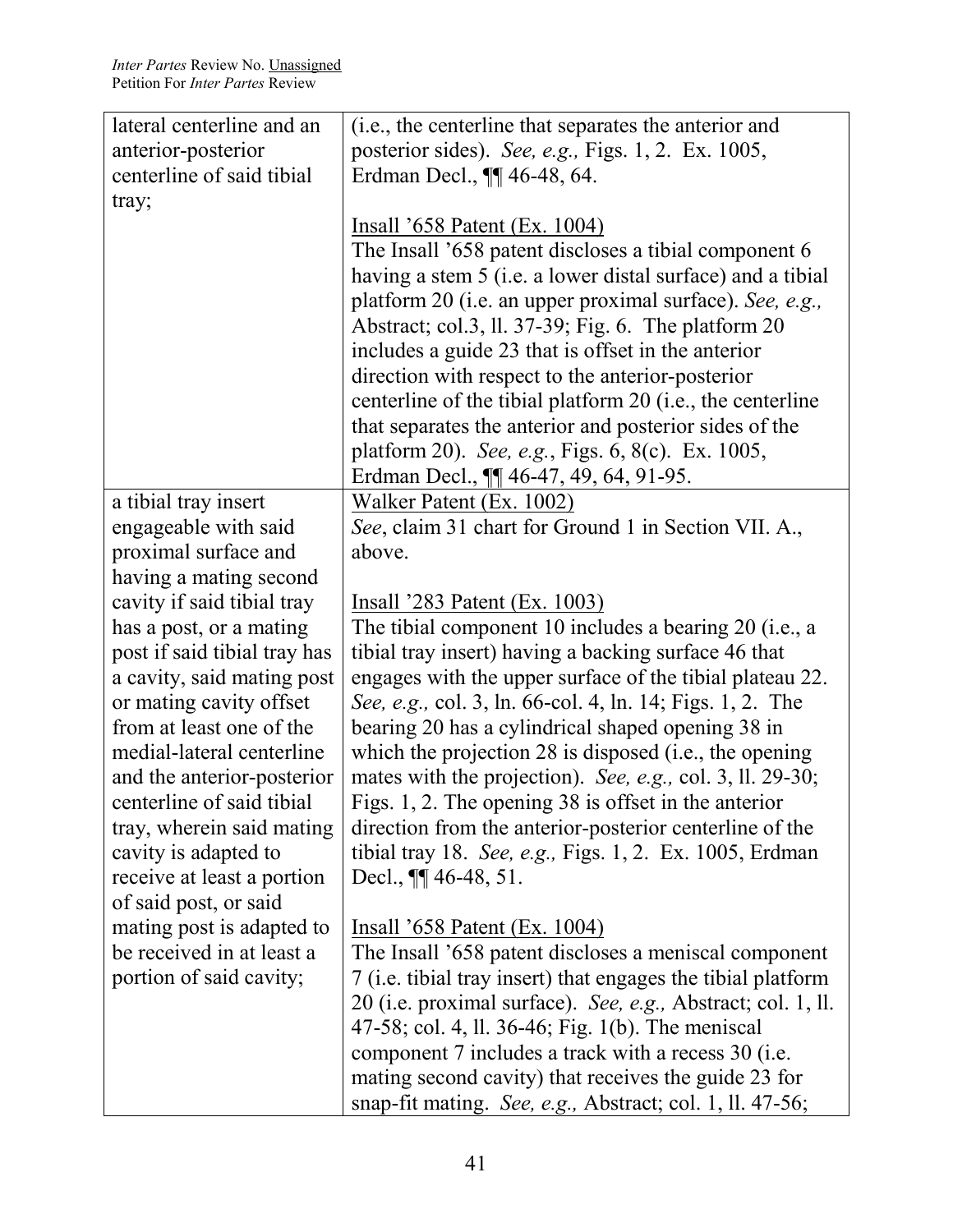|                             | col. 3, ln. 66-col. 4, ln. 3; Fig. 8(c). The track and     |
|-----------------------------|------------------------------------------------------------|
|                             | recess 30 ( <i>i.e.</i> mating cavity) are offset from the |
|                             | medial-lateral centerline of the tibial platform 20 (i.e.  |
|                             | tibial tray). See, e.g., Fig. 8(c). Ex. 1005, Erdman       |
|                             | Decl., $\P$ 46-47, 49, 64, 91-95. The track and recess 30  |
|                             | (i.e. mating cavity) is adapted to receive at least a      |
|                             | portion of the guide 23 for snap-fit mating. See, e.g.,    |
|                             | Abstract; col. 1, ll. 47-56; Fig. 8(c).                    |
| wherein said tibial tray    | Walker Patent (Ex. 1002)                                   |
| insert rotationally moves   | See, claim 31 chart for Ground 1 in Section VII. A.,       |
| with respect to said tibial | above.                                                     |
| $\text{tray} \dots$         |                                                            |

# **C. Ground 3: Claims 23 and 24 are Unpatentable as Being Obvious Over the Walker Patent in Combination with the Insall '658 Patent, and Additionally or Alternatively Further in View of the Insall '283 Patent**

Claims 23 and 24 are unpatentable for the reasons of both Ground 1 and

Ground 2 (i.e., Ground 1 and additionally or alterntively in view of the Insall '283

patent), and further in view of additional features shown in the Insall '658 patent

relating to claims 23 and 24.

The Insall '658 patent discloses a mobile bearing prosthesis including a tibial platform 20 with upstanding guide 23, and a meniscal component 7 having an elongated track that is snap fit onto the guide. The guide comprises a post 24 having an enlarged-diameter cap 25. The track is a complimentary-shaped structure having a recess 30 and slot 32 that interlock with the guide 23. The complimentary-shaped interlocking structures of the guide 23 and track prevent the meniscal component 7 from lifting up off the tibial platform 20, while at the same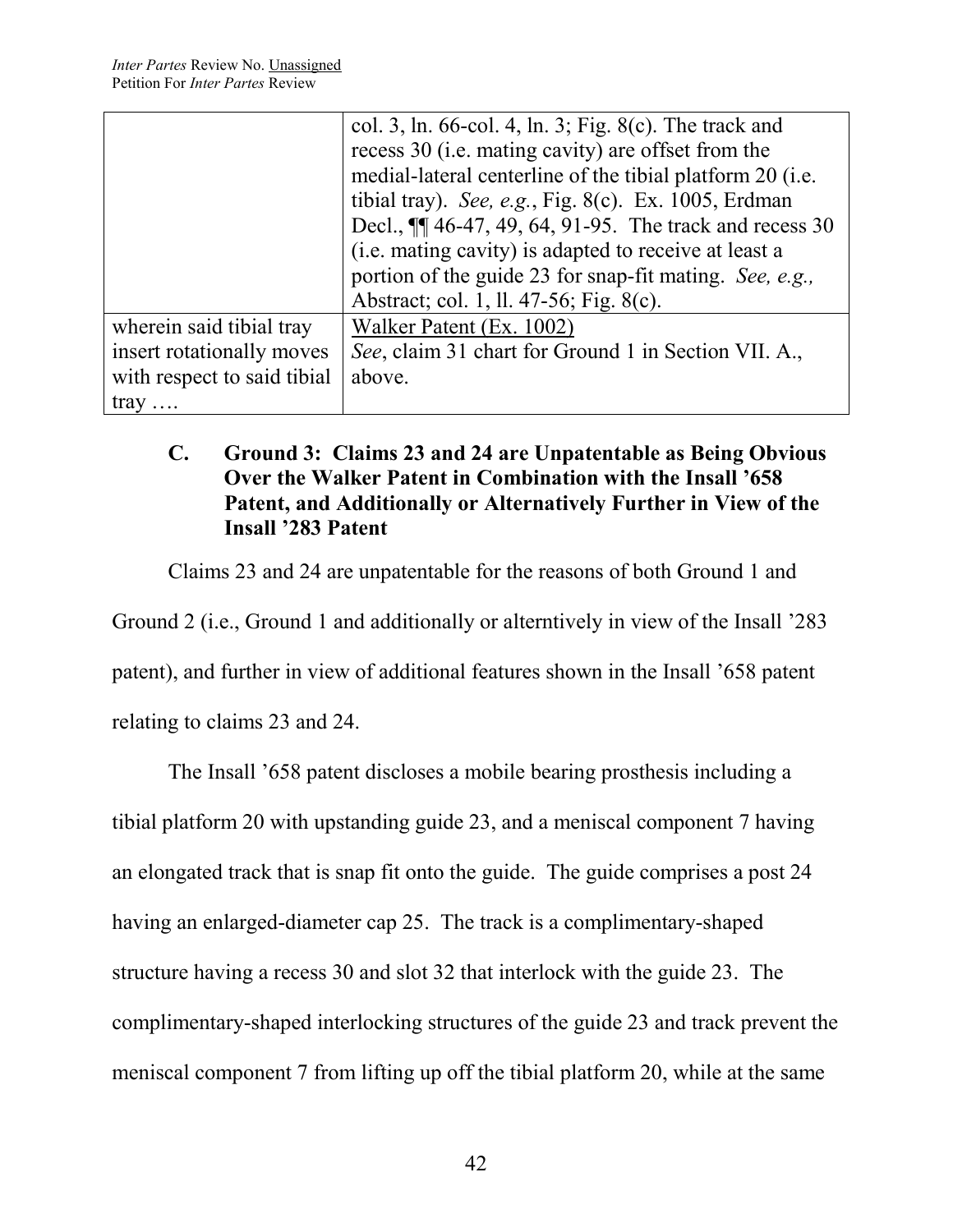time allowing relative sliding motion of the meniscal component and tibial platform in the anterior-posterior direction. Ex. 1004, col. 4, ll. 9-32. The guide 23 and track of the implant shown in the Insall '658 patent is structurally at least equivalent to a dovetail joint, and is functionally substantially the same as a dovetail joint. It would have been obvious to a person of ordinary skill in the art at the time of the invention to substitute the guide and track of the Insall '658 patent for the abutment and recess, respectively, in the Walker patent. Ex. 1005, Erdman Decl., **¶** 47, 49.

Claim charts mapping the features of the Insall'658 patent relevant to the "dovetail joint" structures in claims 23 and 24 are provided below. Claims 23 and 24 depend directly or indirectly from independent claim 15. Accordingly, the claim charts for Grounds 1 and 2 in connection with claim 15 in Sections VII. A. and B., above, are hereby incorporated by reference.

| Claim 23                  | Insall $3658$ Patent (Ex. 1004)                            |
|---------------------------|------------------------------------------------------------|
| 23. The device of claim   | Guide 23 includes a lower post 24 and an upper cap 25.     |
| 15, wherein said          | See, e.g., col. 1, ll. 46-52; col. 3, ln. 49; Fig. 6.      |
| protrusion is a dovetail  | Meniscal component 7 includes a slot 32 that is wider      |
| pin and said recess is a  | than the recess 35 that leads to the slot 32. See, e.g.,   |
| dovetail tail, together   | col. 4, ll. 9-12; Fig. 5. The guide 23 comprises a lower   |
| forming a dovetail joint. | post 24 and an upper cap 25 to have a profile              |
|                           | complementary to the recess 30 and slot 32 for snap-fit    |
|                           | mating with the slot 32 and recess 30. See, e.g.,          |
|                           | Abstract; col. 1, ll. 47-56; col. 4, ll. 9-12; Figs. 5, 6, |
|                           | $8(b)$ .                                                   |
| Claim 24                  | Insall $3658$ Patent (Ex. 1004)                            |
| 24. The device of claim   | Each of the recess 30 and the slot 32, which receive the   |
| 23, wherein said dovetail | guide 23, is longer along the anterior-posterior axis as   |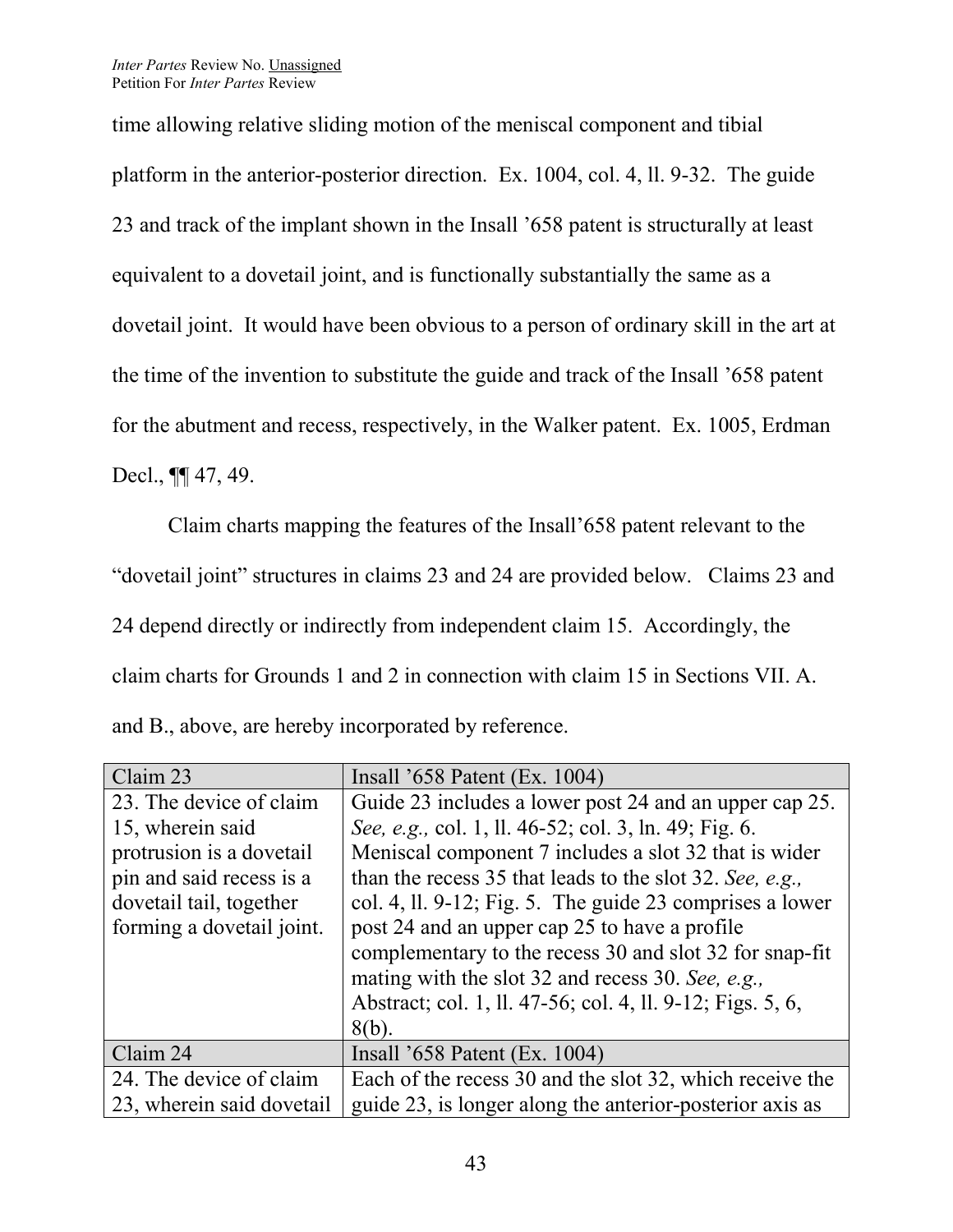| joint is elongated,        | compared to its width along the medial-lateral axis (i.e.   |
|----------------------------|-------------------------------------------------------------|
| extends in a substantially | the dovetail joint is elongated and extends in a            |
| anterior-posterior         | substantially anterior-posterior orientation). See, e.g.,   |
| orientation, and enables   | Fig. 5. The length of each of the recess 30 and the slot    |
| anterior-posterior         | 32 along the anterior-posterior axis enables anterior-      |
| displacement of the base   | posterior displacement of the meniscal component 7          |
| sliding side relative to   | (i.e. having a movable sliding side) relative to the tibial |
| the movable sliding side.  | platform 20 (i.e. the base sliding side) while the guide    |
|                            | 23 is in snap-fit mating with the recess 30 and the slot    |
|                            | 32 of the meniscal component 7. See, e.g., Abstract;        |
|                            | Fig. $8(c)$ , $8(d)$ .                                      |
|                            |                                                             |

# **D. Ground 4: Claims 15-16, 18-28, 31 and 34-36 are Unpatentable as Being Anticipated by the Insall '658 Patent**

The Insall '658 Patent discloses a mobile bearing tibial component of a knee

implant having each and every limitation of claims 15-16, 18-28, 31 and 34-36 of

the Bonutti patent. Erdman Decl., ¶¶ 91-110. Claim charts mapping the features

of the Insall '658 Patent to the limitations of the challenged claims in the Bonutti

patent are provided below.

| Claim 15                | Insall '658 Patent (Ex. 2004)                                                                                                                                                     |
|-------------------------|-----------------------------------------------------------------------------------------------------------------------------------------------------------------------------------|
| 15. A device to         | The Insall '658 patent discloses an orthopedic knee                                                                                                                               |
| replace an articulating | implant having a femoral component 2, a tibial component                                                                                                                          |
| surface of a first side | 6 including a tibial platform 20, and a meniscal component                                                                                                                        |
| of a joint in a body,   | 7 interposed between the femoral component and the tibial                                                                                                                         |
| the joint having first  | component. See, e.g., Abstract; Fig. 1(b).                                                                                                                                        |
| and second sides,       |                                                                                                                                                                                   |
| comprising:             | The patient's knee joint that is replaced by the implant<br>comprises a tibia 4 (i.e., first side) and a femur 1 (i.e.,<br>second side). See, e.g., col. 3, ll. 23-28; Fig. 1(b). |
|                         | The meniscal component 7 is retained on the tibial                                                                                                                                |
|                         | platform 20 and includes dished bearing surfaces 41, 42                                                                                                                           |
|                         | shaped for engagement with the femoral component 2 of                                                                                                                             |
|                         | the implant (i.e., the meniscal component replaces the                                                                                                                            |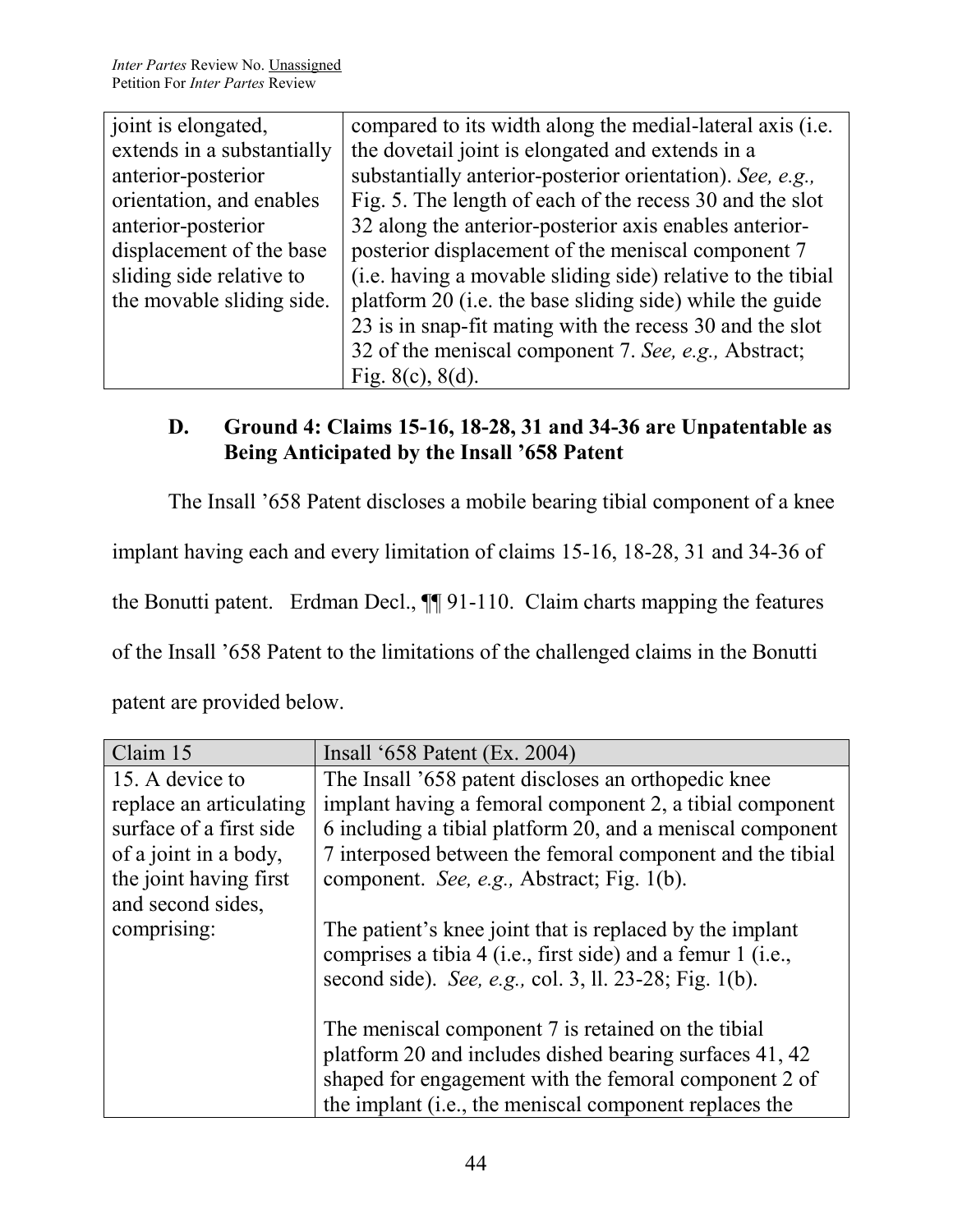|                                                                                                                                                                                                                                                  | articulating surface of the patient's natural knee joint).                                                                                                                                                                                                                                                                                                                                                                                                                                                                                                                                                                                                                                                                                              |
|--------------------------------------------------------------------------------------------------------------------------------------------------------------------------------------------------------------------------------------------------|---------------------------------------------------------------------------------------------------------------------------------------------------------------------------------------------------------------------------------------------------------------------------------------------------------------------------------------------------------------------------------------------------------------------------------------------------------------------------------------------------------------------------------------------------------------------------------------------------------------------------------------------------------------------------------------------------------------------------------------------------------|
|                                                                                                                                                                                                                                                  | See, e.g., Abstract; col. 4, ll. 36-46; Figs. 1(a), 1(b), 7.                                                                                                                                                                                                                                                                                                                                                                                                                                                                                                                                                                                                                                                                                            |
|                                                                                                                                                                                                                                                  | Erdman Decl., $\P\P$ 91-95.                                                                                                                                                                                                                                                                                                                                                                                                                                                                                                                                                                                                                                                                                                                             |
| a base component,<br>including a bone<br>contacting side<br>connectable with<br>bone on the first side<br>of the joint, and a<br>base sliding side on<br>an opposite side of<br>said base component<br>relative to said bone<br>contacting side; | The tibial component 6 is a base component.<br>The tibial 4 (i.e. the first side of the joint) is resected to<br>provide a flat base into which the tibial component 6 is<br>fixed by a stem 5 on a bone contacting side of the tibial<br>component. See, e.g., col. 3, ll. 26-28; Figs 1(b), 6.<br>The tibial component 6 further includes a tibial platform<br>20 (i.e. a base sliding side) that is on an opposite side of<br>the tibial component relative to the bone contacting side.<br>See, e.g., Abstract; col. 3, ll. 37-39; Figs 1(b), 6. The<br>meniscal component 7 is retained on, and slides along, the<br>tibial platform 20 such that the tibial platform is a base<br>sliding side. See, e.g., Abstract; col.1, ll. 47-58; Figs. 8(a- |
| a movable                                                                                                                                                                                                                                        | $d$ ).<br>The meniscal component 7 is a movable component. See,                                                                                                                                                                                                                                                                                                                                                                                                                                                                                                                                                                                                                                                                                         |
| component, including<br>a movable sliding                                                                                                                                                                                                        | <i>e.g.</i> , Abstract; col.1, ll. 47-58; Figs. 8(a-b).                                                                                                                                                                                                                                                                                                                                                                                                                                                                                                                                                                                                                                                                                                 |
| side, said movable<br>sliding side being<br>matably positionable<br>in sliding engagement<br>with said base sliding<br>side, and                                                                                                                 | The meniscal component 7 has a bottom or distal side<br>engaged with the tibial platform 20 and is allowed limited<br>sliding movement along the tibial platform 20. See, e.g.,<br>Abstract; col. 1, ll. 47-58; col. 3, ll. 46-48; Figs 1(b), 8(a),<br>8(b). The bottom or distal side of the meniscal component<br>7 is generally flat and accordingly is matably positionable<br>in engagement with the generally flat tibial platform 20.<br>See, e.g., col. 3, ll. 37-39; Figs. 3, 4, 6.                                                                                                                                                                                                                                                            |
| an articulating side on<br>an opposite side of<br>said movable<br>component relative to<br>said movable sliding<br>side, shaped to<br>matingly engage an<br>articulating surface of<br>the second side of the<br>joint;                          | The meniscal component 7 has a top or proximal side<br>having dished bearing surfaces 41, 42 (i.e. articulating<br>side) that are opposite the bottom or distal side (i.e.<br>movable sliding side). See, e.g., col. 4, ll. 36-41; Figs. 2-4,<br>7. The dished bearing surfaces 41, 42 are shaped to<br>matingly engage spheroidal condylar articulating surfaces<br>10, 11 of the femoral component 2 (i.e. the articulating<br>surface of the second side of the joint). See, e.g., col. 3, ll.<br>30-36; col. 5, ll. 33-35; Figs. 1(a), 1(b), 7.                                                                                                                                                                                                     |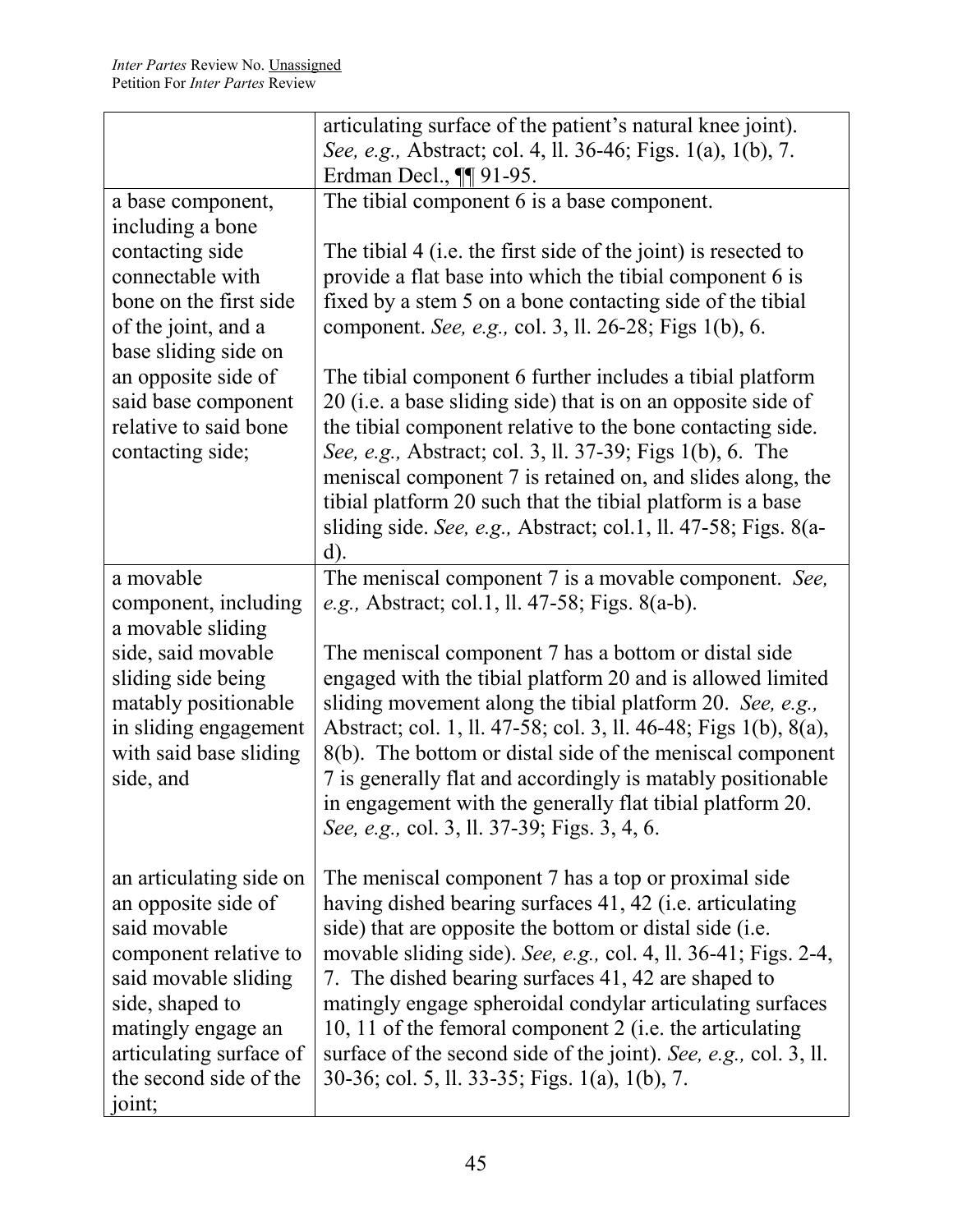| a protrusion            | Guide 23 (i.e. protrusion) extends from the tibial platform        |
|-------------------------|--------------------------------------------------------------------|
| extending from one of   | 20 (i.e. the base sliding side). See, e.g., Abstract; Fig. 6.      |
| said base sliding side  |                                                                    |
| or movable sliding      | The guide 23 is substantially offset in the anterior direction     |
| side, said protrusion   | with respect to the anterior-posterior centerline of the tibial    |
| substantially offset    | platform 20 (i.e., the centerline that separates the anterior      |
| with respect to a       | and posterior sides of the tibial platform 20). See, e.g.,         |
| midline of the first    | Figs. 6, 8(b). Ex. 1005, Erdman Decl., $\P\P$ 91-96.               |
| side of a joint;        |                                                                    |
| a recess sized to       | The track and recess 30 on the bottom or distal side (i.e.         |
| receive said            | the movable sliding side) of the meniscal component 7 is           |
| protrusion, disposed    | sized to receive the guide 23 of the tibial platform 20 for        |
| in the other of said    | "snap-fit" mating. See, e.g., Abstract; col. 1, ll. 47-56;         |
| base sliding side or    | Figs. $8(b)$ .                                                     |
| movable sliding side,   |                                                                    |
| said protrusion and     | Mating of the guide 23 in the track and recess 30 allows           |
| recess matable to       | constrained rotational movement of the meniscal                    |
| constrain movement      | component 7 about an axis of the guide 23 and relative to          |
| of said first and       | the tibial platform 20. See, e.g., Abstract; col. 3, ll. $46-52$ ; |
| second components       | col. 4, ll. 19-26; Figs. 8(a), 8(b). The nature of the limited     |
| relative to each other, | rotational movement allowed by the guide 23 and recess             |
| thereby promoting       | 30 is configured to avoid dislocation of the meniscal              |
| movement of the joint   | component 7 from the tibial platform 20 and replicate the          |
| within desired          | natural movements of the knee. See, e.g., See, e.g., col. 1,       |
| anatomical limits.      | ll. 31-33; col. 2, ll. 45-49; col. 3, ll. 53-61. Ex. 1005,         |
|                         | Erdman Decl., $\P\P$ 91-96.                                        |
| Claim 16                | Insall $'658$ Patent (Ex. 2004)                                    |
| 16. The device of       | The guide 23 and recess 30 are substantially offset in the         |
| claim 15, wherein       | anterior direction from the anterior-posterior centerline          |
| said protrusion and     | that passes through the center of the tibial platform 20, and      |
| said recess are located | from the central axis of the stem 5. See, e.g., Figs. $6, 8(b)$ .  |
| substantially offset    | Ex. 1005, Erdman Decl., ¶91-95, 97.                                |
| from a center of said   |                                                                    |
| device                  |                                                                    |
| Claim 18                | Insall $3658$ Patent (Ex. 2004)                                    |
| 18. The device of       | The Insall '658 patent relates to prostheses for knee              |
| claim 15, wherein the   | replacement. See, e.g., col. 1, ll. 8-10; Fig. 1(b). Ex. 1005,     |
| joint is a knee.        | Ex. 1005, Erdman Decl., <b>[1]</b> 91-95, 98.                      |
| Claim 19                | Insall $3658$ Patent (Ex. 2004)                                    |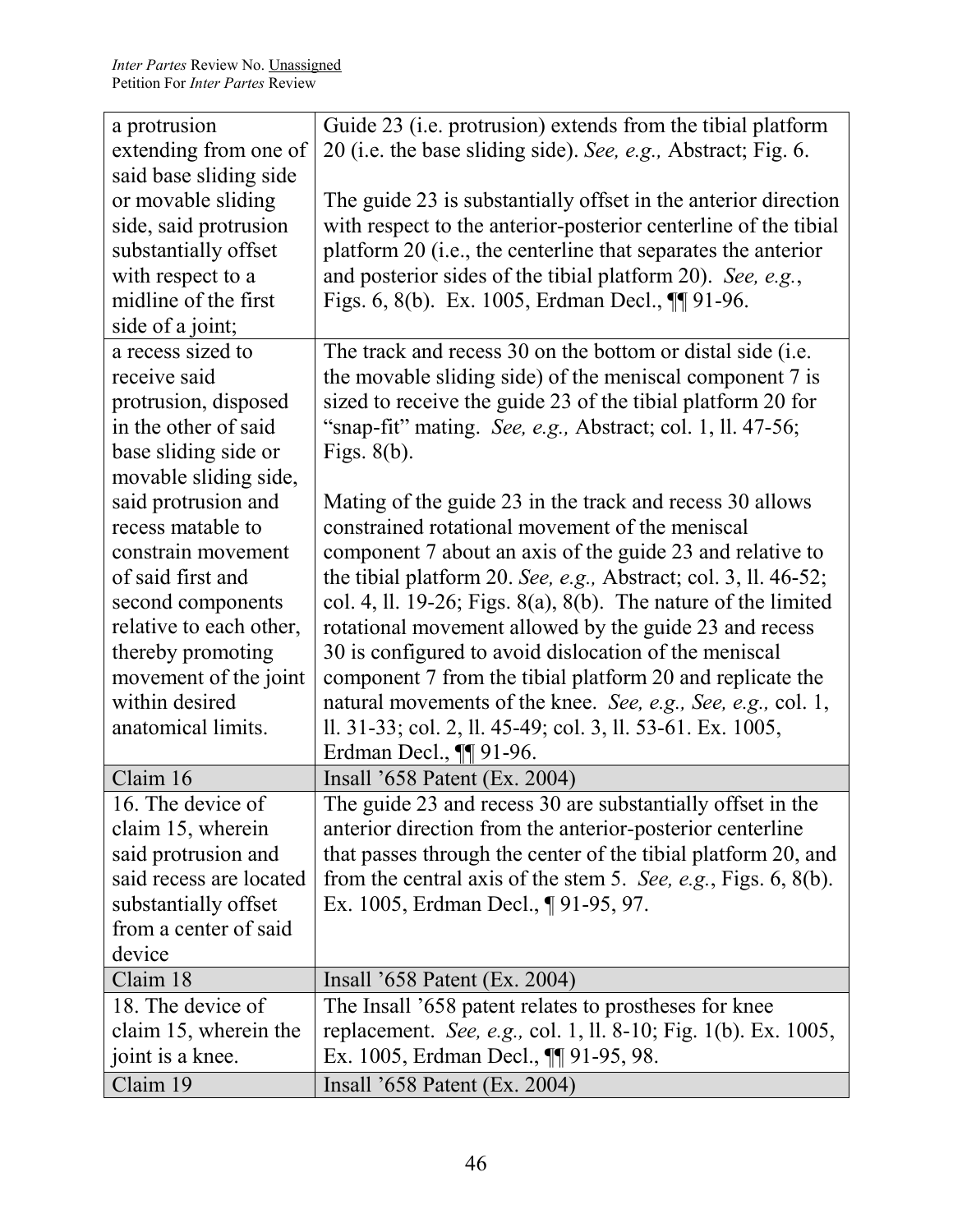| 19. The device of<br>claim 15, further<br>including a second<br>base component<br>connectable to the<br>second side of the<br>joint, including an                                                                                                                                                                                                          | The Insall '658 patent discloses a femoral component 2<br>(i.e. a second base component) connected to the femur 1<br>(i.e., a second side) of the knee joint. See, e.g., Abstract;<br>col. 3, ll. 23-3; Fig. $1(b)$ . The femoral component 2<br>includes spheroidal condylar articulating surfaces 10, 11<br>(i.e. an articulating surface) shaped to matably engage<br>dished bearing surfaces 41, 42 on the top or proximal side                                                               |
|------------------------------------------------------------------------------------------------------------------------------------------------------------------------------------------------------------------------------------------------------------------------------------------------------------------------------------------------------------|---------------------------------------------------------------------------------------------------------------------------------------------------------------------------------------------------------------------------------------------------------------------------------------------------------------------------------------------------------------------------------------------------------------------------------------------------------------------------------------------------|
| articulating surface<br>matable with said<br>articulating side of<br>said movable                                                                                                                                                                                                                                                                          | (i.e. articulating side) of the meniscal component 7 (i.e.<br>movable component). See, e.g., col. 3, ll. 30-41; col. 4, ll.<br>36-46; col. 5, ll. 33-35; Figs. 1(a), 1(b), 7. Ex. 1005, Ex.<br>1005, Erdman Decl., ¶ 91-95, 99.                                                                                                                                                                                                                                                                   |
| component.                                                                                                                                                                                                                                                                                                                                                 |                                                                                                                                                                                                                                                                                                                                                                                                                                                                                                   |
| Claim 20<br>20. The device of<br>claim 19, wherein the<br>joint is a knee, and<br>the first base<br>component is<br>connectable to the<br>tibia, and the second<br>base component is<br>connectable to the<br>femur, or the first<br>base component is<br>connectable to the<br>femur, and the second<br>base component is<br>connectable to the<br>tibia. | Insall $'658$ Patent (Ex. 2004)<br>The Insall '658 patent relates to prostheses for knee<br>replacement. See, e.g., col. 1, ll. 8-10; Fig. $1(b)$ .<br>The tibial component 6 (i.e. the first base component) is<br>connected to the tibia 4. See, e.g., col.3, ll. 26-28; Figs<br>$1(b)$ .<br>The femoral component 2 (i.e. the second base component)<br>is connected to the femur 1. See, e.g., Abstract; col. 3, ll.<br>23-25; Fig. 1(b). Ex. 1005, Ex. 1005, Erdman Decl., ¶ 91-<br>95, 100. |
| Claim 21                                                                                                                                                                                                                                                                                                                                                   | Insall $3658$ Patent (Ex. 2004)                                                                                                                                                                                                                                                                                                                                                                                                                                                                   |
| 21. The device of<br>claim 15, wherein<br>said protrusion and<br>recess engage to<br>permit relative<br>rotation of said base<br>sliding side and said<br>movable sliding side<br>about an axis of said<br>protrusion.                                                                                                                                     | The guide 23 engages the recess 30 with snap-fit mating.<br>See, e.g., Abstract; col. 1, ll. 47-56; Figs. 8(a-d).<br>Mating of the guide 23 in the recess 30 allows rotation of<br>the meniscal component 7 (i.e. having a movable sliding<br>side on its distal or bottom side) along the tibial platform<br>20 (i.e. a base sliding side) about an axis of the guide 23.<br>See, e.g., Abstract; col. 4, ll. 19-26; Figs. 8(a), 8(b). Ex.<br>1005, Ex. 1005, Erdman Decl., ¶ 91-95, 101.        |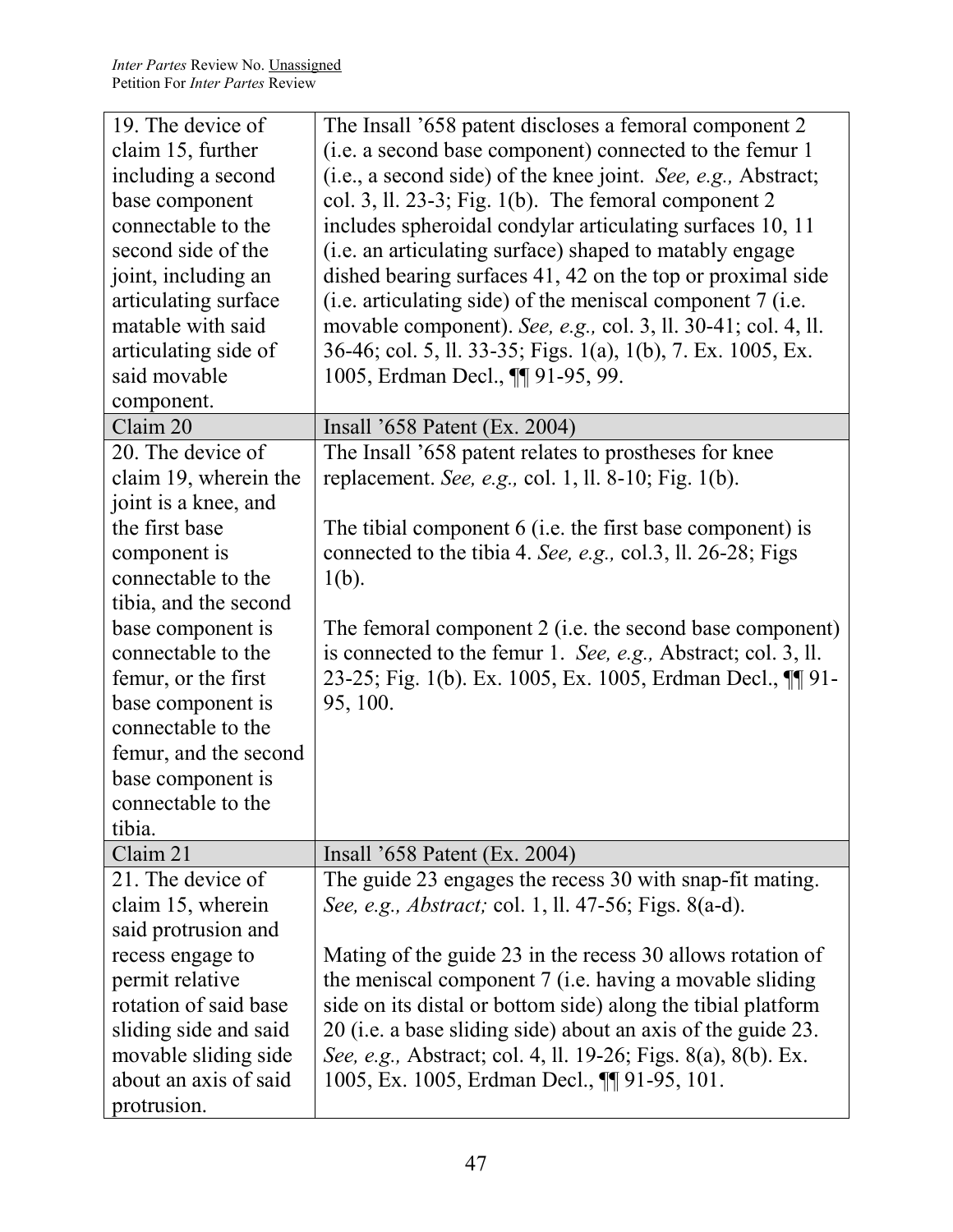| Claim 22                | Insall '658 Patent (Ex. 2004)                                    |
|-------------------------|------------------------------------------------------------------|
| 22. The device of       | The guide 23 comprises a post 24 and a cap 25. See, e.g.,        |
| claim 15, wherein       | Abstract; col. 3, ln. 49; Fig. 6.                                |
| said protrusion is a    |                                                                  |
| pin, and said recess is | The recess 30 and slot 32 are a hole sized to receive the        |
| a hole sized to receive | guide 23, including the post 24 and the cap 25, for snap-fit     |
| said pin.               | mating. See, e.g., Abstract; col. 1, ll. 47-56; Figs. 8(b). Ex.  |
|                         | 1005, Ex. 1005, Erdman Decl., ¶ 91-95, 102.                      |
| Claim 23                | Insall $3658$ Patent (Ex. 2004)                                  |
| 23. The device of       | Guide 23 includes a lower post 24 and an upper cap 25.           |
| claim 15, wherein       | See, e.g., col. 1, ll. 46-52; col. 3, ll. 49; Figs. 6.           |
| said protrusion is a    |                                                                  |
| dovetail pin and said   | The meniscal component 7 includes a slot 32 that is wider        |
| recess is a dovetail    | than the recess 35 that leads to the slot 32. See, e.g., col. 4, |
| tail, together forming  | ll. 9-12; Fig. 5. The guide 23 comprises a lower post 24         |
| a dovetail joint.       | and an upper cap 25 to have a profile complementary to           |
|                         | the recess 30 and slot 32 for snap-fit mating with the slot      |
|                         | 32 and recess 30. See, e.g., Abstract; col. 1, ll. 47-56; col.   |
|                         | 4, ll. 9-12; Figs. 5, 6, 8(b). Ex. 1005, Erdman Decl., ¶ 91-     |
|                         |                                                                  |
|                         | 95.                                                              |
| Claim 24                | Insall $3658$ Patent (Ex. 1004)                                  |
| 24. The device of       | Each of the recess 30 and the slot 32, which receive the         |
| claim 23, wherein       | guide 23, is longer along the anterior-posterior axis as         |
| said dovetail joint is  | compared to its width along the medial-lateral axis (i.e. the    |
| elongated, extends in   | dovetail joint is elongated and extends in a substantially       |
| a substantially         | anterior-posterior orientation). See, e.g., Fig. 5.              |
| anterior-posterior      |                                                                  |
| orientation, and        | The length of each of the recess 30 and the slot 32 along        |
| enables anterior-       | the anterior-posterior axis enables anterior-posterior           |
| posterior               | displacement of the meniscal component 7 (i.e. having a          |
| displacement of the     | movable sliding side) relative to the tibial platform 20 (i.e.   |
| base sliding side       | the base sliding side) while the guide 23 is in snap-fit         |
| relative to the         | mating with the recess 30 and the slot 32 of the meniscal        |
| movable sliding side.   | component 7. See, e.g., Abstract; Fig. 8(c), 8(d). Ex.           |
|                         | 1005, Erdman Decl., <b>¶</b> 91-95.                              |
| Claim 25                | Insall $3658$ Patent (Ex. 2004)                                  |
| 25. The device of       | Guide 23 (i.e. protrusion) includes a lower post 24 and an       |
| claim 15, further       | upper cap 25. See, e.g., col. 1, ll. 46-52; Fig. 6. The          |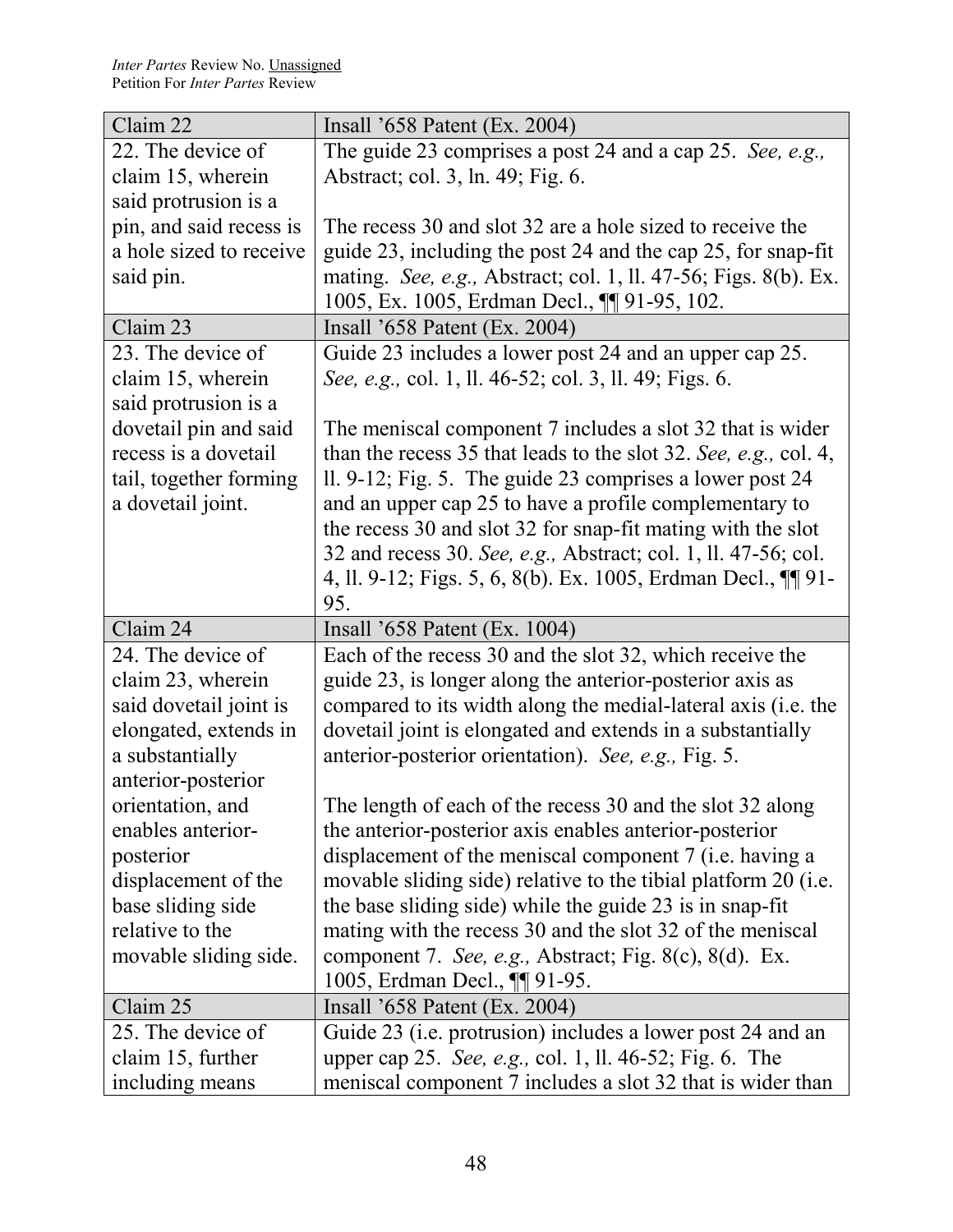| associated with said    | the recess 35 that leads to the slot 32. See, e.g., col. 4, ll.     |
|-------------------------|---------------------------------------------------------------------|
| protrusion to prevent   | 9-12; Figs. 5. The dimensions of the cap 25 and of the              |
| a separation of said    | recess 30 are such that the meniscal component 7 is                 |
| base sliding side and   | snapped over the guide 23, reception of the cap 25 in the           |
| said movable sliding    | recess 30 and slot 32 preventing lift-off of the meniscal           |
| side.                   | component 7 from the tibial platform 20. See, e.g., col. 1,         |
|                         | ll. 32-33; col. 2, ll. 23-26; col. 2, ll. 45-49; col. 3, ll. 53-61. |
|                         | Ex. 1005, Decl., $\P\P$ 91-95, 103.                                 |
| Claim 26                | Insall $3658$ Patent (Ex. 2004)                                     |
| 26. The device of       | The Insall '658 patent discloses an orthopaedic knee                |
| claim 15, wherein not   | component that replaces only the medial and lateral                 |
| all articulating        | condylar compartments of the knee joint and does not                |
| compartments of the     | replace the patellar compartment of the knee joint. See,            |
| joint are replaced by   | e.g., col. 3, ll. 23-28; Fig. 1(b). Ex. 1005, Erdman Decl.,         |
| said device.            | $\P\P$ 91-95, 104.                                                  |
| Claim 27                | Insall $658$ Patent (Ex. 2004)                                      |
| 27. The device of       | The Insall '658 patent relates to prostheses for knee               |
| claim 15, wherein the   | replacement. See, e.g., Title; col. 1, ll. 8-10; Fig. 1(b). Ex.     |
| joint is located in a   | 1005, Erdman Decl., <b>[1]</b> 91-95, 105.                          |
| finger, wrist, elbow,   |                                                                     |
| shoulder, spine, hip,   |                                                                     |
| knee, ankle, or toe.    |                                                                     |
| Claim 28                | Insall $658$ Patent (Ex. 2004)                                      |
| 28. The device of       | Guide 23 (i.e. protrusion) is offset in the anterior direction      |
| claim 15, wherein       | from the anterior-posterior centerline that passes through          |
| said protrusion is      | the center of the tibial platform 20 of the tibial component        |
| offset with respect to  | 6 (i.e. the base component). See, e.g., Figs. $6, 8(c)$ . Ex.       |
| an axis passing         | 1005, Erdman Decl., ¶ 91-95.                                        |
| through the anterior-   |                                                                     |
| posterior or the        |                                                                     |
| medial-lateral center   |                                                                     |
| of said base            |                                                                     |
| component or            |                                                                     |
| movable component.      |                                                                     |
| Claim 31                | Insall $658$ Patent (Ex. 2004)                                      |
| 31. A knee              | The Insall '658 patent relates to prostheses for knee               |
| arthroplasty device,    | replacement. See, e.g., col. 1, ll. 8-10; Fig. 1(b). Ex. 1005,      |
| comprising:             | Erdman Decl., $\P\P$ 91-95, 106.                                    |
| a tibial tray including | The Insall '658 patent discloses a tibial component 6               |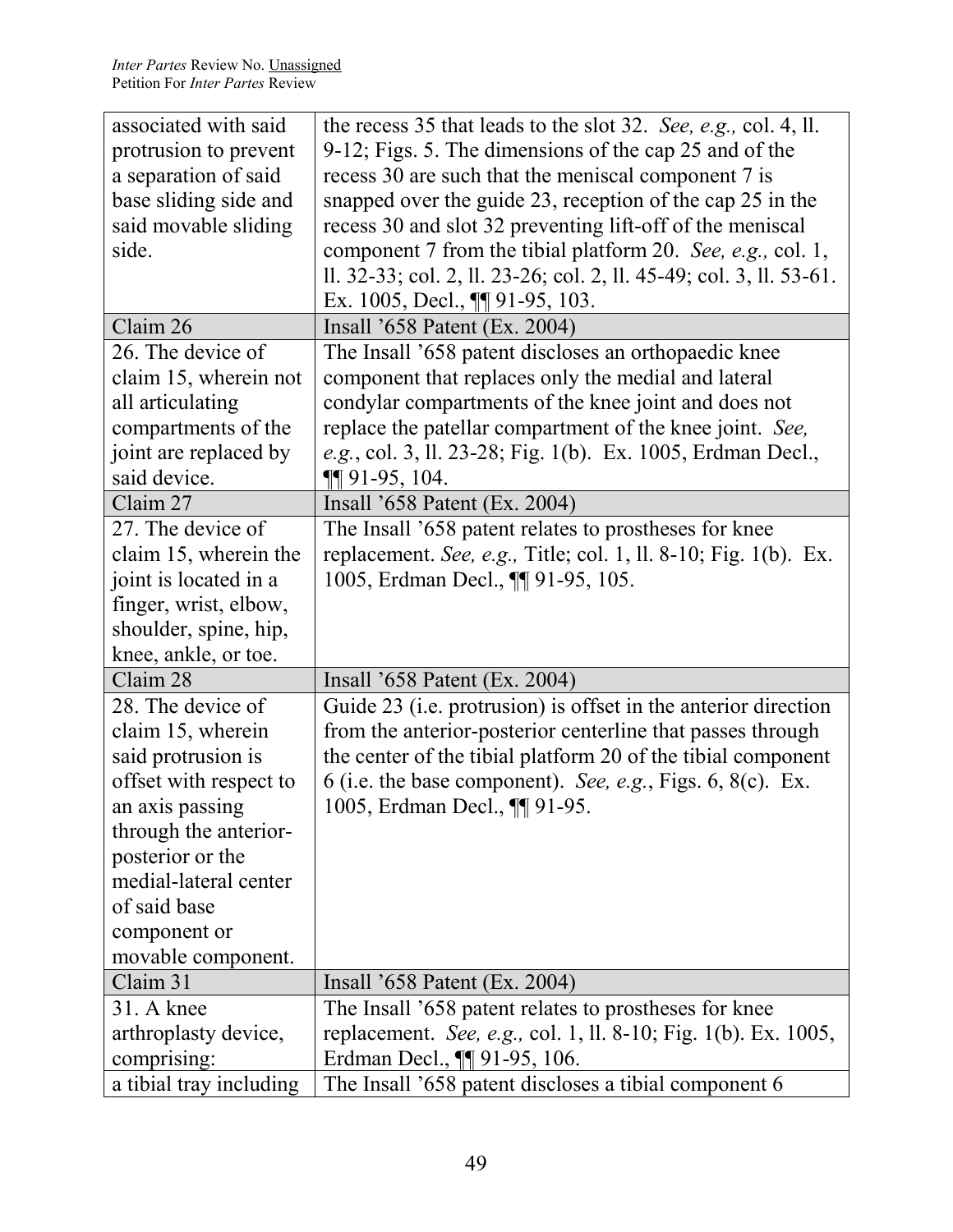| a lower distal surface                                                                                                                                                      | having a stem 5 (i.e. a lower distal surface) and a tibial                                                                                                                                                                     |
|-----------------------------------------------------------------------------------------------------------------------------------------------------------------------------|--------------------------------------------------------------------------------------------------------------------------------------------------------------------------------------------------------------------------------|
| and an upper                                                                                                                                                                | platform 20 (i.e. an upper proximal surface). See, e.g.,                                                                                                                                                                       |
| proximal surface,                                                                                                                                                           | Abstract; col.3, ll. 37-39; Fig. 6.                                                                                                                                                                                            |
| said proximal surface<br>having either a post                                                                                                                               | The platform 20 includes a guide 23 that is offset in the<br>anterior direction with respect to the anterior-posterior                                                                                                         |
| or a cavity, said post<br>or cavity offset from<br>at least one of a<br>medial-lateral<br>centerline and an<br>anterior-posterior<br>centerline of said<br>tibial tray;     | centerline of the tibial platform 20 (i.e., the centerline that<br>separates the anterior and posterior sides of the platform<br>20). See, e.g., Figs. 6, 8(c). Ex. 1005, Erdman Decl., ¶<br>91-95, 106.                       |
| a tibial tray insert<br>engageable with said<br>proximal surface and<br>having a mating                                                                                     | The Insall '658 patent discloses a meniscal component 7<br>(i.e. tibial tray insert) that engages the tibial platform 20<br>(i.e. proximal surface). See, e.g., Abstract; col. 1, ll. 47-<br>58; col. 4, ll. 36-46; Fig. 1(b). |
| second cavity if said<br>tibial tray has a post,<br>or a mating post if<br>said tibial tray has a<br>cavity,                                                                | The meniscal component 7 includes a recess 30 (i.e.<br>mating second cavity) that receives the guide 23 for snap-<br>fit mating. See, e.g., Abstract; col. 1, ll. 47-56; col. 3, ln.<br>66-col. 4, ln. 3; Figs. 8(c).          |
| said mating post or<br>mating cavity offset<br>from at least one of<br>the medial-lateral<br>centerline and the<br>anterior-posterior<br>centerline of said<br>tibial tray, | The track and recess 30 (i.e. mating cavity) is offset from<br>the medial-lateral centerline of the tibial platform 20 (i.e.<br>tibial tray). See, e.g., Figs. 8(c). Ex. 1005, Erdman Decl.,<br>$\P\P$ 91-95, 106.             |
| wherein said mating<br>cavity is adapted to<br>receive at least a<br>portion of said post,<br>or said mating post is<br>adapted to be<br>received in at least a             | The track and recess 30 (i.e. mating cavity) is adapted to<br>receive at least a portion of the guide 23 for snap-fit<br>mating. See, e.g., Abstract; col. 1, ll. 47-56; Figs. 8(c).                                           |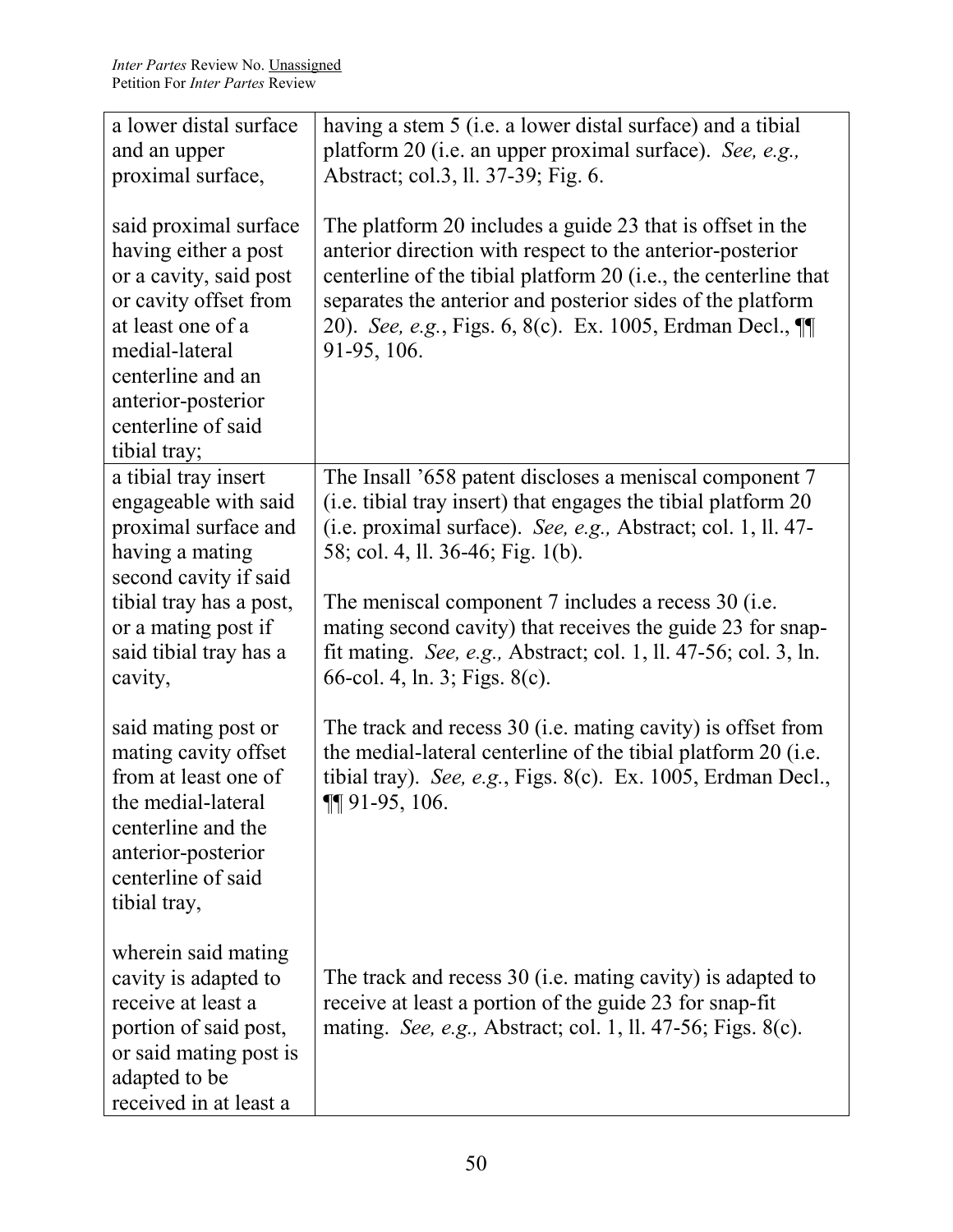| portion of said cavity;                        |                                                                                                                            |
|------------------------------------------------|----------------------------------------------------------------------------------------------------------------------------|
| wherein said tibial                            | Meniscal component 7 (i.e. tibial tray insert) rotates with                                                                |
| tray insert rotationally                       | respect to the tibial platform 20 (i.e. tibial tray) about an                                                              |
| moves with respect to                          | axis of the guide 23 (i.e. post) when the device is used                                                                   |
| said tibial tray, about                        | within the body. See, e.g., Abstract; col. 4, ll. 19-27; Figs.                                                             |
| said post, when the                            | $8(a)$ , $8(b)$ .                                                                                                          |
| device is used within                          |                                                                                                                            |
| the body                                       |                                                                                                                            |
|                                                |                                                                                                                            |
| such that the rotation                         | Rotation of the meniscal component 7 (i.e. tibial tray                                                                     |
| of the tibial tray insert                      | insert) is asymmetric with respect to the anterior-posterior                                                               |
| is asymmetric with                             | centerline of the tibial platform 20 (i.e. tibial tray) due to                                                             |
| respect to at least one                        | the guide 23, about which the meniscal component 7                                                                         |
| of the medial-lateral                          | rotates, being offset in the anterior direction with respect to                                                            |
| centerline and the                             | the anterior-posterior centerline of the tibial platform 20.                                                               |
| anterior-posterior                             | See, e.g., Figs. 6, 8(a), 8(b). Ex. 1005, Erdman Decl., ¶                                                                  |
| centerline of said                             | 91-95, 106.                                                                                                                |
| tibial tray.                                   |                                                                                                                            |
| Claim 34                                       | Insall $658$ Patent (Ex. 2004)                                                                                             |
| 34. The knee                                   | The tibial platform 20 (i.e. tibial tray) has a stem 5 (i.e., a                                                            |
| arthroplasty device of                         | keel) extending distally therefrom, the stem 5 having a                                                                    |
| claim 31, wherein the                          | central axis. See, e.g., Abstract; col. 3, ll. 26-28; Fig. 6.                                                              |
| tibial tray has a keel                         | The guide 23 of the tibial platform 20 is anteriorly offset                                                                |
| with a central axis,                           | from the central axis of the stem 5. See, e.g., Fig. 6. Ex.                                                                |
| and wherein said post                          | 1005, Erdman Decl., <b>[1]</b> 91-95, 107.                                                                                 |
| or cavity of said tibial                       |                                                                                                                            |
| tray is offset from the                        |                                                                                                                            |
| central axis of said                           |                                                                                                                            |
| keel.                                          |                                                                                                                            |
| Claim 35<br>35. The knee                       | Insall '658 Patent (Ex. 2004)                                                                                              |
|                                                | The tibial platform 20 (i.e. tibial tray) has a stem 5 (i.e., a                                                            |
| arthroplasty device of                         | keel) extending distally therefrom, the stem 5 having a                                                                    |
| claim 31, wherein the                          | central axis. See, e.g., Abstract; col. 3, ll. 26-28; Fig. 6.                                                              |
| tibial tray has a keel<br>with a central axis, | The recess 30 of the meniscal component 7 is at least<br>partially aligned with the guide 26 which itself is               |
| and wherein said                               |                                                                                                                            |
| mating post or mating                          | anteriorly offset from the central axis of the stem 5. See,<br>e.g., Figs. 6, 8(c). Ex. 1005, Erdman Decl., ¶¶ 91-95, 108. |
| cavity of said tibial                          |                                                                                                                            |
| tray insert is offset                          |                                                                                                                            |
|                                                |                                                                                                                            |
| from the central axis                          |                                                                                                                            |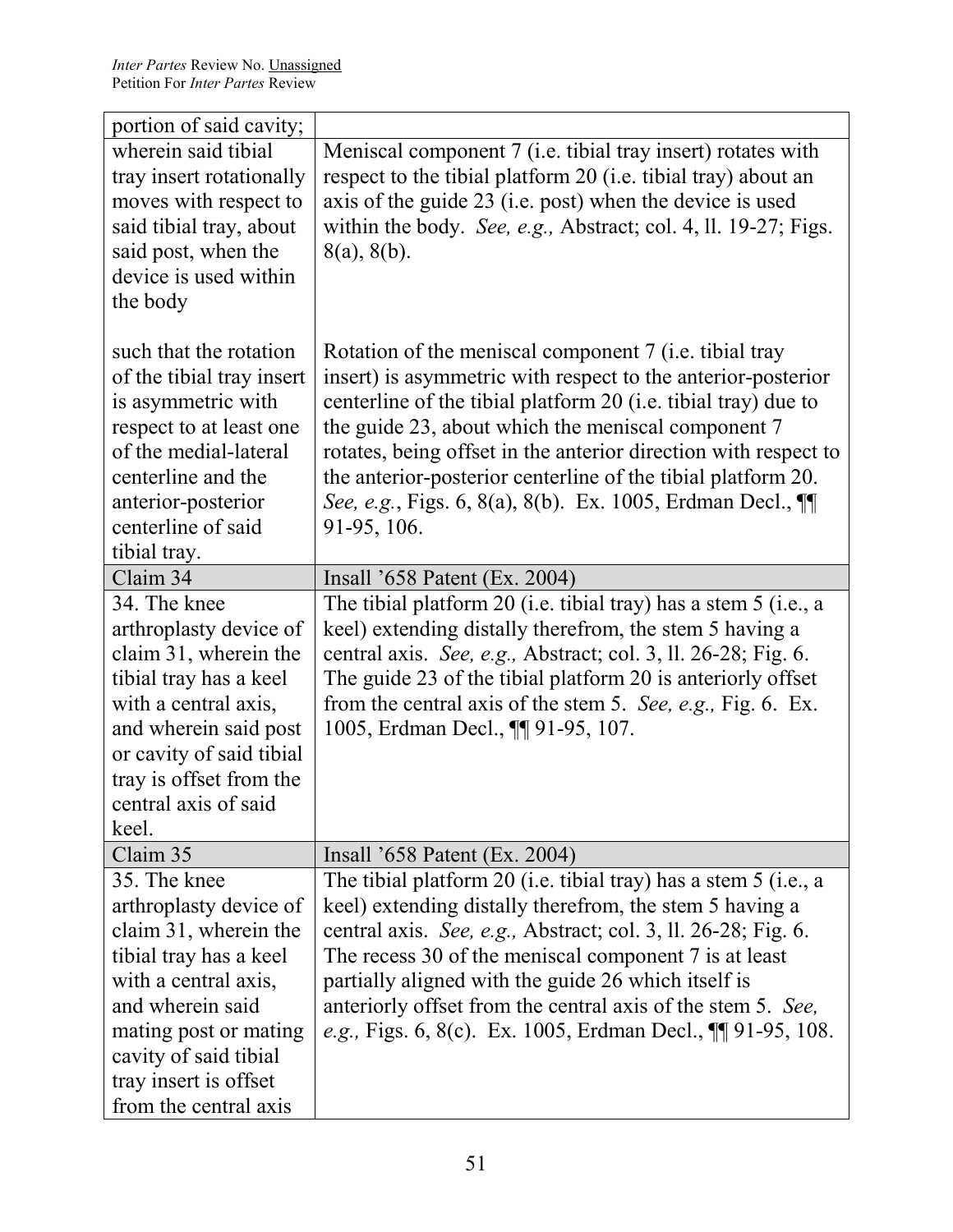| of said keel.           |                                                             |
|-------------------------|-------------------------------------------------------------|
| Claim 36                | Insall $3658$ Patent (Ex. 2004)                             |
| 36. The knee            | The meniscal component 7 has a top or proximal side         |
| arthroplasty device of  | having a saddle 43 (i.e. mound) interposing medial and      |
| claim 31, wherein a     | lateral dished bearing surfaces 41, 42 which are shaped to  |
| proximal surface of     | receive condylar articulating surfaces 10 and 11 of the     |
| said tibial tray insert | femoral component 2. See, e.g., col. 3, ln. 30-36; col. 4,  |
| includes a mound        | ln. 36-41; col. 5, ll. 33-35; Figs. 1(a), 1(b), 2-4, 7. Ex. |
| interposing a medial    | 1004, Erdman Decl., ¶ 91-95, 109.                           |
| condyle receiver and    |                                                             |
| a lateral condyle       |                                                             |
| receiver.               |                                                             |

# **E. Ground 5: Claims 15-16, 18-22, 25-28, 31 and 34-36 are Unpatentable as Being Anticipated by the Insall '283 Patent**

The Insall '283 patent discloses a mobile bearing tibial component of a knee

implant having each and every limitation of claims 15-16, 18-22, 25-28, 31 and 34-

36 of the Bonutti patent. Erdman Decl., ¶¶ 71-89. Claim charts mapping the

features of the Insall '283 patent to the limitations of the challenged claims in the

Bonutti patent are provided below.

| Claim 15                     | Insall $283$ Patent (Ex. 1003)                                 |
|------------------------------|----------------------------------------------------------------|
| 15. A device to replace      | The Insall '283 patent discloses an orthopaedic knee           |
| an articulating surface of   | implant having a tibial component 10 including a tibial        |
| a first side of a joint in a | tray 18 and a bearing 20. See, e.g., col. 3, ll. $5-13$ ; Fig. |
| body,                        | 1. The bearing 20 has an articular bearing surface 34          |
|                              | shaped for engagement with the femoral component 14            |
|                              | of the implant (i.e., is configured to replace the             |
|                              | articulating surface of the patient's natural tibia). See,     |
|                              | e.g., col. 3, ll. 22-28; Fig. 5.                               |
|                              |                                                                |
| the joint having first and   | The patient's knee joint that is replaced by the implant       |
| second sides,                | has tibial (i.e., first) and femoral (i.e., second) sides.     |
| comprising:                  | See, e.g., col. 3, ll. 1-4; Fig. 5. Ex. 1005, Erdman           |
|                              | Decl., $\P\P$ 71-76.                                           |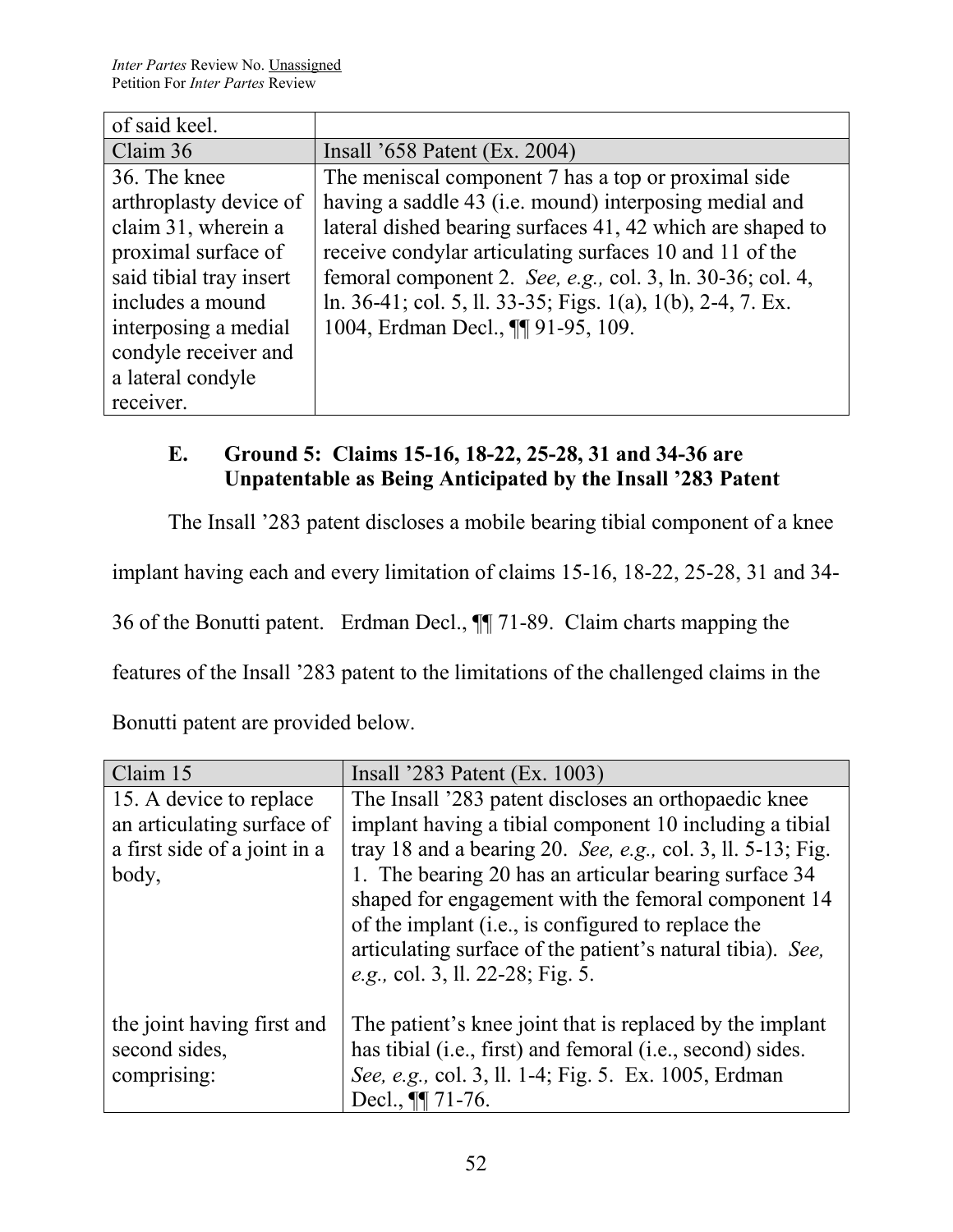| a base component,                                                                                                                                                                                                    | The tibial tray 18 is a base component.                                                                                                                                                                                                                                                                                                                                                                                                                                                                                         |
|----------------------------------------------------------------------------------------------------------------------------------------------------------------------------------------------------------------------|---------------------------------------------------------------------------------------------------------------------------------------------------------------------------------------------------------------------------------------------------------------------------------------------------------------------------------------------------------------------------------------------------------------------------------------------------------------------------------------------------------------------------------|
| including a bone<br>contacting side<br>connectable with bone<br>on the first side of the<br>joint, and                                                                                                               | The tibial tray 18 includes a tibial plateau 22 that has a<br>lower, bone contacting underside and a distally<br>extending stem 24 that is implanted in the<br>intramedullary canal of the tibia. See, e.g., col.1, ll. 10-<br>15; col. 3, ll. 5-13; Fig. 5.                                                                                                                                                                                                                                                                    |
| a base sliding side on an<br>opposite side of said base<br>component relative to<br>said bone contacting<br>side;                                                                                                    | The tibial plateau 22 has a planar upper proximal<br>surface (i.e., a base sliding side) that is on the side<br>opposite the bone contacting underside. See, e.g., col.<br>$3$ , ll. 5-13; Figs. 1, 5. The bearing 20 engages and<br>slides on the upper surface of the plateau 22, so the<br>upper surface of the plateau is a sliding side. See, e.g.,<br>col. 3, ln. 66-col. 4, ln. 14.                                                                                                                                      |
| a movable component,                                                                                                                                                                                                 | Bearing 20 is a movable component. See, e.g., col. 3,<br>$11.53-64$ ; Fig. 4.                                                                                                                                                                                                                                                                                                                                                                                                                                                   |
| including a movable<br>sliding side, said<br>movable sliding side<br>being matably<br>positionable in sliding<br>engagement with said<br>base sliding side, and                                                      | The bearing 20 has a backing surface 46 that is<br>supported by (i.e., is in engagement with) and rotates<br>(i.e., is movable) on the upper surface of the tibial<br>plateau 22. The backing surface 46 of the bearing 20 is<br>planar, and is therefore matably positionable in<br>engagement with the planar upper proximal surface of<br>the plateau 22. The backing surface 46 slides on the<br>upper surface of the plateau 22, and is therefore a<br>sliding side. See, e.g., col. 3, ln. 66-col. 4, ln. 14; Figs.<br>4. |
| an articulating side on an<br>opposite side of said<br>movable component<br>relative to said movable<br>sliding side, shaped to<br>matingly engage an<br>articulating surface of<br>the second side of the<br>joint; | The bearing 20 has an articular bearing surface 34 on<br>the side opposite the side of the backing surface 46.<br>The articular bearing surface 34 has concave regions on<br>opposite sides of a center projection 36 that engage<br>corresponding condyles (i.e., articulating surfaces) of<br>the femoral component 14. See, e.g., col. 3, ll. 22-28;<br>Figs. 1, 5.                                                                                                                                                          |
| a protrusion extending<br>from one of said base                                                                                                                                                                      | Projection 28 is a protrusion and extends from the<br>upper surface (i.e., the base sliding side) of the tibial                                                                                                                                                                                                                                                                                                                                                                                                                 |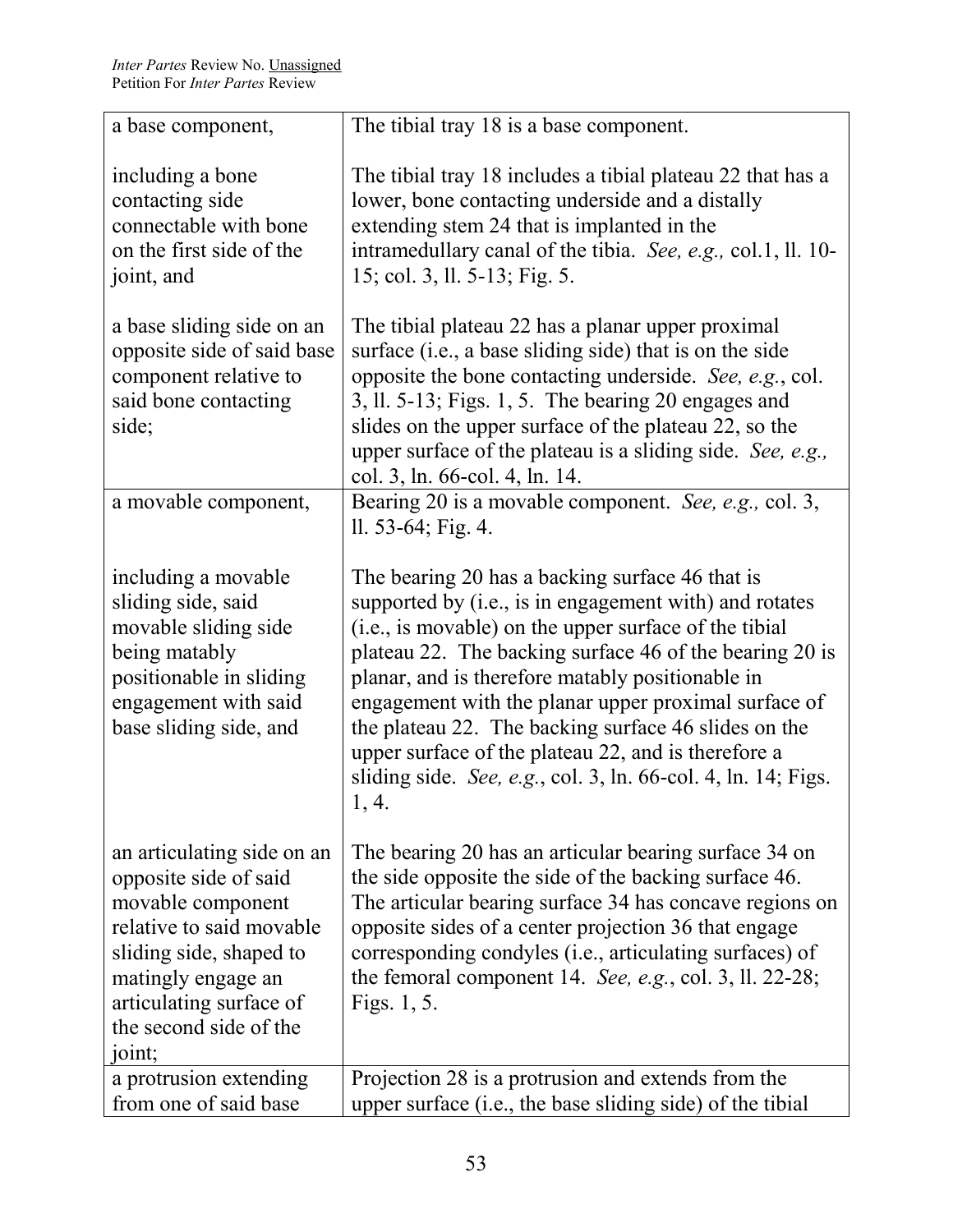| sliding side or movable<br>sliding side,                                                                                                                                                                               | plateau 22. See, e.g., col. 3, ll. 5-13; Figs. 1, 2.                                                                                                                                                                                                                                                                                                                                                                                                                                                                                                      |
|------------------------------------------------------------------------------------------------------------------------------------------------------------------------------------------------------------------------|-----------------------------------------------------------------------------------------------------------------------------------------------------------------------------------------------------------------------------------------------------------------------------------------------------------------------------------------------------------------------------------------------------------------------------------------------------------------------------------------------------------------------------------------------------------|
| said protrusion<br>substantially offset with<br>respect to a midline of<br>the first side of a joint;                                                                                                                  | The projection 28 is substantially offset in the anterior<br>direction with respect to the anterior-posterior<br>centerline of the tibial plateau 22 (i.e., the centerline<br>that separates the anterior and posterior sides of the<br>plateau). See, e.g., Figs. 1, 2. Ex. 1005, Erdman Decl.,<br>$\P\P$ 71-76.                                                                                                                                                                                                                                         |
| a recess sized to receive<br>said protrusion, disposed<br>in the other of said base<br>sliding side or movable<br>sliding side,                                                                                        | Opening 38 is a recess sized to receive the projection<br>28. The opening 38 is disposed in the backing surface<br>46 (i.e., the movable sliding side) of the bearing 20.<br>See, e.g., col. 3, ll. 29-52; Figs. 1, 2.                                                                                                                                                                                                                                                                                                                                    |
| said protrusion and<br>recess matable to<br>constrain movement of<br>said first and second<br>components relative to<br>each other, thereby<br>promoting movement of<br>the joint within desired<br>anatomical limits. | The projection 28 and opening 38 mate to allow<br>rotational movement of the bearing 20 relative to the<br>tibial plateau 22 about the axis of rotation 40 (i.e., the<br>movement is constrained or limited to rotation about<br>the projection). See, e.g., col. 3, ll. 29-53, Figs. 3, 4.<br>The nature of the limited rotational movement allowed<br>by the projection 28 and opening 38 is configured to<br>replicate the natural movements of the knee. See, e.g.,<br>col. 1, ll. 22-30; col. 3, ll. 29-65. Ex. 1005, Erdman<br>Decl., $\P\P$ 71-76. |
| Claim 16                                                                                                                                                                                                               | Insall $283$ Patent (Ex. 1003)                                                                                                                                                                                                                                                                                                                                                                                                                                                                                                                            |
| 16. The device of claim<br>15, wherein said<br>protrusion and said<br>recess are located<br>substantially offset from<br>a center of said device.                                                                      | The projection 28 and opening 38 are substantially<br>offset in the anterior direction from the anterior-<br>posterior centerline that passes through the center of the<br>tibial plateau 22, and from the central axis of the stem<br>24. See, e.g., Figs. 1, 2. Ex. 1005, Erdman Decl., ¶<br>71-75, 77.                                                                                                                                                                                                                                                 |
| Claim 18                                                                                                                                                                                                               | Insall $283$ Patent (Ex. 1003)                                                                                                                                                                                                                                                                                                                                                                                                                                                                                                                            |
| 18. The device of claim<br>15, wherein the joint is a<br>knee.                                                                                                                                                         | The Insall '283 patent discloses an orthopaedic knee<br>component for implanting in a knee joint. See, e.g.,<br>Abstract; Fig. 5. Ex. 1005, Erdman Decl., $\P$ 71-75, 78.                                                                                                                                                                                                                                                                                                                                                                                 |
| Claim 19                                                                                                                                                                                                               | Insall '283 Patent (Ex. 1003)                                                                                                                                                                                                                                                                                                                                                                                                                                                                                                                             |
| 19. The device of claim<br>15, further including a                                                                                                                                                                     | The Insall '283 patent discloses a femoral component<br>14 connected to a femoral side (i.e., a second side) of                                                                                                                                                                                                                                                                                                                                                                                                                                           |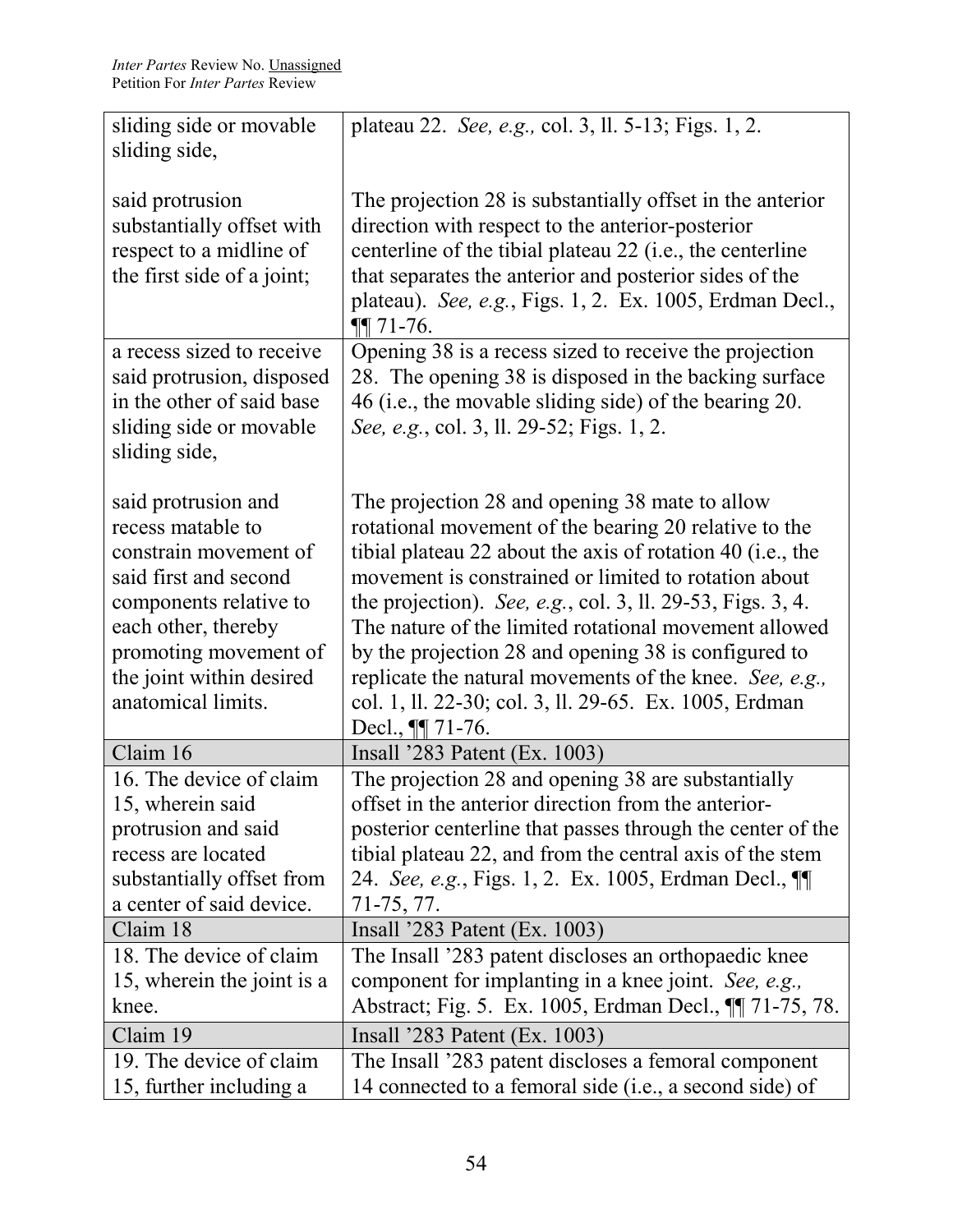| second base component                              | the knee joint. The femoral component 14 has                 |
|----------------------------------------------------|--------------------------------------------------------------|
| connectable to the                                 | condyles with curved surfaces (i.e., articulating            |
| second side of the joint,                          | surfaces) that are engaged with the articular bearing        |
| including an articulating                          | surface 34 of the bearing 20. See, e.g., col. 3, ll. 22-28;  |
| surface matable with said                          | Fig. 5. Ex. 1005, Erdman Decl., $\P$ 71-75, 79.              |
| articulating side of said                          |                                                              |
| movable component.                                 |                                                              |
| Claim 20                                           | Insall '283 Patent (Ex. 1003)                                |
| 20. The device of claim                            | The Insall '283 patent discloses an orthopaedic knee         |
| 19, wherein the joint is a                         | component for implanting in a knee joint. See, e.g.,         |
| knee, and                                          | Abstract; Fig. 5.                                            |
|                                                    |                                                              |
| the first base component                           | The tibial tray 18 (i.e., the first base component) is       |
| is connectable to the                              | connected to the tibia. The femoral component 14 (i.e.,      |
| tibia, and the second                              | the second base component) is connected to the femur.        |
| base component is                                  | See, e.g., col.1, ll. 10-15; col. 3, ll. 1-13; Fig. 5. Ex.   |
| connectable to the femur,                          | 1005, Erdman Decl., ¶ 71-75, 80.                             |
| or the first base                                  |                                                              |
| component is                                       |                                                              |
| connectable to the femur,                          |                                                              |
| and the second base                                |                                                              |
| component is                                       |                                                              |
| connectable to the tibia.                          |                                                              |
| Claim 21                                           | Insall '283 Patent (Ex. 1003)                                |
| 21. The device of claim                            | Projection 28 is disposed in opening 38. The projection      |
| 15, wherein said                                   | 28 and opening 38 allow rotational movement of the           |
| protrusion and recess                              | upper surface of the tibial plateau 22 (i.e., the base       |
|                                                    | sliding side) and the backing surface 46 of the bearing      |
| engage to permit relative<br>rotation of said base | 20 (i.e., the movable sliding side) about the axis of        |
| sliding side and said                              | rotation 40 of the projection. See, e.g., col. 3, ll. 29-52; |
| movable sliding side                               | Fig. 4. Ex. 1005, Erdman Decl., $\P$ [71-75, 81.             |
| about an axis of said                              |                                                              |
|                                                    |                                                              |
| protrusion.                                        |                                                              |
| Claim 22                                           | Insall $283$ Patent (Ex. 1003)                               |
| 22. The device of claim                            | Projection 28 is a pin, and opening 38 is a hole sized to    |
| 15, wherein said                                   | receive the projection. See, e.g., col. 3, ll. 29-52; Fig.   |
| protrusion is a pin, and                           | 2. Ex. 1005, Erdman Decl., <b>[1]</b> 71-75, 82.             |
| said recess is a hole sized                        |                                                              |
| to receive said pin.                               |                                                              |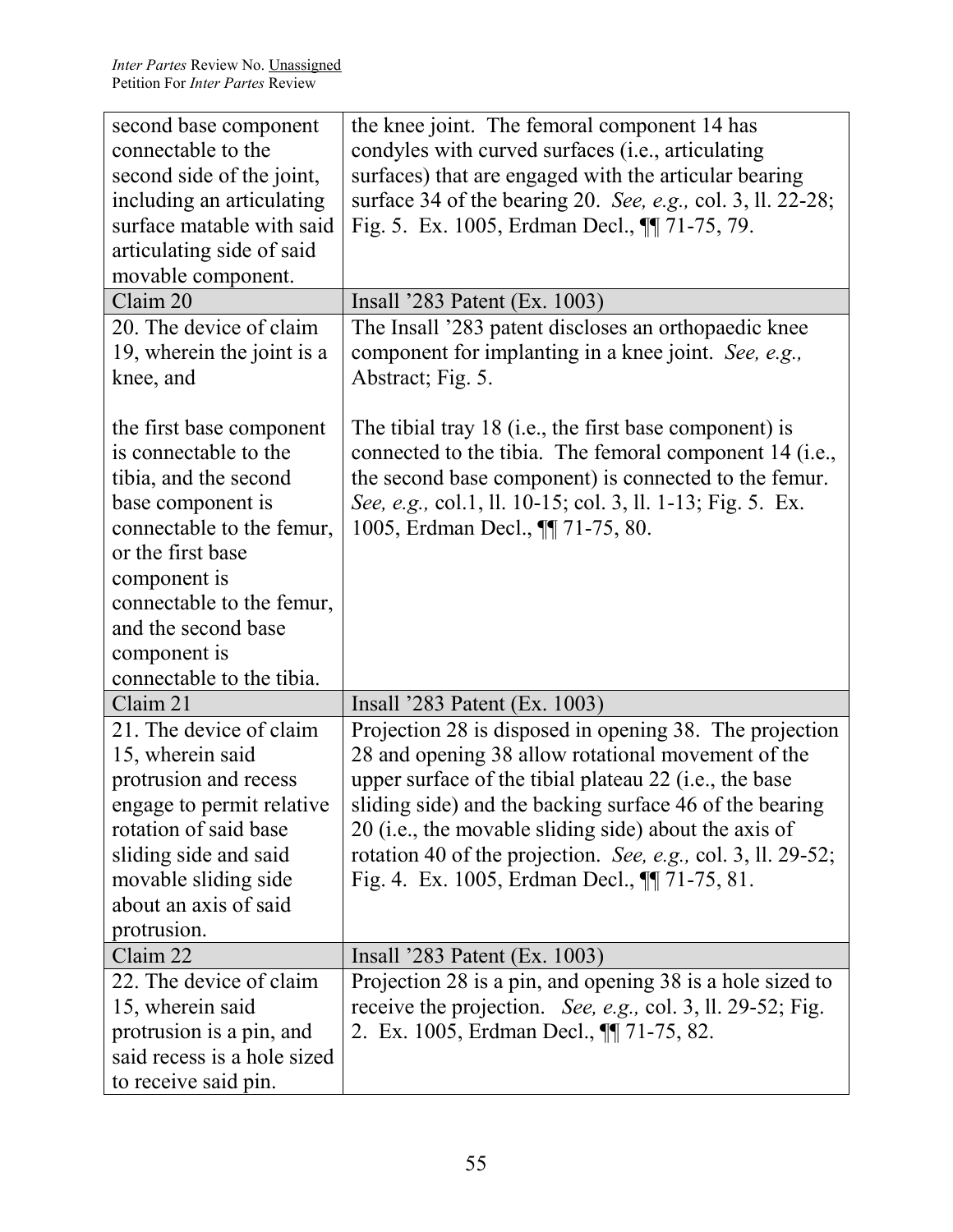| Claim 25                    | Insall '283 Patent (Ex. 1003)                               |
|-----------------------------|-------------------------------------------------------------|
| 25. The device of claim     | Tibial knee component 50 that includes a bearing 52         |
| 15, further including       | similar in material respects to the bearing 20 has a        |
| means associated with       | fastener in the form of a shoulder bolt 62 that extends     |
| said protrusion to          | through an opening 60 in the bearing and threadedly         |
| prevent a separation of     | engages an internally threaded hole 30 of the projection    |
| said base sliding side and  | 28. The shoulder bolt 62 ensures that the bearing 52        |
| said movable sliding        | does not lift off of the projection 28 (i.e., prevents      |
| side.                       | separation of the upper surface of the tibial plateau (the  |
|                             | base sliding side) and the backing surface of the           |
|                             | bearing (the movable sliding side). See, e.g., col. 4, ll.  |
|                             | 36-57; Figs. 6, 7. Ex. 1005, Erdman Decl., ¶ 71-75,         |
|                             | 83.                                                         |
| Claim 26                    | Insall $283$ Patent (Ex. 1003)                              |
| 26. The device of claim     | The Insall '283 patent discloses an orthopaedic knee        |
| 15, wherein not all         | component that replaces only the medial and lateral         |
| articulating                | condylar compartments of the knee joint. The                |
| compartments of the         | component does not replace the patellar compartment         |
| joint are replaced by said  | of the knee joint. See, e.g., col. 3, ln. 1-col. 4, ln. 28; |
| device.                     | Fig. 5. Ex. 1005, Erdman Decl., $\P$ [71-75, 84.            |
| Claim 27                    | Insall '283 Patent (Ex. 1003)                               |
| 27. The device of claim     | The Insall '283 patent discloses a knee component           |
| 15, wherein the joint is    | located on a knee joint. See, e.g., Abstract; Fig. 5. Ex.   |
| located in a finger, wrist, | 1005, Erdman Decl., ¶ 71-75, 85.                            |
| elbow, shoulder, spine,     |                                                             |
| hip, knee, ankle, or toe.   |                                                             |
| Claim 28                    | Insall '283 Patent (Ex. 1003)                               |
| 28. The device of claim     | The projection 28 is offset in the anterior direction from  |
| 15, wherein said            | the anterior-posterior centerline that passes through the   |
| protrusion is offset with   | center of the tibial plateau 22 of the tibial tray 18. See, |
| respect to an axis passing  | e.g., Figs. 1, 2. Ex. 1005, Erdman Decl., ¶ 71-75.          |
| through the anterior-       |                                                             |
| posterior or the medial-    |                                                             |
| lateral center of said base |                                                             |
| component or movable        |                                                             |
| component.                  |                                                             |
| Claim 31                    | Insall $283$ Patent (Ex. 1003)                              |
| 31. A knee arthroplasty     | The Insall '283 patent discloses an orthopaedic knee        |
| device, comprising:         | implant having a tibial component 10. See, e.g.,            |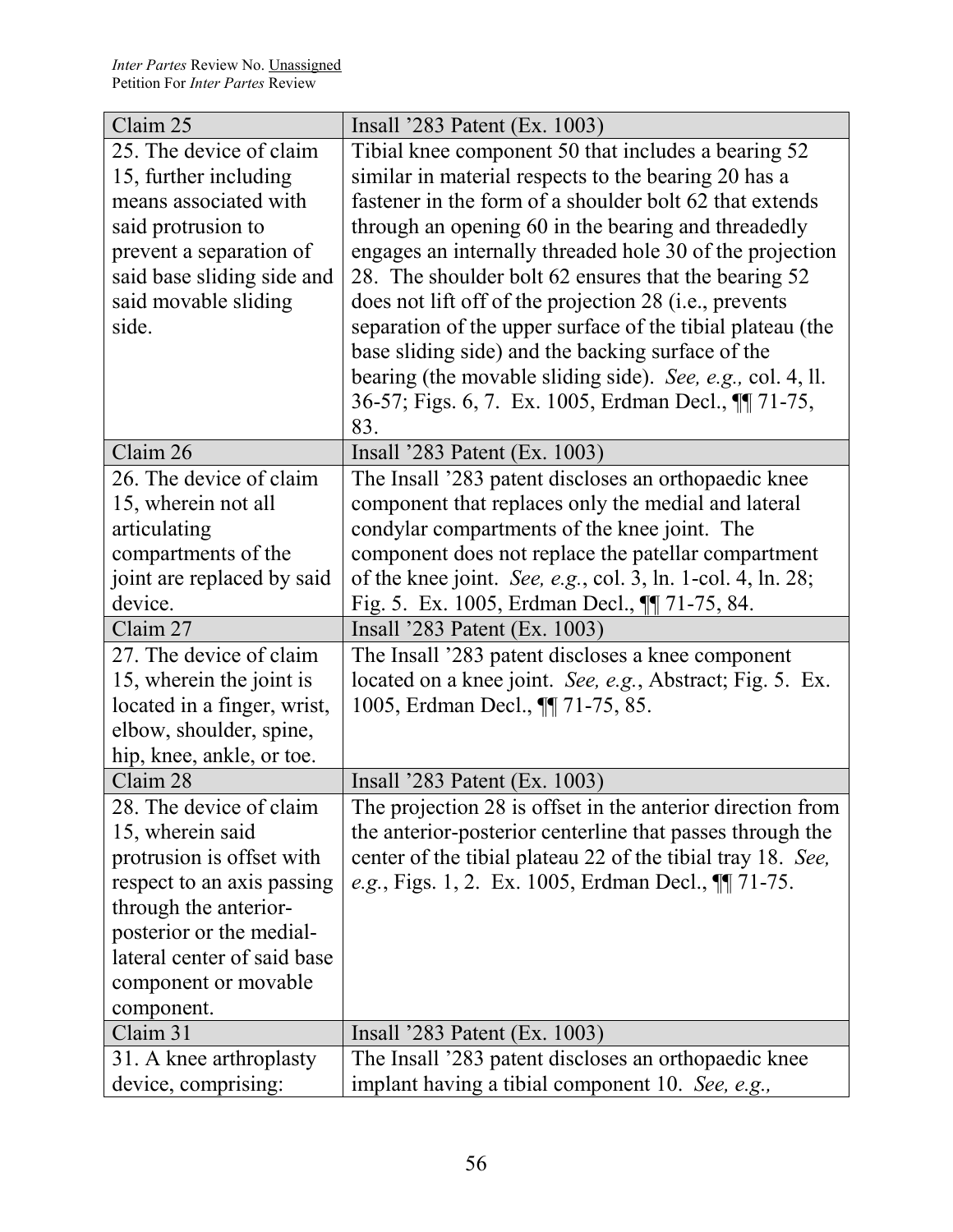|                                                                                                                                                                                                      | Abstract; col. 3, ll. 1-4; Fig. 5. Ex. 1005, Erdman<br>Decl., <b>11</b> 71-75, 86.                                                                                                                                                                                                                                                                                                                                                   |
|------------------------------------------------------------------------------------------------------------------------------------------------------------------------------------------------------|--------------------------------------------------------------------------------------------------------------------------------------------------------------------------------------------------------------------------------------------------------------------------------------------------------------------------------------------------------------------------------------------------------------------------------------|
| a tibial tray including a<br>lower distal surface and<br>an upper proximal<br>surface,                                                                                                               | The tibial component 10 includes a tibial tray 18 having<br>a tibial plateau 22. The tibial plateau 22 includes an<br>underside (i.e., a lower distal surface) and a planar<br>upper proximal surface. See, e.g., col. 3, ll. 5-13; Figs.<br>1, 2.                                                                                                                                                                                   |
| said proximal surface<br>having either a post or a<br>cavity,                                                                                                                                        | The upper proximal surface of the tibial plateau 22 has<br>a projection 28. See, e.g., col. 3, ll. 5-13; Figs. 1, 2.                                                                                                                                                                                                                                                                                                                 |
| said post or cavity offset<br>from at least one of a<br>medial-lateral centerline<br>and an anterior-posterior<br>centerline of said tibial<br>tray;                                                 | The projection 28 is offset in the anterior direction from<br>the anterior-posterior centerline of the tibial tray 18<br>(i.e., the centerline that separates the anterior and<br>posterior sides). See, e.g., Figs. 1, 2. Ex. 1005,<br>Erdman Decl., $\P$ 71-75, 86.                                                                                                                                                                |
| a tibial tray insert<br>engageable with said<br>proximal surface and<br>having a mating second<br>cavity if said tibial tray<br>has a post, or a mating<br>post if said tibial tray has<br>a cavity, | The tibial component 10 includes a bearing 20 (i.e., a<br>tibial tray insert) having a backing surface 46 that<br>engages with the upper surface of the tibial plateau 22.<br>See, e.g., col. 3, ln. 66-col. 4, ln. 14; Figs. 1, 2. The<br>bearing 20 has a cylindrical shaped opening 38 in<br>which the projection $28$ is disposed (i.e., the opening<br>mates with the projection). See, e.g., col. 3, ll. 29-30;<br>Figs. 1, 2. |
| said mating post or<br>mating cavity offset from<br>at least one of the<br>medial-lateral centerline<br>and the anterior-posterior<br>centerline of said tibial<br>tray,                             | The opening 38 is offset in the anterior direction from<br>the anterior-posterior centerline of the tibial tray 18.<br>See, e.g., Figs. 1, 2. Ex. 1005, Erdman Decl., $\P$ 71-75,<br>86.                                                                                                                                                                                                                                             |
| wherein said mating<br>cavity is adapted to<br>receive at least a portion<br>of said post, or said<br>mating post is adapted to                                                                      | The opening 38 is cylindrical and engaged with (i.e., is<br>adapted to receive) the projection 28. See, e.g., col. 3,<br>ll. 29-30, Figs. 1, 2.                                                                                                                                                                                                                                                                                      |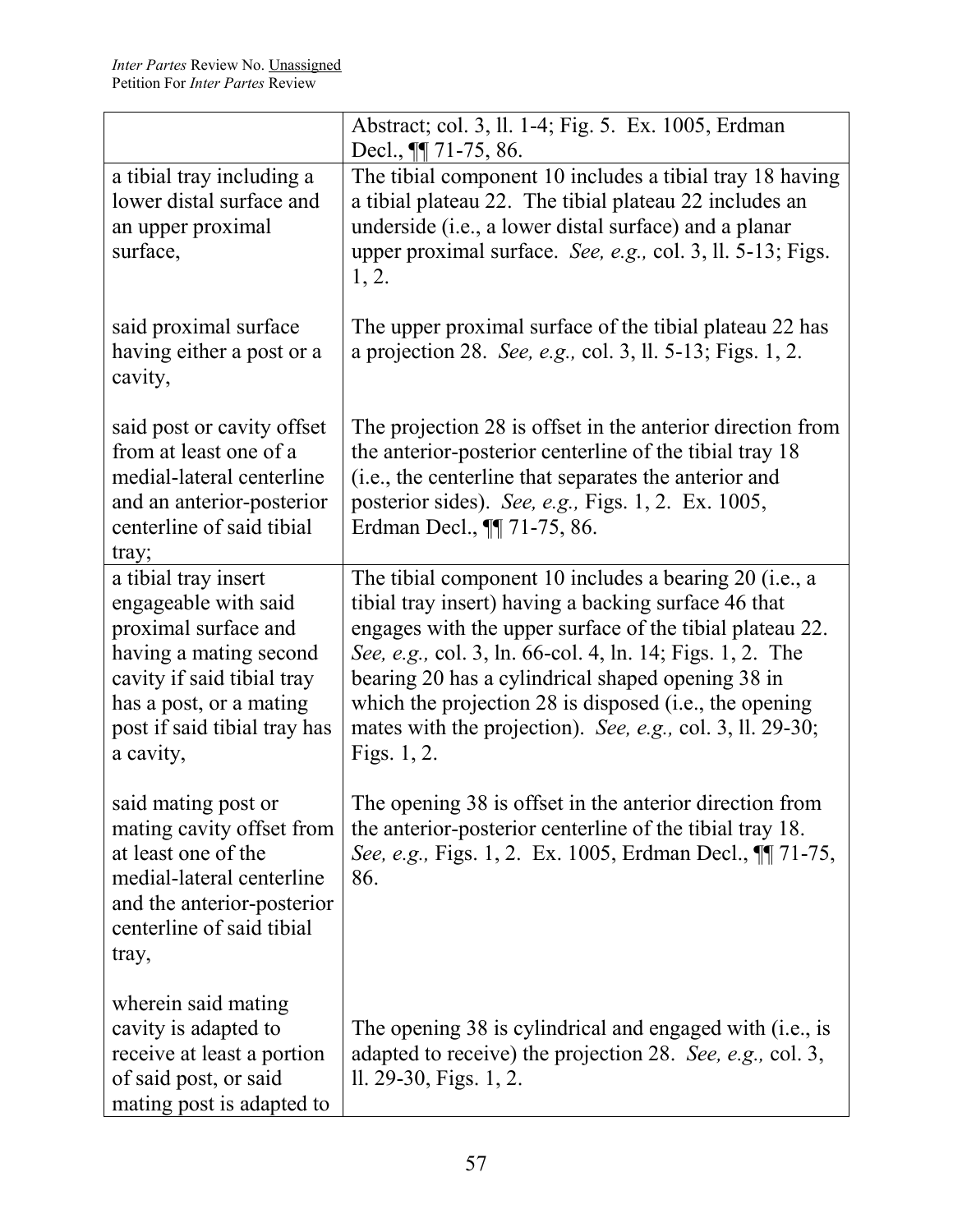| be received in at least a                                                        |                                                                                                                   |
|----------------------------------------------------------------------------------|-------------------------------------------------------------------------------------------------------------------|
| portion of said cavity;<br>wherein said tibial tray<br>insert rotationally moves | The bearing 20 rotationally moves with respect to the<br>plateau 22 of the tibial tray 18 about the projection 28 |
| with respect to said tibial                                                      | when the implant is used in the patient's body. See,                                                              |
| tray, about said post,<br>when the device is used                                | e.g., col. 3, ln. 29-col. 4, ln. 14; Fig. 4.                                                                      |
| within the body                                                                  |                                                                                                                   |
| such that the rotation of                                                        | The axis of rotation 40 of the projection 28 is offset in                                                         |
| the tibial tray insert is<br>asymmetric with respect                             | the anterior direction from the anterior-posterior<br>centerline of the tibial tray 18, so the rotation of the    |
| to at least one of the                                                           | bearing 20 is asymmetrical with respect to the anterior-                                                          |
| medial-lateral centerline                                                        | posterior centerline of the tibial tray. Ex. 1005,                                                                |
| and the anterior-posterior<br>centerline of said tibial                          | Erdman Decl., $\P$ 71-75, 86.                                                                                     |
| tray.                                                                            |                                                                                                                   |
| Claim 34                                                                         | Insall '283 Patent (Ex. 1003)                                                                                     |
| 34. The knee arthroplasty                                                        | The tibial tray 18 has a distally extending stem 24 (i.e.,                                                        |
| device of claim 31,                                                              | a keel) with a central axis. See, e.g., col. 3, ll. $5-13$ ;                                                      |
| wherein the tibial tray                                                          | Figs. 1, 2. The projection 28 of the tibial tray 18 is                                                            |
| has a keel with a central                                                        | anteriorly offset from the central axis of the stem 24.                                                           |
| axis, and wherein said                                                           | See, e.g., Figs. 1, 2. Ex. 1005, Erdman Decl., 11 71-75,                                                          |
| post or cavity of said                                                           | 87.                                                                                                               |
| tibial tray is offset from                                                       |                                                                                                                   |
| the central axis of said                                                         |                                                                                                                   |
| keel.                                                                            |                                                                                                                   |
| Claim 35                                                                         | Insall '283 Patent (Ex. 1003)                                                                                     |
| 35. The knee arthroplasty                                                        | The tibial tray 18 has a distally extending stem 24 (i.e.,                                                        |
| device of claim 31,                                                              | a keel) with a central axis. See, e.g., col. 3, 11. $5-13$ ;                                                      |
| wherein the tibial tray                                                          | Figs. 1, 2. The opening 38 in the bearing 20 is                                                                   |
| has a keel with a central                                                        | anteriorly offset from the central axis of the stem 24.                                                           |
| axis, and wherein said                                                           | See, e.g., Figs. 1, 2. Ex. 1005, Erdman Decl., $\P$ 71-75,                                                        |
| mating post or mating                                                            | 88.                                                                                                               |
| cavity of said tibial tray                                                       |                                                                                                                   |
| insert is offset from the                                                        |                                                                                                                   |
| central axis of said keel.                                                       |                                                                                                                   |
| Claim 36                                                                         | Insall '283 Patent (Ex. 1003)                                                                                     |
| 36. The knee arthroplasty                                                        | The articular bearing surface 34 of the bearing 20                                                                |